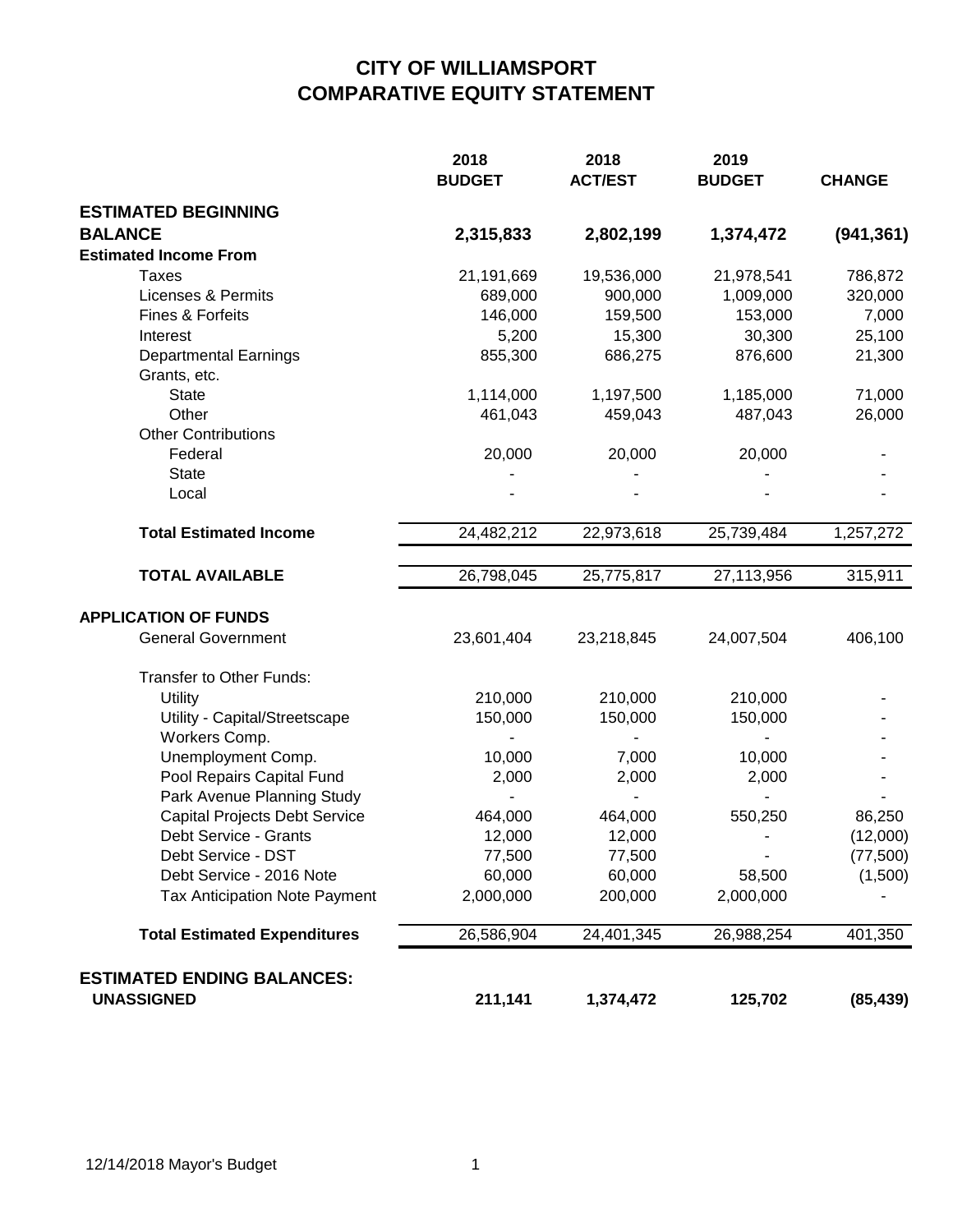| <b>DESCRIPTION</b>           | 2018<br><b>BUDGET</b> | 2018<br><b>ACT/EST</b> | <b>OVER/</b><br>(UNDER) | 2019<br><b>PROPOSED</b> | <b>OVER/</b><br>(UNDER) |
|------------------------------|-----------------------|------------------------|-------------------------|-------------------------|-------------------------|
| <b>PROJECTED REVENUES</b>    |                       |                        |                         |                         |                         |
| Taxes                        | 21,191,669            | 19,536,000             | (1,655,669)             | 21,978,541              | 786,872                 |
| Licenses & Permits           | 689,000               | 900,000                | 211,000                 | 1,009,000               | 320,000                 |
| <b>Fines &amp; Forfeits</b>  | 146,000               | 159,500                | 13,500                  | 153,000                 | 7,000                   |
| Interest                     | 5,200                 | 15,300                 | 10,100                  | 30,300                  | 25,100                  |
| <b>Departmental Earnings</b> | 855,300               | 686,275                | (169, 025)              | 876,600                 | 21,300                  |
| Grants, etc - State          | 1,114,000             | 1,197,500              | 83,500                  | 1,185,000               | 71,000                  |
| Grants, etc - Other          | 461,043               | 459,043                | (2,000)                 | 487,043                 | 26,000                  |
| Other Income                 | 20,000                | 20,000                 |                         | 20,000                  |                         |
| <b>TOTAL REVENUE</b>         | 24,482,212            | 22,973,618             | (1,508,594)             | 25,739,484              | 1,257,272               |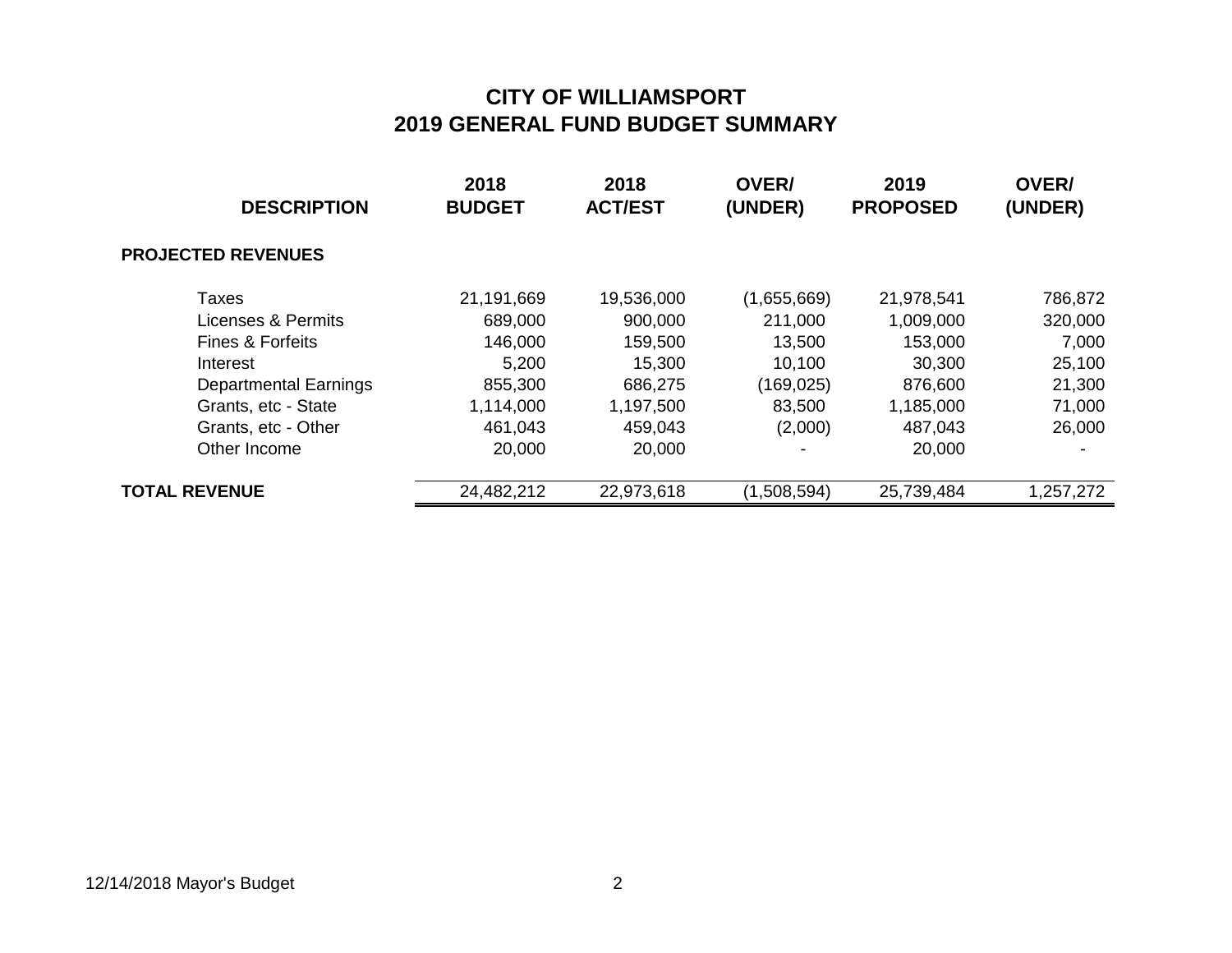| <b>ACCT#</b>             | <b>DESCRIPTION</b>                   | 2018<br><b>BUDGET</b> | <b>TRANSFERS</b> | <b>BUDGET W/</b><br><b>TRANSFERS</b> | 2018<br><b>ACT/EST</b> | 2019<br><b>PROPOSED</b> |
|--------------------------|--------------------------------------|-----------------------|------------------|--------------------------------------|------------------------|-------------------------|
|                          |                                      |                       |                  |                                      |                        |                         |
|                          | <b>PROPOSED EXPENDITURES</b>         |                       |                  |                                      |                        |                         |
|                          | <b>General Government</b>            | 821,247               |                  | 821,247                              | 787,960                | 881,446                 |
|                          | Department of Administration         |                       |                  |                                      |                        |                         |
|                          | <b>Streets &amp; Parks</b>           | 3,562,151             |                  | 3,562,151                            | 3,518,543              | 3,813,302               |
|                          | Recreation                           | 288,155               |                  | 288,155                              | 254,625                | 310,913                 |
|                          | Administration                       | 1,253,940             |                  | 1,253,940                            | 1,203,733              | 1,209,922               |
|                          | Planning & Economic Developm         | 122,355               |                  | 122,355                              | 87,825                 |                         |
|                          | Dept. of Public Safety               | 17,139,713            |                  | 17, 139, 713                         | 16,989,913             | 17,350,206              |
|                          | Controller                           | 149,508               |                  | 149,508                              | 164,325                | 169,891                 |
|                          | <b>Tax Collector</b>                 | 264,335               |                  | 264,335                              | 211,921                | 271,824                 |
| <b>DEPARTMENT TOTALS</b> |                                      | 23,601,404            | $\blacksquare$   | 23,601,404                           | 23,218,845             | 24,007,504              |
|                          | <b>TRANSFERS TO OTHER FUNDS-4021</b> |                       |                  |                                      |                        |                         |
| 78120                    | <b>Utility Fund</b>                  | 210,000               |                  | 210,000                              | 210,000                | 210,000                 |
| 78142                    | Utility-Capital/Streetscape          | 150,000               |                  | 150,000                              | 150,000                | 150,000                 |
| 78170                    | Unemployment Comp.                   | 10,000                |                  | 10,000                               | 7,000                  | 10,000                  |
| 78172                    | Pool Repairs Capital Fund            | 2,000                 |                  | 2,000                                | 2,000                  | 2,000                   |
| 78141                    | Cap Proj - Park Ave Planning St      |                       |                  |                                      |                        |                         |
| 78143                    | Cap Proj Debt Service                | 464,000               |                  | 464,000                              | 464,000                | 550,250                 |
| 78144                    | Debt Service Fund - Grants           | 12,000                |                  | 12,000                               | 12,000                 |                         |
| 78144                    | Debt Service - RMS                   | 77,500                |                  | 77,500                               | 77,500                 |                         |
| 78144                    | Debt Service - 2016 Notes            | 60,000                |                  | 60,000                               | 60,000                 | 58,500                  |
| 79100                    | <b>Tax Anticipation Note Payment</b> | 2,000,000             |                  | 2,000,000                            | 200,000                | 2,000,000               |
|                          | <b>TOTAL TRANSFERS</b>               | 2,985,500             | $\sim$           | 2,985,500                            | 1,182,500              | 2,980,750               |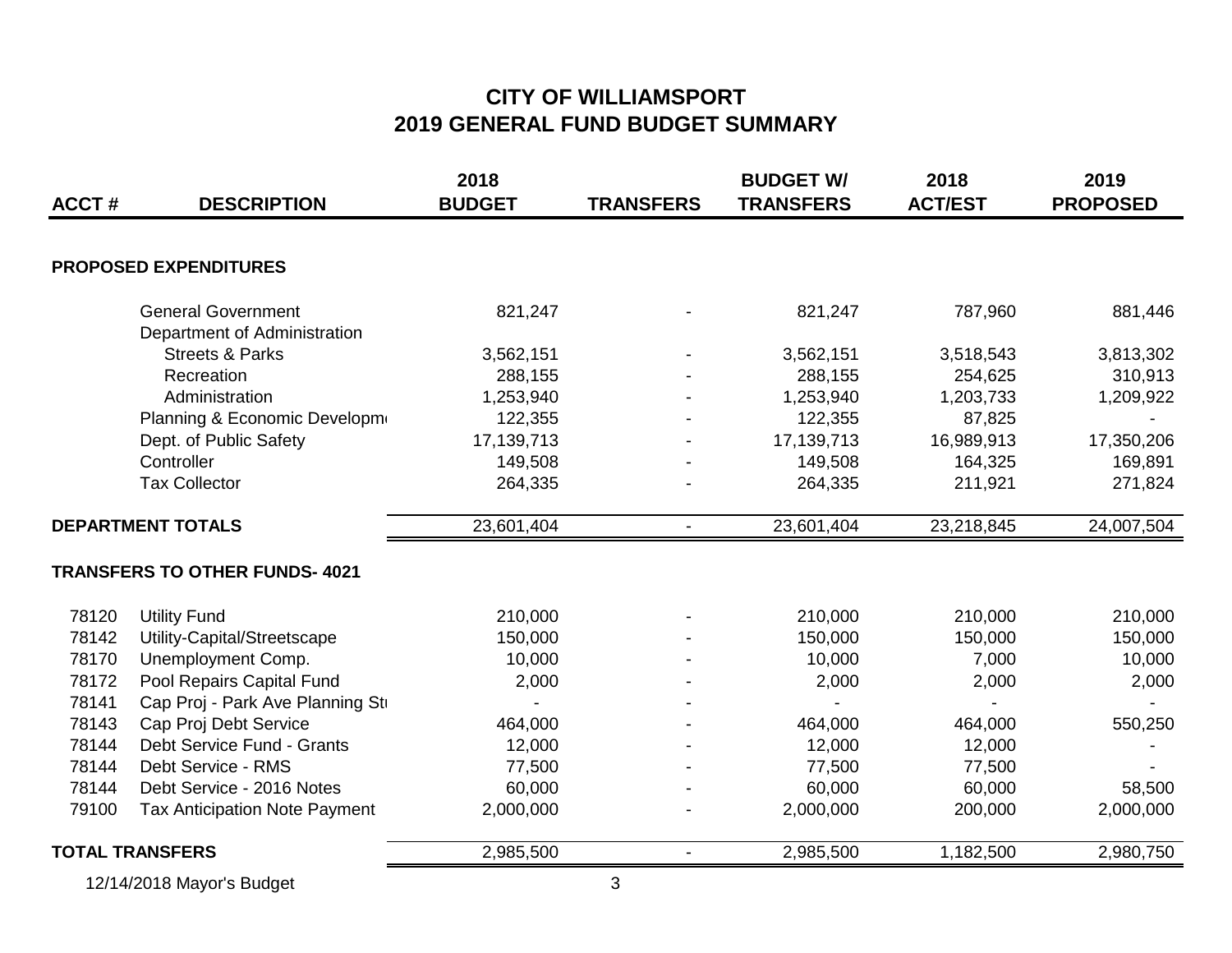## **CITY OF WILLIAMSPORT 2019 INCOME ESTIMATES**

| ACCT.              |                                          | 2018          | 2018           | OVER/       | 2019            | OVER/    |
|--------------------|------------------------------------------|---------------|----------------|-------------|-----------------|----------|
| NO.                | <b>DESCRIPTION</b>                       | <b>BUDGET</b> | <b>ACT/EST</b> | (UNDER)     | <b>PROPOSED</b> | (UNDER)  |
| <b>TAXES</b>       | 0501                                     |               |                |             |                 |          |
| 41100              | <b>Real Estate - Current</b>             | 12,865,169    | 12,995,000     | 129,831     | 13,465,641      | 600,472  |
| 41110              | <b>Real Estate - Prior</b>               | 825,000       | 800,000        | (25,000)    | 841,500         | 16,500   |
| 41510              | Wage Tax                                 | 2,125,000     | 2,060,000      | (65,000)    | 2,142,000       | 17,000   |
| 41820              | <b>Local Services Tax</b>                | 1,075,000     | 1,060,000      | (15,000)    | 1,096,500       | 21,500   |
| 41830              | <b>Mechanical Devices</b>                | 16,500        | 22,000         | 5,500       | 20,400          | 3,900    |
| 41840              | <b>Business Privilege/Mercantile Tax</b> | 2,075,000     | 2,080,000      | 5,000       | 2,116,500       | 41,500   |
| 41842              | Merc & Business Priv. - Prior            | 20,000        | 4,000          | (16,000)    |                 | (20,000) |
| 41850              | <b>Real Estate Transfer</b>              | 200,000       | 325,000        | 125,000     | 306,000         | 106,000  |
| 41910              | <b>Interest &amp; Penalties</b>          | 240,000       | 240,000        |             | 240,000         |          |
| 41951              | <b>Discounts Allowed</b>                 | (250,000)     | (250,000)      |             | (250,000)       |          |
| 44921              | <b>TRAN Proceeds</b>                     | 2,000,000     | 200,000        | (1,800,000) | 2,000,000       |          |
| <b>TOTAL TAXES</b> |                                          | 21,191,669    | 19,536,000     | (1,655,669) | 21,978,541      | 786,872  |
|                    | <b>LICENSE &amp; PERMITS 0502</b>        |               |                |             |                 |          |
| 42150              | T.V. Cable Franchise                     | 224,000       | 220,000        | (4,000)     | 224,000         |          |
| 42180              | Other                                    | 115,000       | 110,000        | (5,000)     | 115,000         |          |
| 42210              | <b>Building Permits</b>                  | 300,000       | 510,000        | 210,000     | 620,000         | 320,000  |
| 42280              | <b>Street Excavation Permits</b>         | 50,000        | 60,000         | 10,000      | 50,000          |          |
|                    | <b>TOTAL LICENSES &amp; PERMITS</b>      | 689,000       | 900,000        | 211,000     | 1,009,000       | 320,000  |
|                    | <b>FINES AND FORFEITS 505</b>            |               |                |             |                 |          |
| 45110              | <b>Traffic Fines - State</b>             | 13,000        | 15,000         | 2,000       | 13,000          |          |
| 45120              | <b>Traffic Fines &amp; Restitutions</b>  | 35,000        | 40,000         | 5,000       | 40,000          | 5,000    |
| 45130              | <b>Traffic Fines - Local</b>             | 3,000         | 6,500          | 3,500       | 5,000           | 2,000    |
| 45140              | Magistrates' Fees                        | 95,000        | 98,000         | 3,000       | 95,000          |          |
|                    | <b>TOTAL FINES &amp; FORFEITS</b>        | 146,000       | 159,500        | 13,500      | 153,000         | 7,000    |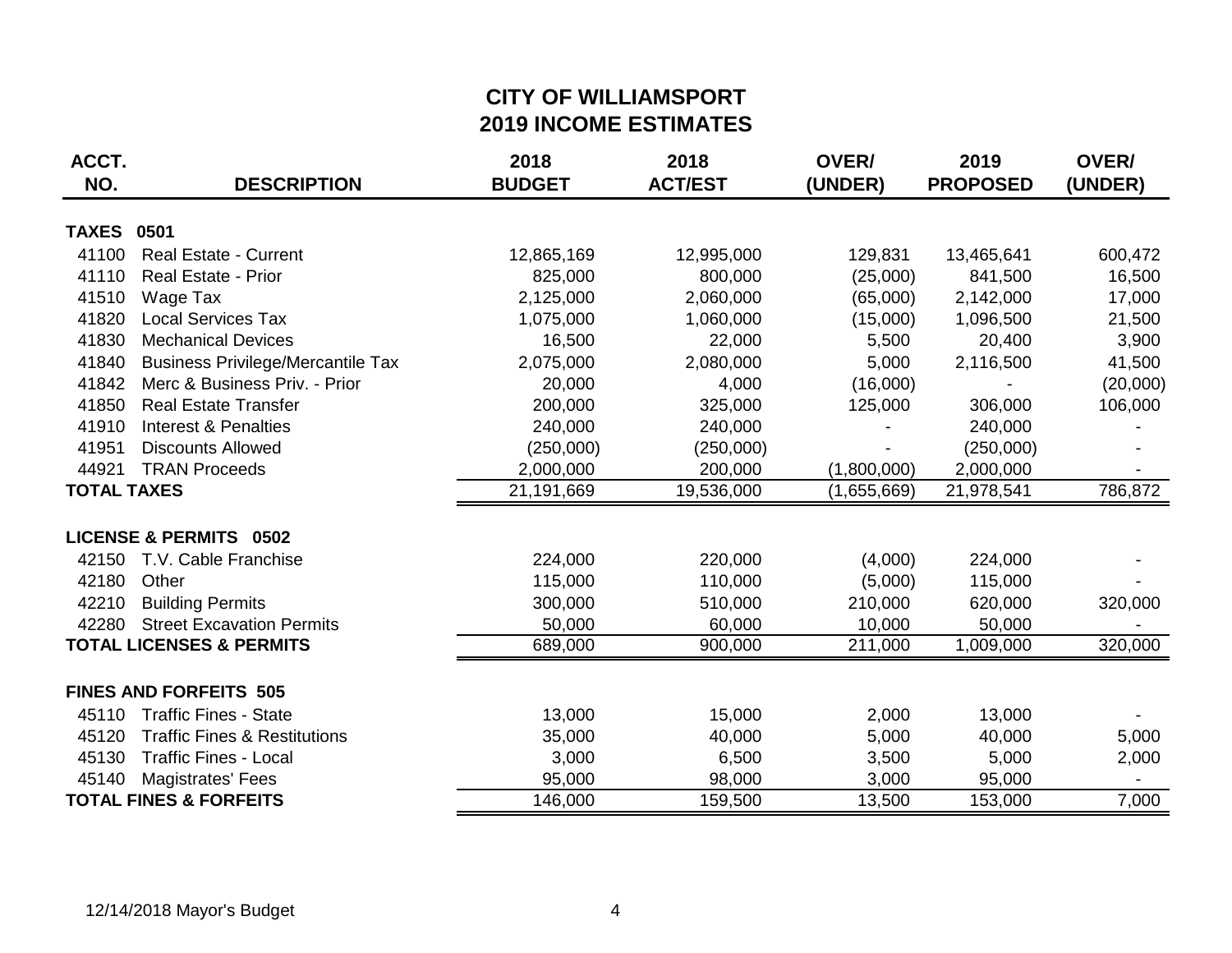## **CITY OF WILLIAMSPORT 2019 INCOME ESTIMATES**

| ACCT. |                                        | 2018          | 2018           | <b>OVER/</b> | 2019            | OVER/    |
|-------|----------------------------------------|---------------|----------------|--------------|-----------------|----------|
| NO.   | <b>DESCRIPTION</b>                     | <b>BUDGET</b> | <b>ACT/EST</b> | (UNDER)      | <b>PROPOSED</b> | (UNDER)  |
|       | INTEREST 0506                          |               |                |              |                 |          |
| 46110 | <b>Interest Received</b>               | 5,000         | 15,000         | 10,000       | 30,000          | 25,000   |
| 46130 | Tax Investment Income                  | 200           | 300            | 100          | 300             | 100      |
|       | <b>TOTAL INTEREST</b>                  | 5,200         | 15,300         | 10,100       | 30,300          | 25,100   |
|       | <b>DEPARTMENTAL EARNINGS 0506</b>      |               |                |              |                 |          |
| 44910 | <b>Indirect Cost - WBT</b>             | 75,000        | 75,000         |              | 75,000          |          |
| 44911 | Indirect Cost - C/D                    |               |                |              |                 |          |
| 44210 | <b>Recreation Program Income</b>       | 20,000        | 17,000         | (3,000)      | 27,000          | 7,000    |
| 44211 | <b>Recreation Sponsorships</b>         |               |                |              | 20,000          | 20,000   |
| 44220 | Pool Admissions                        | 33,200        | 33,000         | (200)        | 33,000          | (200)    |
| 44230 | <b>Pool Concessions</b>                | 1,000         | 700            | (300)        | 1,000           |          |
| 44362 | <b>Rescue Operations Fee</b>           |               | 200            | 200          | 20,000          | 20,000   |
| 44363 | <b>Towing Fees</b>                     | 15,000        | 19,000         | 4,000        | 15,000          |          |
| 46715 | <b>Rental Inspections</b>              | 40,000        | 61,000         | 21,000       | 51,000          | 11,000   |
| 46902 | <b>Special Events</b>                  | 30,000        | 25,000         | (5,000)      | 30,000          |          |
| 46903 | Miscellaneous Income - Work Comp       | 10,000        | 13,000         | 3,000        | 10,000          |          |
| 46904 | Miscellaneous Income - Codes           | 2,000         | 9,000          | 7,000        | 2,000           |          |
| 46905 | Miscellaneous Income - Controller      | 100           | 175            | 75           | 100             |          |
| 46906 | Miscellaneous Income - Finance / Other | 90,000        | 100,000        | 10,000       | 90,000          |          |
| 46907 | Miscellaneous Income - Fire            | 5,000         | 5,000          |              | 5,000           |          |
| 46911 | Miscellaneous Income - Police          | 60,000        | 60,000         |              | 60,000          |          |
| 46912 | Miscellaneous Income - Streets & Parks | 2,500         | 11,000         | 8,500        | 2,500           |          |
| 46913 | Miscellaneous Income - Treasurer       | 9,000         | 9,200          | 200          | 9,000           |          |
| 49110 | Surplus Prop. Sales                    | 7,500         | 18,000         | 10,500       | 11,000          | 3,500    |
| 46800 | <b>Bowman Field Naming Rights</b>      | 30,000        | 30,000         |              | 40,000          | 10,000   |
| 52090 | Benecon Health Insurance Surplus       | 400,000       | 200,000        | (200,000)    | 350,000         | (50,000) |
| 52091 | Health Ins. - Employee Contributions   | 25,000        |                | (25,000)     | 25,000          |          |
|       | TOTAL DEPARTMENTAL EARNINGS            | 855,300       | 686,275        | (169, 025)   | 876,600         | 21,300   |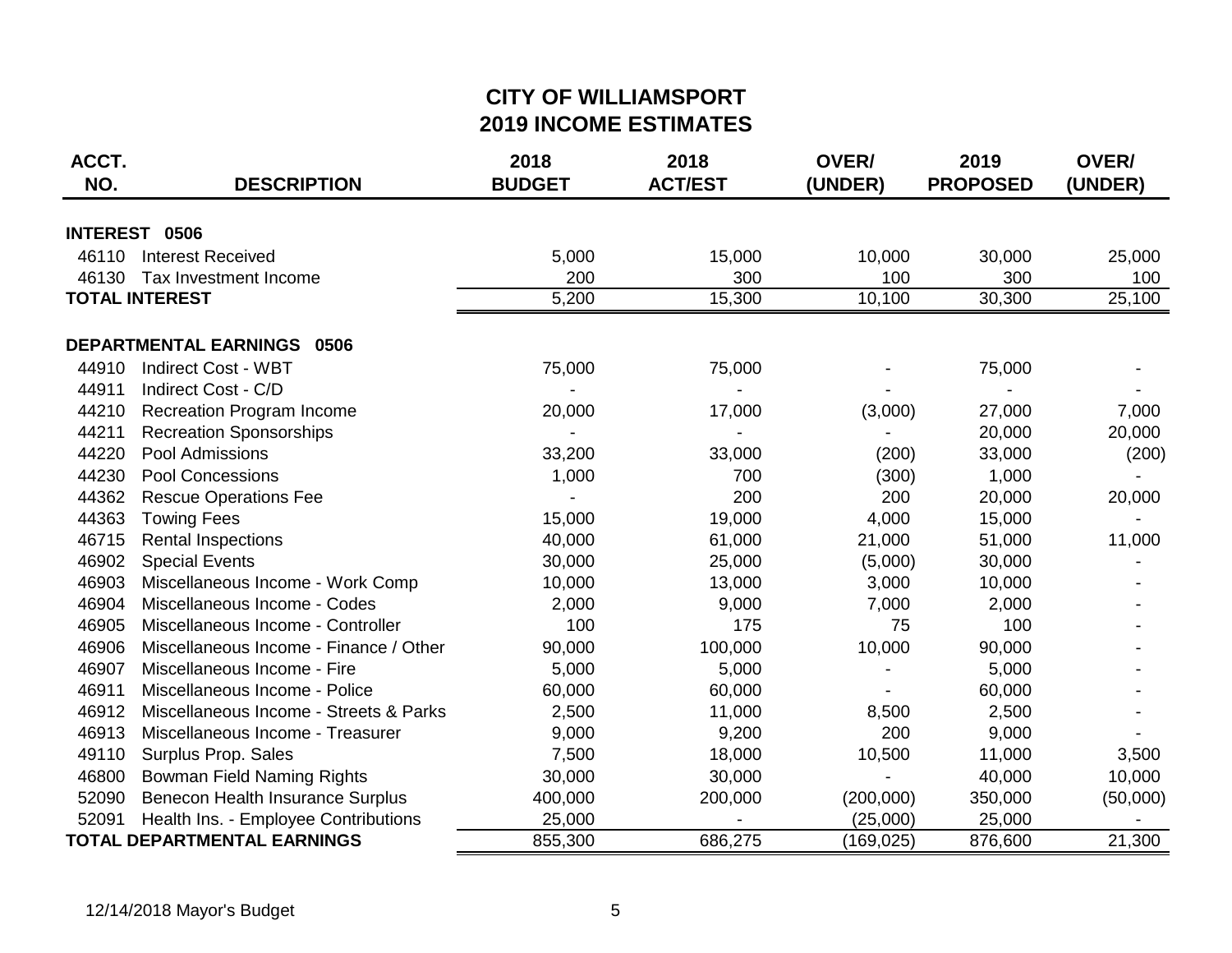## **CITY OF WILLIAMSPORT 2019 INCOME ESTIMATES**

| ACCT.<br>NO.       | <b>DESCRIPTION</b>                        | 2018<br><b>BUDGET</b> | 2018<br><b>ACT/EST</b> | OVER/<br>(UNDER) | 2019<br><b>PROPOSED</b> | OVER/<br>(UNDER) |
|--------------------|-------------------------------------------|-----------------------|------------------------|------------------|-------------------------|------------------|
|                    | <b>GRANTS - STATE 0503</b>                |                       |                        |                  |                         |                  |
|                    |                                           |                       |                        |                  |                         |                  |
|                    | 43510 Beverage License Tax                | 20,000                | 18,000                 | (2,000)          | 16,000                  | (4,000)          |
| 43520              | <b>Public Utility Tax</b>                 | 19,000                | 19,500                 | 500              | 19,000                  |                  |
| 43530              | <b>Pension Contribution</b>               | 1,075,000             | 1,160,000              | 85,000           | 1,150,000               | 75,000           |
|                    | <b>TOTAL STATE GRANTS</b>                 | 1,114,000             | 1,197,500              | 83,500           | 1,185,000               | 71,000           |
|                    | GRANTS - OTHER 0506, 0504, 0503           |                       |                        |                  |                         |                  |
| 43910              | In Lieu of Taxes                          | 358,000               | 356,000                | (2,000)          | 358,000                 |                  |
| 44930              | Adm. - Tax Coll. Off.                     | 31,500                | 31,500                 |                  | 31,500                  |                  |
| 46717              | <b>SRO Grant - Local Match</b>            | 48,000                | 48,000                 |                  | 74,000                  | 26,000           |
| 43810              | <b>County Liquid Fuels Allocation</b>     | 23,543                | 23,543                 |                  | 23,543                  |                  |
|                    | <b>TOTAL OTHER GRANTS</b>                 | 461,043               | 459,043                | (2,000)          | 487,043                 | 26,000           |
|                    |                                           |                       |                        |                  |                         |                  |
|                    | <b>OTHER CONTRIBUTIONS 0506</b>           |                       |                        |                  |                         |                  |
| 46909              | Transfer - Comm. Dev.                     | 20,000                | 20,000                 |                  | 20,000                  |                  |
| 46910              | Transfer - City Hall Operating            |                       |                        |                  |                         |                  |
| 46920              | Transfer - River Valley Transit           |                       |                        |                  |                         |                  |
| 46915              | <b>Transfer - Debt Service</b>            |                       |                        |                  |                         |                  |
| 46916              | County Act 13 Funds                       |                       |                        |                  |                         |                  |
| 46914              | Transfer - Williamsport Parking Authority |                       |                        |                  |                         |                  |
|                    | Transfer - WMWA/WSA                       |                       |                        |                  |                         |                  |
| <b>TOTAL OTHER</b> |                                           | 20,000                | 20,000                 |                  | 20,000                  |                  |
|                    | <b>TOTAL INCOME - GENERAL FUND</b>        | 24,482,212            | 22,973,618             | (1,508,594)      | 25,739,484              | 1,257,272        |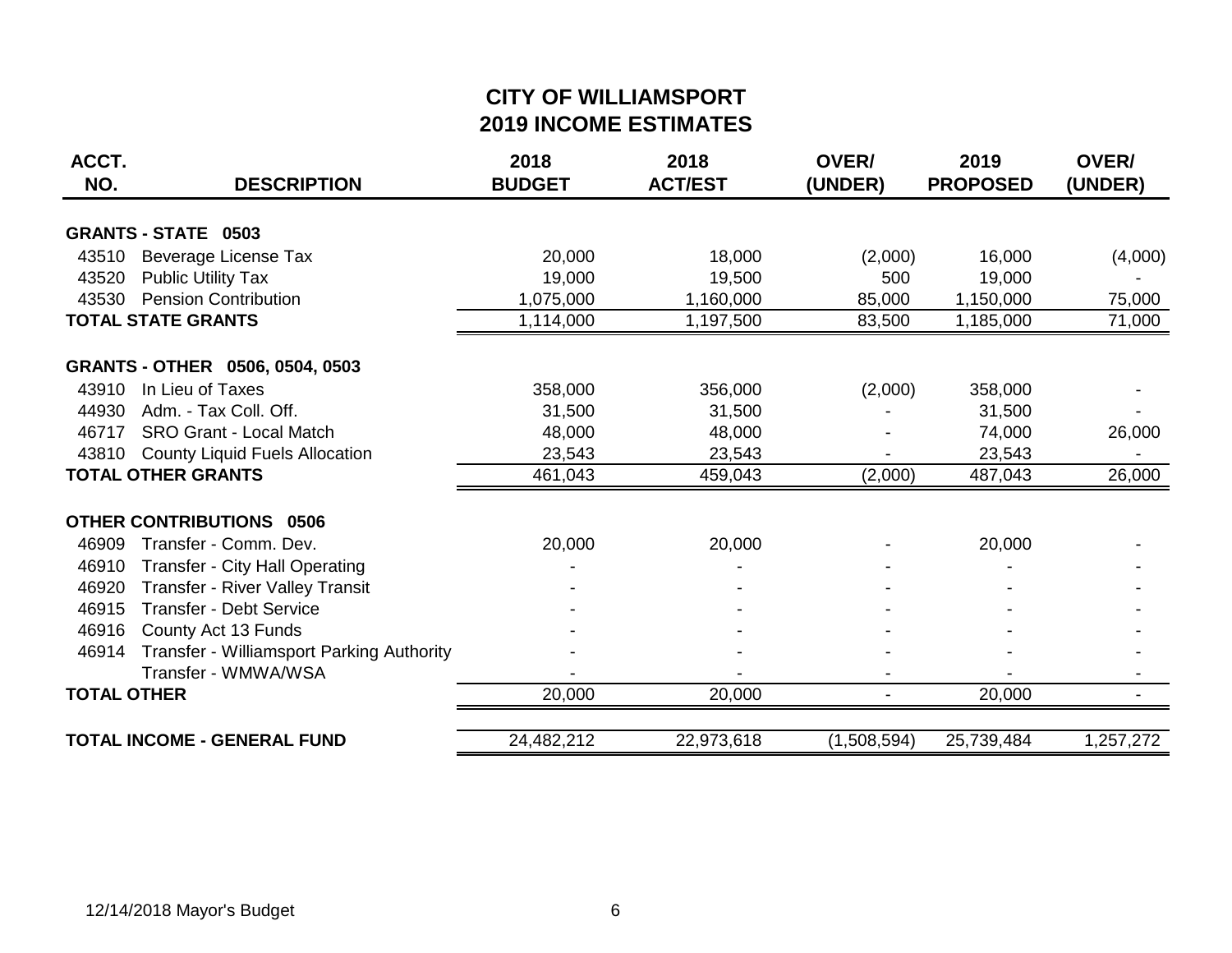| ACCT.             |                                            | 2018          |                  | <b>BUDGET W/</b> | 2018           | 2019            |
|-------------------|--------------------------------------------|---------------|------------------|------------------|----------------|-----------------|
| NO.               | <b>DESCRIPTION</b>                         | <b>BUDGET</b> | <b>TRANSFERS</b> | <b>TRANSFERS</b> | <b>ACT/EST</b> | <b>PROPOSED</b> |
|                   | <b>GENERAL GOVERNMENT</b>                  |               |                  |                  |                |                 |
| 1100              | <b>City Council</b>                        | 370,000       |                  | 370,000          | 257,750        | 352,750         |
| 1200              | <b>City Clerk</b>                          | 83,647        |                  | 83,647           | 86,170         | 88,885          |
| 1300              | Law                                        | 75,800        |                  | 75,800           | 75,650         | 98,145          |
| 1400              | Mayor's Office                             | 291,800       |                  | 291,800          | 368,390        | 341,666         |
|                   | TOTAL GENERAL GOVERNMENT                   | 821,247       | $\blacksquare$   | 821,247          | 787,960        | 881,446         |
|                   | <b>ADMINISTRATION - PUBLIC WORKS</b>       |               |                  |                  |                |                 |
| 2201              | <b>Director</b>                            | 362,130       |                  | 362,130          | 320,450        | 365,793         |
| 2240              | Parks                                      | 610,513       |                  | 610,513          | 607,225        | 702,231         |
| 2270              | <b>Streets/Traffic Control</b>             | 2,166,410     |                  | 2,166,410        | 2,161,943      | 2,328,749       |
| 2280              | <b>Flood Control</b>                       | 423,098       |                  | 423,098          | 428,925        | 416,529         |
|                   | <b>TOTAL PUBLIC WORKS</b>                  | 3,562,151     |                  | 3,562,151        | 3,518,543      | 3,813,302       |
| <b>RECREATION</b> |                                            |               |                  |                  |                |                 |
| 2220              | <b>Director</b>                            | 120,955       |                  | 120,955          | 114,575        | 126,563         |
| 2230              | <b>Recreation Program</b>                  | 80,700        |                  | 80,700           | 62,650         | 82,250          |
| 2291              | Swimming Pool Program/Other Pools          | 86,500        |                  | 86,500           | 77,400         | 102,100         |
|                   | <b>TOTAL RECREATION</b>                    | 288,155       |                  | 288,155          | 254,625        | 310,913         |
|                   | <b>PLANNING &amp; ECONOMIC DEVELOPMENT</b> |               |                  |                  |                |                 |
| 2360              | Planning                                   | 122,355       |                  | 122,355          | 87,825         |                 |
|                   |                                            | 122,355       |                  | 122,355          | 87,825         |                 |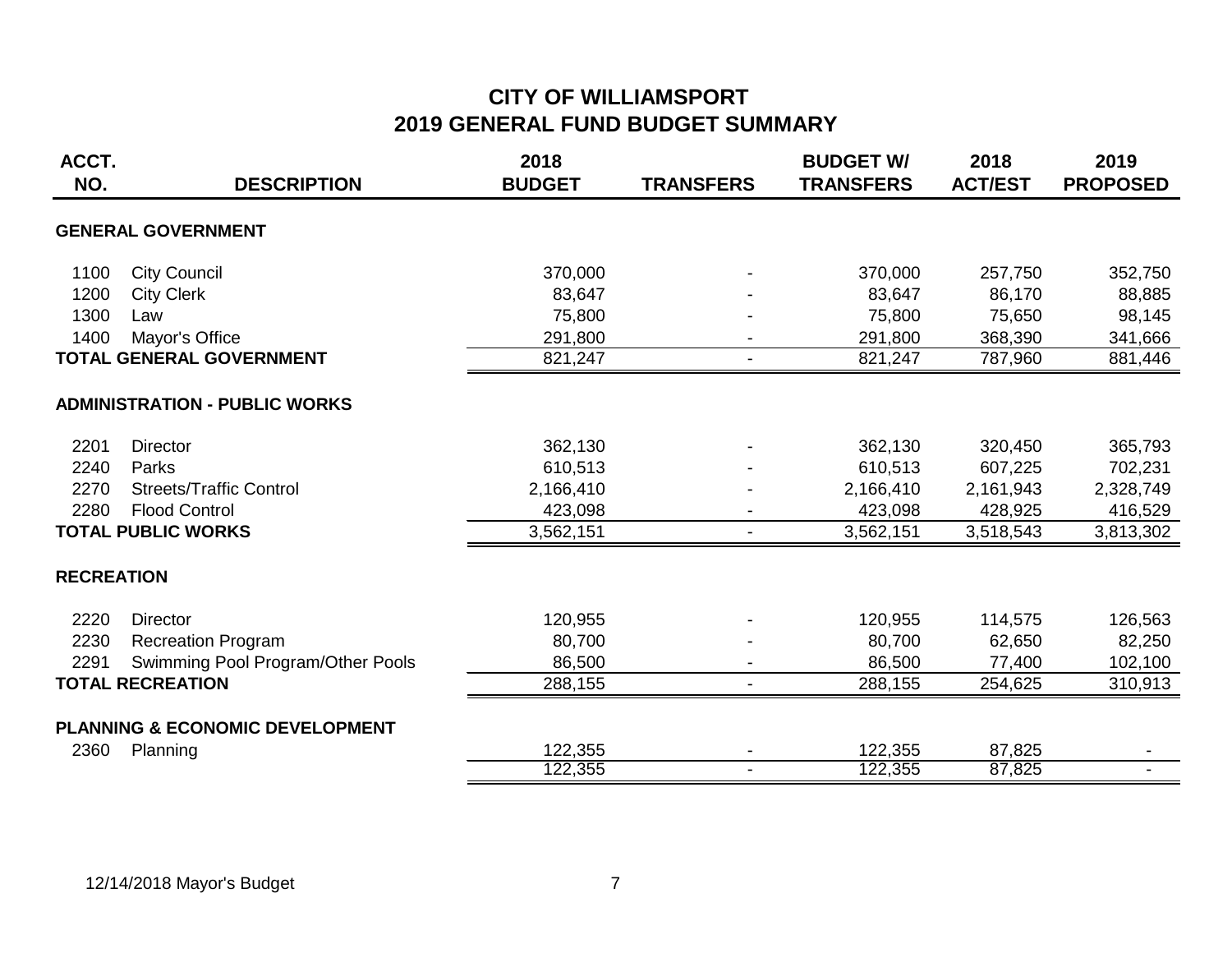| ACCT.              |                                          | 2018          |                          | <b>BUDGET W/</b> | 2018           | 2019            |
|--------------------|------------------------------------------|---------------|--------------------------|------------------|----------------|-----------------|
| NO.                | <b>DESCRIPTION</b>                       | <b>BUDGET</b> | <b>TRANSFERS</b>         | <b>TRANSFERS</b> | <b>ACT/EST</b> | <b>PROPOSED</b> |
|                    | <b>ADMINISTRATION</b>                    |               |                          |                  |                |                 |
|                    |                                          |               |                          |                  |                |                 |
| 2310               | <b>Budget &amp; Fiscal Officer</b>       | 290,350       |                          | 290,350          | 284,488        | 233,676         |
| 2320               | <b>Accounts &amp; Finance</b>            | 755,106       |                          | 755,106          | 729,875        | 737,850         |
| 2340               | <b>Human Resources</b>                   | 95,564        |                          | 95,564           | 91,820         | 108,168         |
| 2350               | Information Technology                   | 112,920       |                          | 112,920          | 97,550         | 130,228         |
|                    | <b>TOTAL ADMINISTRATION</b>              | 1,253,940     | $\overline{\phantom{a}}$ | 1,253,940        | 1,203,733      | 1,209,922       |
|                    | <b>PUBLIC SAFETY</b>                     |               |                          |                  |                |                 |
| 2410               | <b>Director</b>                          | 254,721       |                          | 254,721          | 254,880        | 241,481         |
| 2420               | <b>Fire Department</b>                   | 6,564,730     |                          | 6,564,730        | 6,662,093      | 6,915,262       |
| 2250               | Environmental Control & Codes Enforcemen | 978,251       |                          | 978,251          | 936,000        | 884,882         |
| 2440               | Police                                   | 9,342,011     |                          | 9,342,011        | 9,136,940      | 9,308,581       |
|                    | <b>TOTAL PUBLIC SAFETY</b>               | 17,139,713    | $\overline{\phantom{a}}$ | 17,139,713       | 16,989,913     | 17,350,206      |
|                    | <b>CONTROLLER'S OFFICE</b>               |               |                          |                  |                |                 |
| 3010               | Controller                               | 149,508       |                          | 149,508          | 164,325        | 169,891         |
|                    | <b>TOTAL CONTROLLER'S OFFICE</b>         | 149,508       |                          | 149,508          | 164,325        | 169,891         |
|                    | <b>TREASURER'S OFFICE</b>                |               |                          |                  |                |                 |
| 4010               | <b>Tax Collector</b>                     | 264,335       | $\overline{\phantom{a}}$ | 264,335          | 211,921        | 271,824         |
|                    | <b>TOTAL TREASURER'S OFFICE</b>          | 264,335       | $\blacksquare$           | 264,335          | 211,921        | 271,824         |
| <b>GRAND TOTAL</b> |                                          | 23,601,404    | $\blacksquare$           | 23,601,404       | 23,218,845     | 24,007,504      |
|                    |                                          |               |                          |                  |                |                 |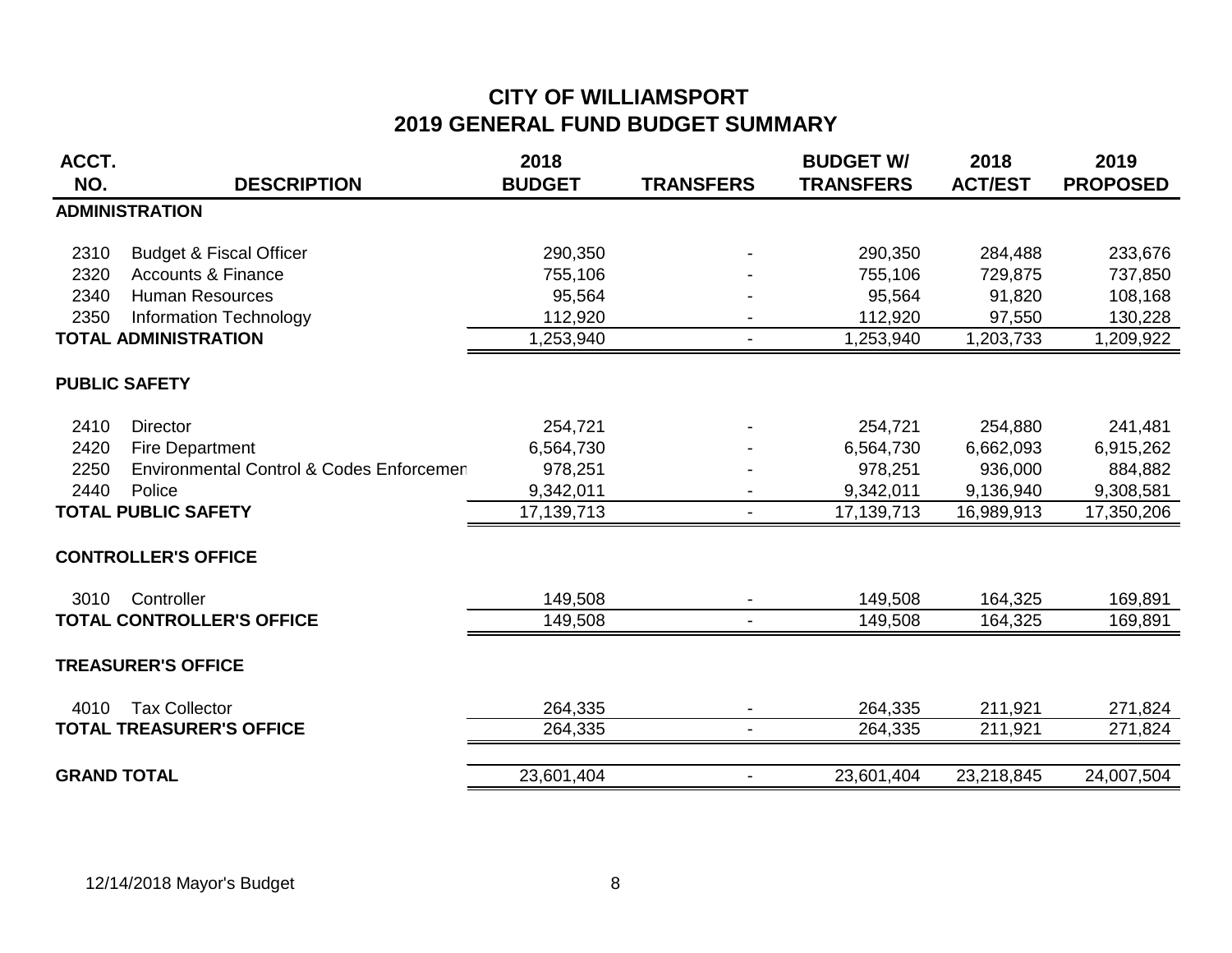|      | ORG# ACCT#                 | <b>DESCRIPTION</b>              | 2018<br><b>BUDGET</b> | <b>TRANSFERS</b> | <b>BUDGET W/</b><br><b>TRANSFERS</b> | 2018<br><b>ACT/EST</b> | 2019<br><b>PROPOSED</b> |
|------|----------------------------|---------------------------------|-----------------------|------------------|--------------------------------------|------------------------|-------------------------|
|      | <b>CITY COUNCIL - 1100</b> |                                 |                       |                  |                                      |                        |                         |
|      |                            | <b>Personnel Services</b>       |                       |                  |                                      |                        |                         |
| 1100 | 51010                      | <b>Salaries</b>                 | 21,750                |                  | 21,750                               | 21,750                 | 21,750                  |
| 1100 | 52010                      | <b>FICA</b>                     | 1,700                 |                  | 1,700                                | 1,700                  | 1,700                   |
| 1100 | 52020                      | Life Insurance                  | 1,050                 |                  | 1,050                                | 1,000                  | 1,000                   |
| 1100 | 52050                      | Pensions                        | 35,400                |                  | 35,400                               | 35,400                 | 35,400                  |
| 1100 | 52090                      | <b>Health Insurance</b>         | 152,000               | $\blacksquare$   | 152,000                              | 151,000                | 162,500                 |
|      |                            | <b>Total Personnel Services</b> | 211,900               | $\blacksquare$   | 211,900                              | 210,850                | 222,350                 |
|      |                            | <b>Purchase of Services</b>     |                       |                  |                                      |                        |                         |
| 1100 | 77030                      | <b>Office Rental</b>            | 26,000                |                  | 26,000                               | 26,000                 | 18,800                  |
|      |                            | <b>Supplies &amp; Materials</b> |                       |                  |                                      |                        |                         |
| 1100 | 61010                      | <b>General Office Supplies</b>  | 600                   |                  | 600                                  | 400                    | 600                     |
|      |                            | <b>Other Expenditures</b>       |                       |                  |                                      |                        |                         |
| 1100 | 78020                      | <b>Other Expenditures</b>       | 1,500                 |                  | 1,500                                | 1,000                  | 1,000                   |
| 1100 | 76060                      | <b>Contract Services</b>        | 5,000                 |                  | 5,000                                |                        |                         |
| 1100 | 79540                      | Legislative Contingency         | 101,440               |                  | 101,440                              |                        | 110,000                 |
| 1100 | 79600                      | Home Rule Study                 | 11,900                |                  | 11,900                               | 10,700                 |                         |
| 1100 | 79601                      | <b>Charter Commission Study</b> | 11,660                |                  | 11,660                               | 8,800                  |                         |
|      |                            | <b>Total Department Expense</b> | 370,000               |                  | 370,000                              | 257,750                | 352,750                 |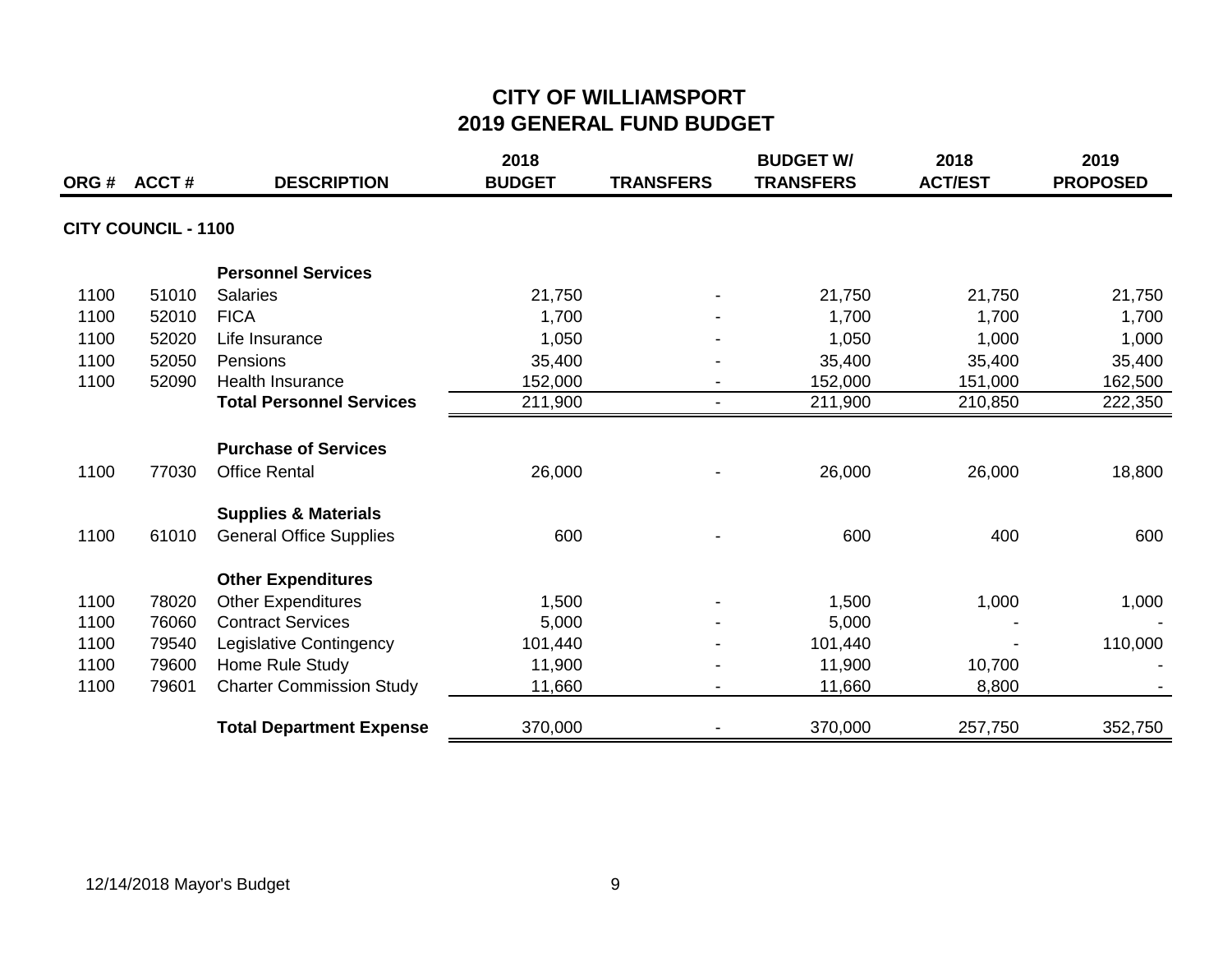| ORG # | ACCT#                    | <b>DESCRIPTION</b>                | 2018<br><b>BUDGET</b> | <b>TRANSFERS</b> | <b>BUDGET W/</b><br><b>TRANSFERS</b> | 2018<br><b>ACT/EST</b> | 2019<br><b>PROPOSED</b> |
|-------|--------------------------|-----------------------------------|-----------------------|------------------|--------------------------------------|------------------------|-------------------------|
|       |                          |                                   |                       |                  |                                      |                        |                         |
|       | <b>CITY CLERK - 1200</b> |                                   |                       |                  |                                      |                        |                         |
|       |                          | <b>Personnel Services</b>         |                       |                  |                                      |                        |                         |
| 1200  | 51010                    | <b>Salaries</b>                   | 35,067                |                  | 35,067                               | 35,300                 | 35,700                  |
| 1200  | 52010                    | <b>FICA</b>                       | 2,700                 |                  | 2,700                                | 2,700                  | 2,800                   |
| 1200  | 52020                    | Life Insurance                    | 250                   |                  | 250                                  | 250                    | 250                     |
| 1200  | 52030                    | <b>Worker's Comp</b>              | 80                    |                  | 80                                   | 70                     | 75                      |
| 1200  | 52050                    | <b>Pensions</b>                   | 13,500                |                  | 13,500                               | 13,500                 | 20,860                  |
| 1200  | 52090                    | <b>Health Insurance</b>           | 9,000                 |                  | 9,000                                | 8,500                  | 9,000                   |
| 1200  | 72020                    | Auto Allowance                    | 700                   |                  | 700                                  | 700                    | 700                     |
|       |                          | <b>Total Personnel Services</b>   | 61,297                |                  | 61,297                               | 61,020                 | 69,385                  |
|       |                          | <b>Purchase of Services</b>       |                       |                  |                                      |                        |                         |
| 1200  | 70180                    | Other Service & Document Ima      | 2,700                 |                  | 2,700                                | 2,500                  | 2,700                   |
| 1200  | 73010                    | Advertising                       | 7,000                 |                  | 7,000                                | 6,000                  | 7,000                   |
| 1200  | 79020                    | <b>Codification of Ordinances</b> | 9,000                 |                  | 9,000                                | 13,500                 | 3,500                   |
| 1200  | 77030                    | <b>Office Rental</b>              | 1,950                 |                  | 1,950                                | 1,950                  | 5,100                   |
| 1200  | 79530                    | Training                          | 500                   |                  | 500                                  | 100                    | 100                     |
|       |                          | <b>Supplies &amp; Materials</b>   |                       |                  |                                      |                        |                         |
| 1200  | 61010                    | <b>General Office Supplies</b>    | 1,200                 |                  | 1,200                                | 1,100                  | 1,100                   |
|       |                          | <b>Total Department Expense</b>   | 83,647                |                  | 83,647                               | 86,170                 | 88,885                  |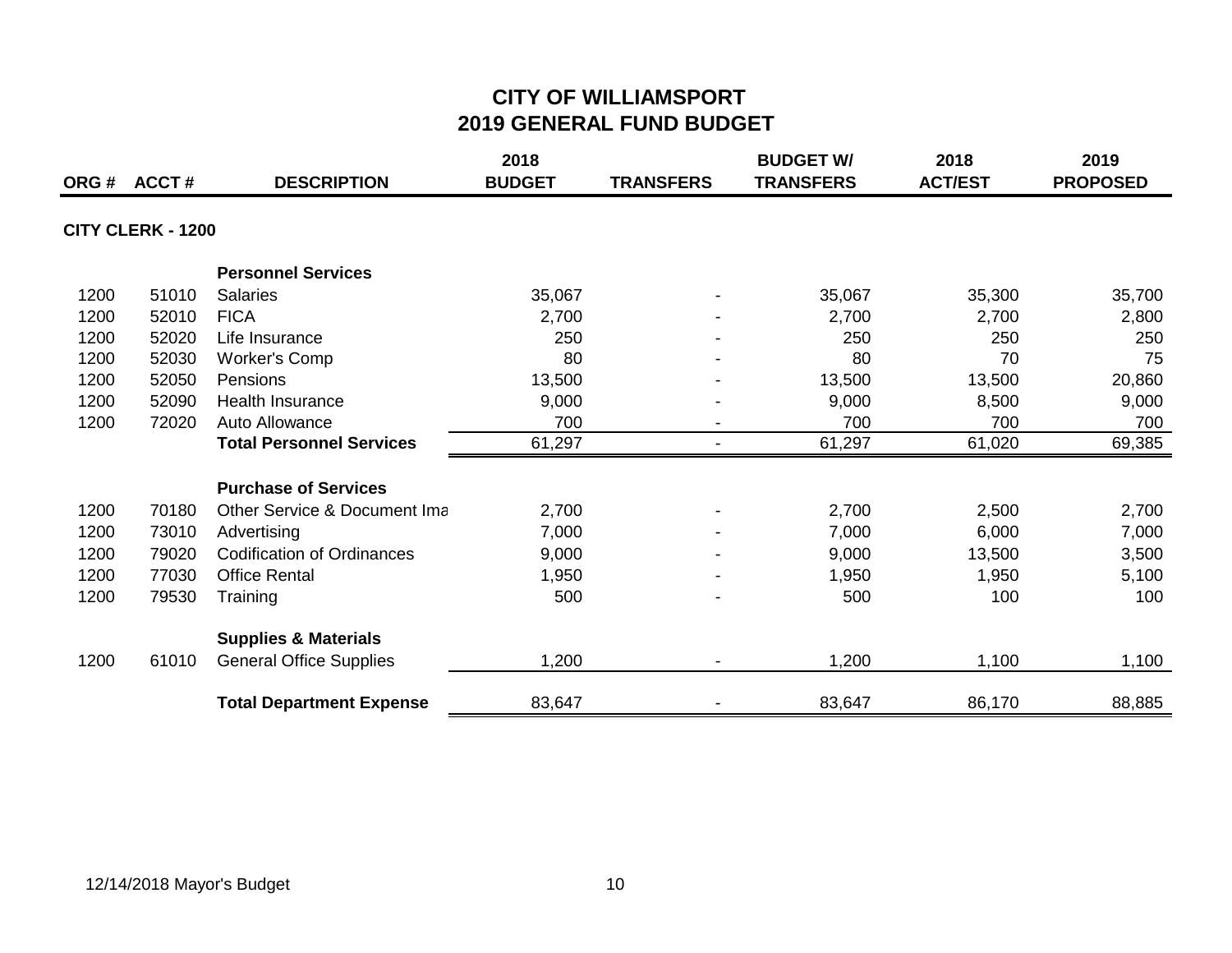| ORG # | <b>ACCT#</b>                | <b>DESCRIPTION</b>                 | 2018<br><b>BUDGET</b> | <b>TRANSFERS</b>         | <b>BUDGET W/</b><br><b>TRANSFERS</b> | 2018<br><b>ACT/EST</b> | 2019<br><b>PROPOSED</b> |
|-------|-----------------------------|------------------------------------|-----------------------|--------------------------|--------------------------------------|------------------------|-------------------------|
|       | <b>BUREAU OF LAW - 1300</b> |                                    |                       |                          |                                      |                        |                         |
|       |                             | <b>Contract Services</b>           |                       |                          |                                      |                        |                         |
| 1300  | 70120                       | <b>Legal Services</b>              | 71,500                |                          | 71,500                               | 71,500                 | 73,645                  |
| 1300  | 79510                       | <b>Subscriptions and Dues</b>      | 1,200                 | $\blacksquare$           | 1,200                                | 1,300                  | 1,200                   |
| 1300  | 79520                       | Lien Filing                        | 1,100                 | $\blacksquare$           | 1,100                                | 1,250                  | 1,300                   |
|       |                             | <b>Supplies &amp; Materials</b>    |                       |                          |                                      |                        |                         |
| 1300  | 61010                       | <b>General Office Supplies</b>     | 2,000                 | $\blacksquare$           | 2,000                                | 1,600                  | 2,000                   |
|       |                             | <b>Purchase of Services</b>        |                       |                          |                                      |                        |                         |
| 1300  | 70180                       | <b>Other Professional Services</b> |                       | $\overline{\phantom{0}}$ |                                      |                        | 20,000                  |
|       |                             | <b>Total Department Expense</b>    | 75,800                |                          | 75,800                               | 75,650                 | 98,145                  |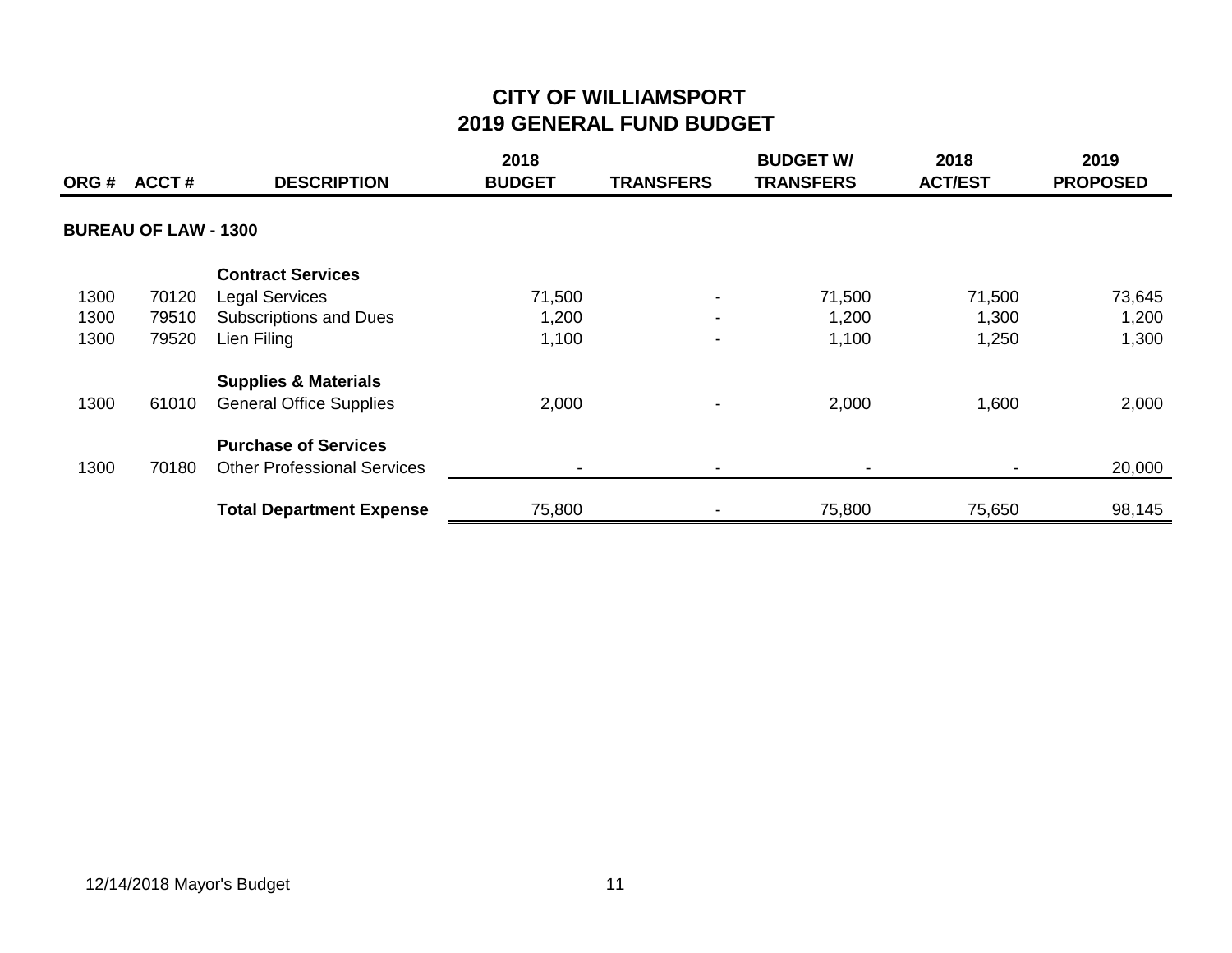| ORG# | <b>ACCT#</b>                 | <b>DESCRIPTION</b>                 | 2018<br><b>BUDGET</b> | <b>TRANSFERS</b>         | <b>BUDGET W/</b><br><b>TRANSFERS</b> | 2018<br><b>ACT/EST</b> | 2019<br><b>PROPOSED</b> |
|------|------------------------------|------------------------------------|-----------------------|--------------------------|--------------------------------------|------------------------|-------------------------|
|      |                              |                                    |                       |                          |                                      |                        |                         |
|      | <b>MAYOR'S OFFICE - 1400</b> |                                    |                       |                          |                                      |                        |                         |
|      |                              | <b>Personnel Services</b>          |                       |                          |                                      |                        |                         |
| 1400 | 51010                        | <b>Salaries</b>                    | 97,245                |                          | 97,245                               | 99,000                 | 100,856                 |
| 1400 | 52010                        | <b>FICA</b>                        | 7,500                 |                          | 7,500                                | 7,750                  | 7,800                   |
| 1400 | 52020                        | Life Insurance                     | 390                   |                          | 390                                  | 390                    | 390                     |
| 1400 | 52030                        | <b>Worker's Comp</b>               | 65                    |                          | 65                                   | 50                     | 60                      |
| 1400 | 52050                        | Pensions                           | 13,500                |                          | 13,500                               | 13,500                 | 20,860                  |
| 1400 | 52090                        | <b>Health Insurance</b>            | 24,200                |                          | 24,200                               | 23,900                 | 25,300                  |
|      |                              | <b>Total Personnel Services</b>    | 142,900               | $\overline{\phantom{a}}$ | 142,900                              | 144,590                | 155,266                 |
|      |                              | <b>Purchase of Services</b>        |                       |                          |                                      |                        |                         |
| 1400 | 72010                        | <b>Travel/Economic Development</b> |                       |                          |                                      |                        |                         |
| 1400 | 79030                        | Hearings and Litigation            | 75,000                |                          | 75,000                               | 150,000                | 115,200                 |
| 1400 | 77030                        | <b>Office Rent</b>                 | 36,100                |                          | 36,100                               | 36,100                 | 33,400                  |
|      |                              | <b>Other Expenditures</b>          |                       |                          |                                      |                        |                         |
| 1400 | 79540                        | <b>SPCA</b>                        | 28,000                |                          | 28,000                               | 28,000                 | 28,000                  |
| 1400 | 78020                        | Lyc. Cty. Hist. Soc.               | 1,000                 |                          | 1,000                                | 1,000                  | 1,000                   |
| 1400 | 78027                        | <b>Citizens Corp Council</b>       | 1,000                 |                          | 1,000                                | 1,000                  | 1,000                   |
| 1400 | 78028                        | Newberry Comm. Partnership         | 2,000                 |                          | 2,000                                | 2,000                  | 2,000                   |
| 1400 | 78029                        | <b>Victorian Christmas</b>         | 1,000                 |                          | 1,000                                | 1,000                  | 1,000                   |
|      |                              | <b>Supplies &amp; Materials</b>    |                       |                          |                                      |                        |                         |
| 1400 | 61010                        | <b>General Office Supplies</b>     | 3,500                 |                          | 3,500                                | 3,400                  | 3,500                   |
| 1400 | 64010                        | <b>Support Equipment</b>           | 1,300                 |                          | 1,300                                | 1,300                  | 1,300                   |
|      |                              | <b>Total Department Expense</b>    | 291,800               |                          | 291,800                              | 368,390                | 341,666                 |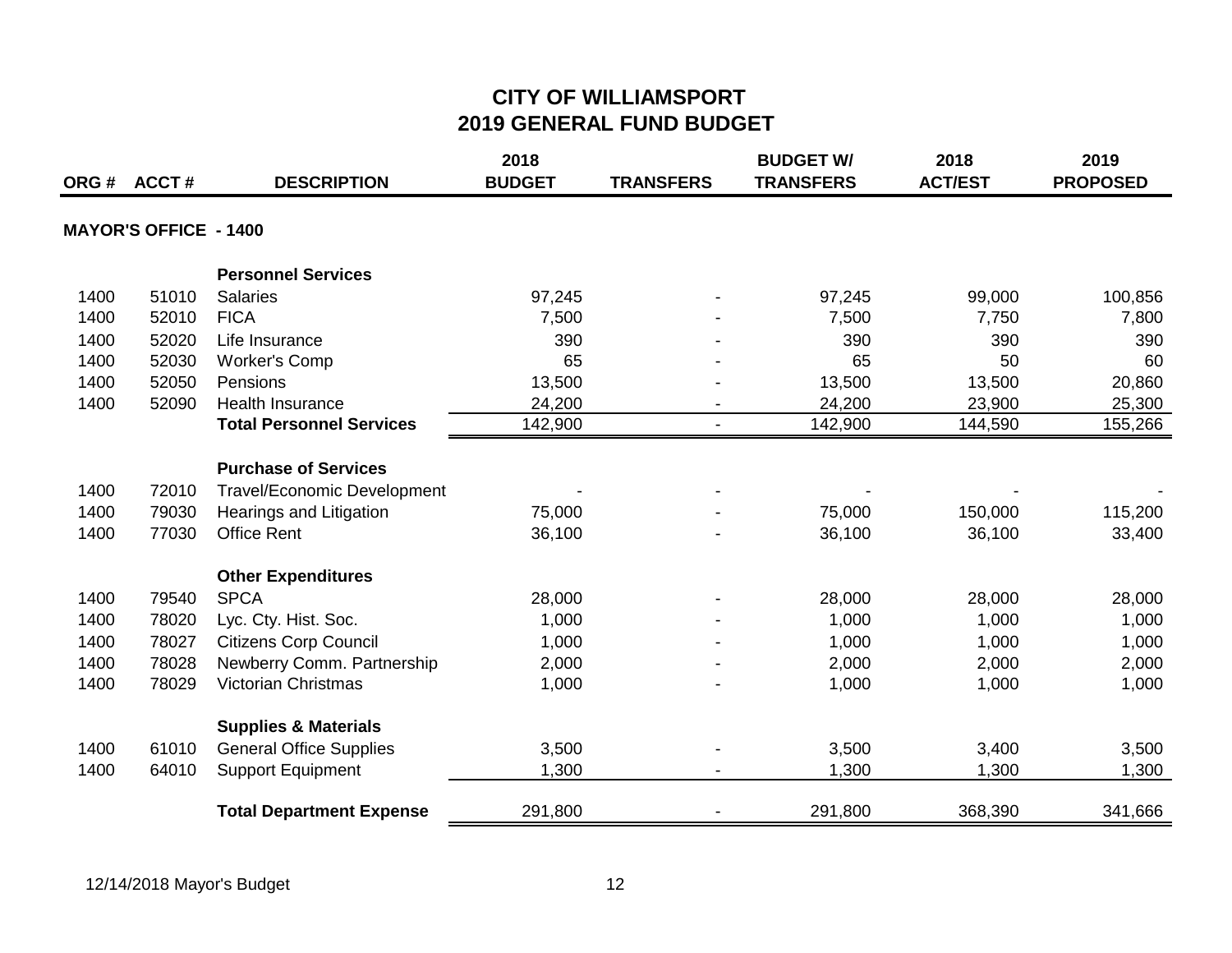| ORG# | ACCT# | <b>DESCRIPTION</b>                          | 2018<br><b>BUDGET</b> | <b>TRANSFERS</b>         | <b>BUDGET W/</b><br><b>TRANSFERS</b> | 2018<br><b>ACT/EST</b> | 2019<br><b>PROPOSED</b> |
|------|-------|---------------------------------------------|-----------------------|--------------------------|--------------------------------------|------------------------|-------------------------|
|      |       |                                             |                       |                          |                                      |                        |                         |
|      |       | <b>ADMINISTRATION - STREETS &amp; PARKS</b> |                       |                          |                                      |                        |                         |
|      |       | <b>OFFICE OF THE DIRECTOR - 2201</b>        |                       |                          |                                      |                        |                         |
|      |       | <b>Personnel Services</b>                   |                       |                          |                                      |                        |                         |
| 2201 | 51010 | <b>Salaries</b>                             | 166,605               |                          | 166,605                              | 170,000                | 171,403                 |
| 2201 | 52010 | <b>FICA</b>                                 | 12,800                |                          | 12,800                               | 12,900                 | 13,200                  |
| 2201 | 52020 | Life Insurance                              | 575                   |                          | 575                                  | 550                    | 950                     |
| 2201 | 52030 | Worker's Comp                               | 5,700                 |                          | 5,700                                | 6,000                  | 7,900                   |
| 2201 | 52050 | Pensions                                    | 40,500                |                          | 40,500                               | 40,500                 | 83,440                  |
| 2201 | 52090 | Health Insurance                            | 73,000                | $\overline{\phantom{a}}$ | 73,000                               | 62,000                 | 59,200                  |
|      |       | <b>Total Personnel Services</b>             | 299,180               | $\overline{\phantom{0}}$ | 299,180                              | 291,950                | 336,093                 |
|      |       | <b>Purchase of Services</b>                 |                       |                          |                                      |                        |                         |
| 2201 | 79530 | Training/Travel                             | 3,850                 |                          | 3,850                                | 2,000                  | 2,000                   |
| 2201 | 77030 | <b>Office Rental</b>                        | 8,100                 |                          | 8,100                                | 8,100                  | 2,700                   |
| 2201 | 76060 | <b>Contracted Services</b>                  | 40,000                |                          | 40,000                               | 10,000                 | 15,000                  |
|      |       | <b>Supplies &amp; Materials</b>             |                       |                          |                                      |                        |                         |
| 2201 | 61010 | <b>General Office Supplies</b>              | 2,500                 |                          | 2,500                                | 2,400                  | 2,500                   |
| 2201 | 64010 | <b>Support Equipment</b>                    | 2,500                 |                          | 2,500                                | 2,000                  | 2,500                   |
| 2201 | 71010 | <b>Telephones</b>                           | 6,000                 |                          | 6,000                                | 4,000                  | 5,000                   |
|      |       | <b>Total Department Expense</b>             | 362,130               |                          | 362,130                              | 320,450                | 365,793                 |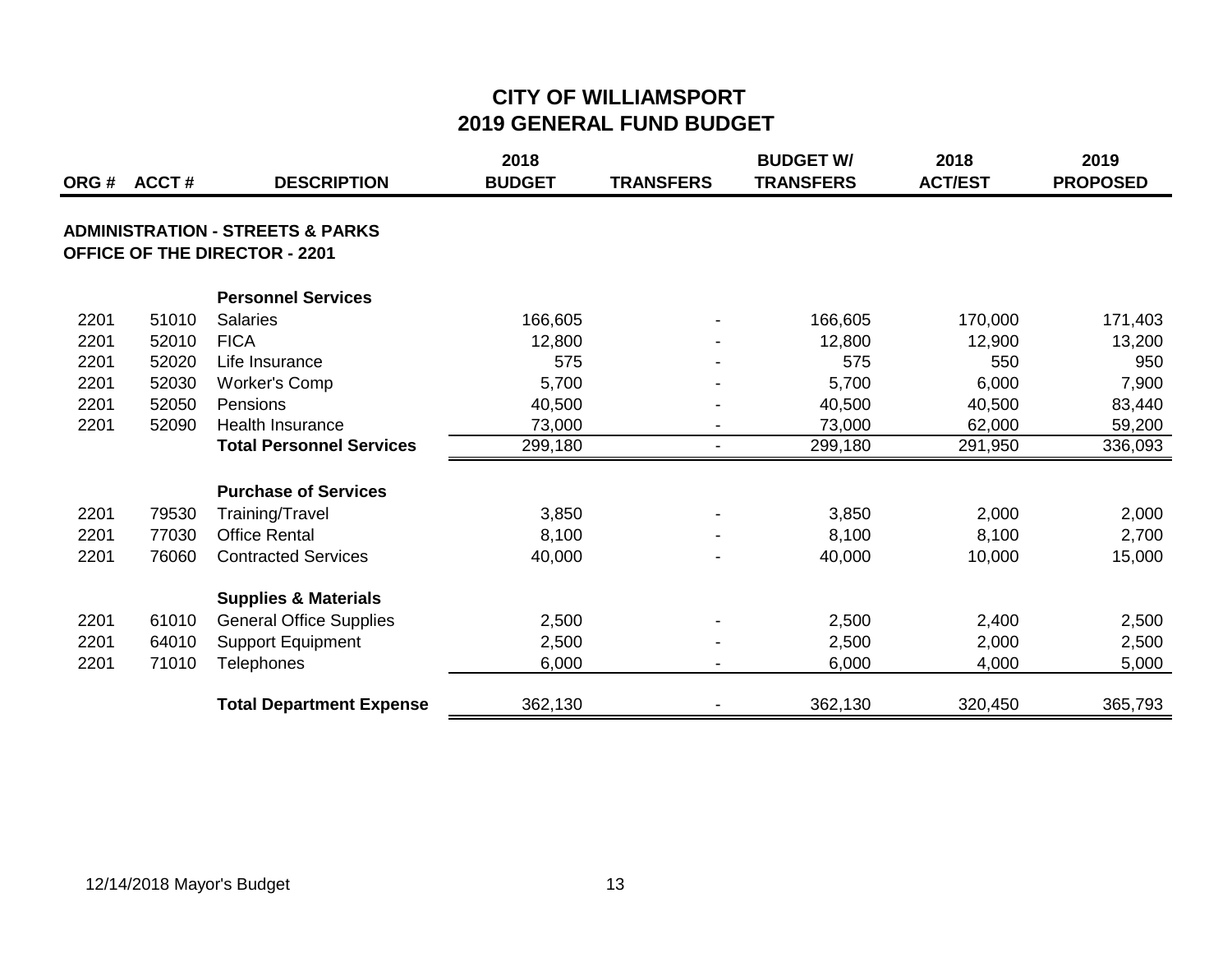|      | ORG# ACCT# | <b>DESCRIPTION</b>                                                            | 2018<br><b>BUDGET</b> | <b>TRANSFERS</b>         | <b>BUDGET W/</b><br><b>TRANSFERS</b> | 2018<br><b>ACT/EST</b> | 2019<br><b>PROPOSED</b> |
|------|------------|-------------------------------------------------------------------------------|-----------------------|--------------------------|--------------------------------------|------------------------|-------------------------|
|      |            | <b>ADMINISTRATION - STREETS &amp; PARKS</b><br><b>PARKS DEPARTMENT - 2240</b> |                       |                          |                                      |                        |                         |
|      |            | <b>Personnel Services</b>                                                     |                       |                          |                                      |                        |                         |
| 2240 | 51010      | <b>Salaries</b>                                                               | 265,438               |                          | 265,438                              | 275,000                | 277,721                 |
| 2240 | 51040      | Overtime                                                                      | 9,000                 |                          | 9,000                                | 12,000                 | 12,000                  |
| 2240 | 52010      | <b>FICA</b>                                                                   | 21,000                |                          | 21,000                               | 22,000                 | 22,200                  |
| 2240 | 52020      | Life Insurance                                                                | 1,200                 |                          | 1,200                                | 1,300                  | 1,450                   |
| 2240 | 52030      | <b>Worker's Comp</b>                                                          | 13,800                |                          | 13,800                               | 13,000                 | 12,900                  |
| 2240 | 52050      | Pensions                                                                      | 81,000                |                          | 81,000                               | 81,000                 | 125,160                 |
| 2240 | 52090      | <b>Health Insurance</b>                                                       | 127,500               | $\overline{\phantom{a}}$ | 127,500                              | 127,500                | 127,000                 |
|      |            | <b>Total Personnel Services</b>                                               | 518,938               | $\overline{\phantom{a}}$ | 518,938                              | 531,800                | 578,431                 |
|      |            | <b>Purchase of Services</b>                                                   |                       |                          |                                      |                        |                         |
| 2240 | 75030      | Heat                                                                          | 1,250                 |                          | 1,250                                | 800                    | 1,250                   |
| 2240 | 79080      | <b>Tree Removal</b>                                                           | 1,500                 |                          | 1,500                                | 250                    | 1,500                   |
| 2240 | 77020      | <b>Equipment Rental</b>                                                       | 500                   |                          | 500                                  | 100                    | 500                     |
| 2240 | 75071      | <b>Brandon Park-Elect. Bills</b>                                              | 3,000                 |                          | 3,000                                | 2,700                  | 3,000                   |
| 2240 | 75072      | Ways Garden-Elect. Bills                                                      | 325                   |                          | 325                                  | 325                    | 350                     |
| 2240 | 75073      | Bowman Field-Elect. Bills                                                     | 5,000                 |                          | 5,000                                | 3,500                  | 5,000                   |
| 2240 | 75074      | <b>Memorial Park-Elect. Bills</b>                                             | 700                   |                          | 700                                  | 600                    | 700                     |
| 2240 | 75075      | Young's Woods-Elect. Bills                                                    | 1,000                 |                          | 1,000                                | 800                    | 1,000                   |
| 2240 | 75010      | Water & Sewer                                                                 | 1,700                 |                          | 1,700                                | 1,750                  | 1,900                   |
| 2240 | 78141      | <b>Shade Tree Commission</b>                                                  |                       |                          |                                      |                        |                         |
| 2240 | 78142      | Way's Garden Commission                                                       | 1,000                 |                          | 1,000                                | 1,000                  | 1,000                   |
| 2240 | 75085      | <b>Festival of Lights</b>                                                     | 2,400                 |                          | 2,400                                | 2,400                  | 2,400                   |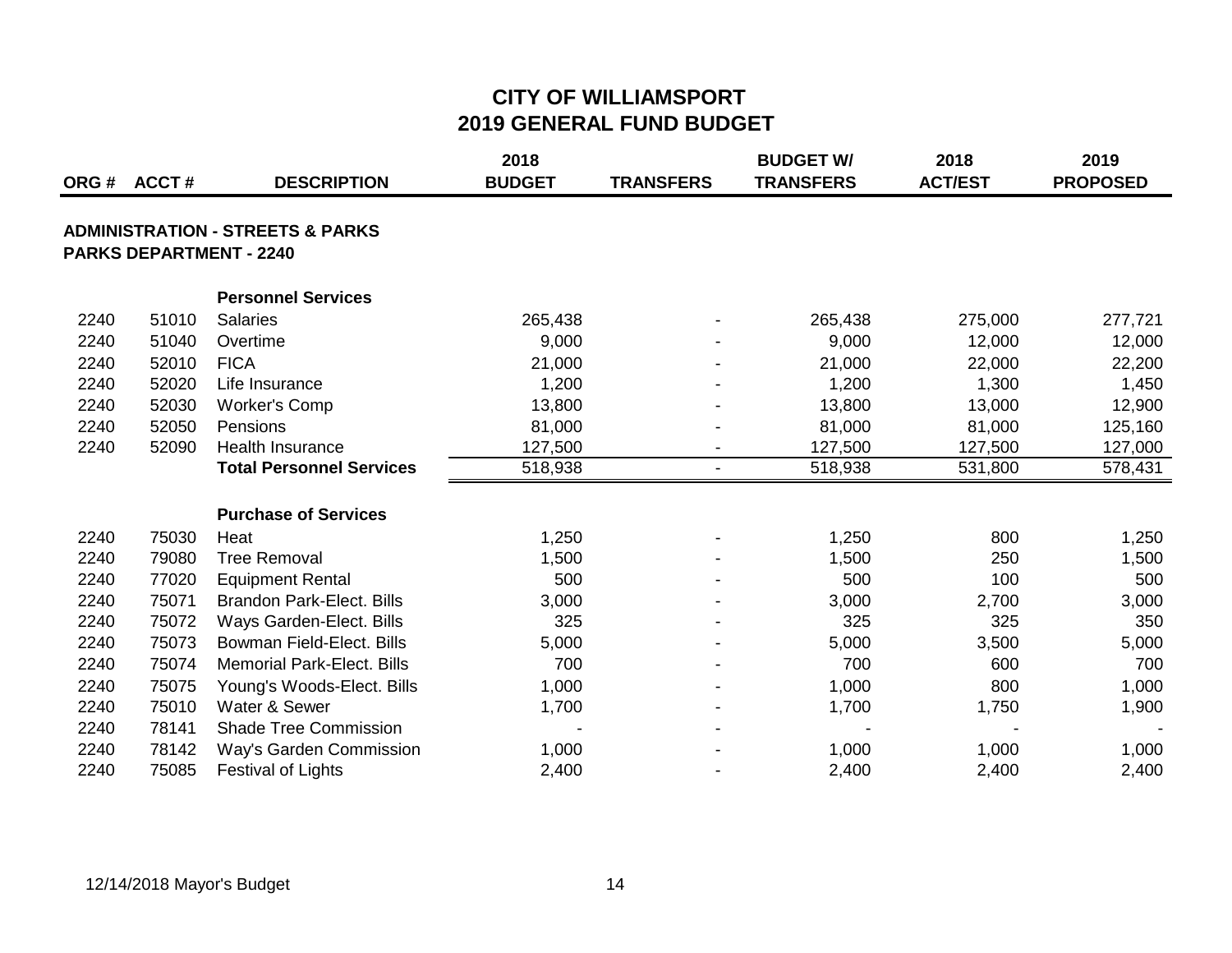|       |       |                                                                       | 2018          |                          | <b>BUDGET W/</b> | 2018           | 2019            |
|-------|-------|-----------------------------------------------------------------------|---------------|--------------------------|------------------|----------------|-----------------|
| ORG # | ACCT# | <b>DESCRIPTION</b>                                                    | <b>BUDGET</b> | <b>TRANSFERS</b>         | <b>TRANSFERS</b> | <b>ACT/EST</b> | <b>PROPOSED</b> |
|       |       | <b>ADMINISTRATION - STREETS &amp; PARKS</b><br>PARKS DEPARTMENT CONT. |               |                          |                  |                |                 |
|       |       | <b>Supplies &amp; Materials</b>                                       |               |                          |                  |                |                 |
| 2240  | 62110 | Gas & Oil (Vehicles)                                                  | 14,500        |                          | 14,500           | 13,000         | 14,500          |
| 2240  | 62020 | <b>Protective Clothing</b>                                            | 1,800         | $\overline{\phantom{a}}$ | 1,800            | 1,800          | 1,800           |
| 2240  | 62150 | <b>Other Park Material</b>                                            | 15,000        | $\overline{\phantom{a}}$ | 15,000           | 15,000         | 15,000          |
| 2240  | 62051 | New Trees, Flowers, Shrubs                                            | 1,000         |                          | 1,000            | 500            | 1,000           |
| 2240  | 62052 | Brandon Park Tree Maint.                                              | 900           | $\overline{\phantom{a}}$ | 900              | 900            | 900             |
| 2240  | 64010 | Equipment                                                             |               | $\overline{\phantom{a}}$ |                  |                | 37,000          |
|       |       | <b>Equipment Repairs</b>                                              |               |                          |                  |                |                 |
| 2240  | 76010 | <b>Vehicle Repairs</b>                                                | 6,000         |                          | 6,000            | 6,000          | 6,000           |
| 2240  | 76040 | <b>Repairs to Other Equipment</b>                                     | 9,000         |                          | 9,000            | 6,500          | 9,000           |
|       |       | <b>Other Expenditures</b>                                             |               |                          |                  |                |                 |
| 2240  | 76052 | Bowman Field Improvements                                             | 25,000        |                          | 25,000           | 17,500         | 20,000          |
|       |       | <b>Total Department Expense</b>                                       | 610,513       |                          | 610,513          | 607,225        | 702,231         |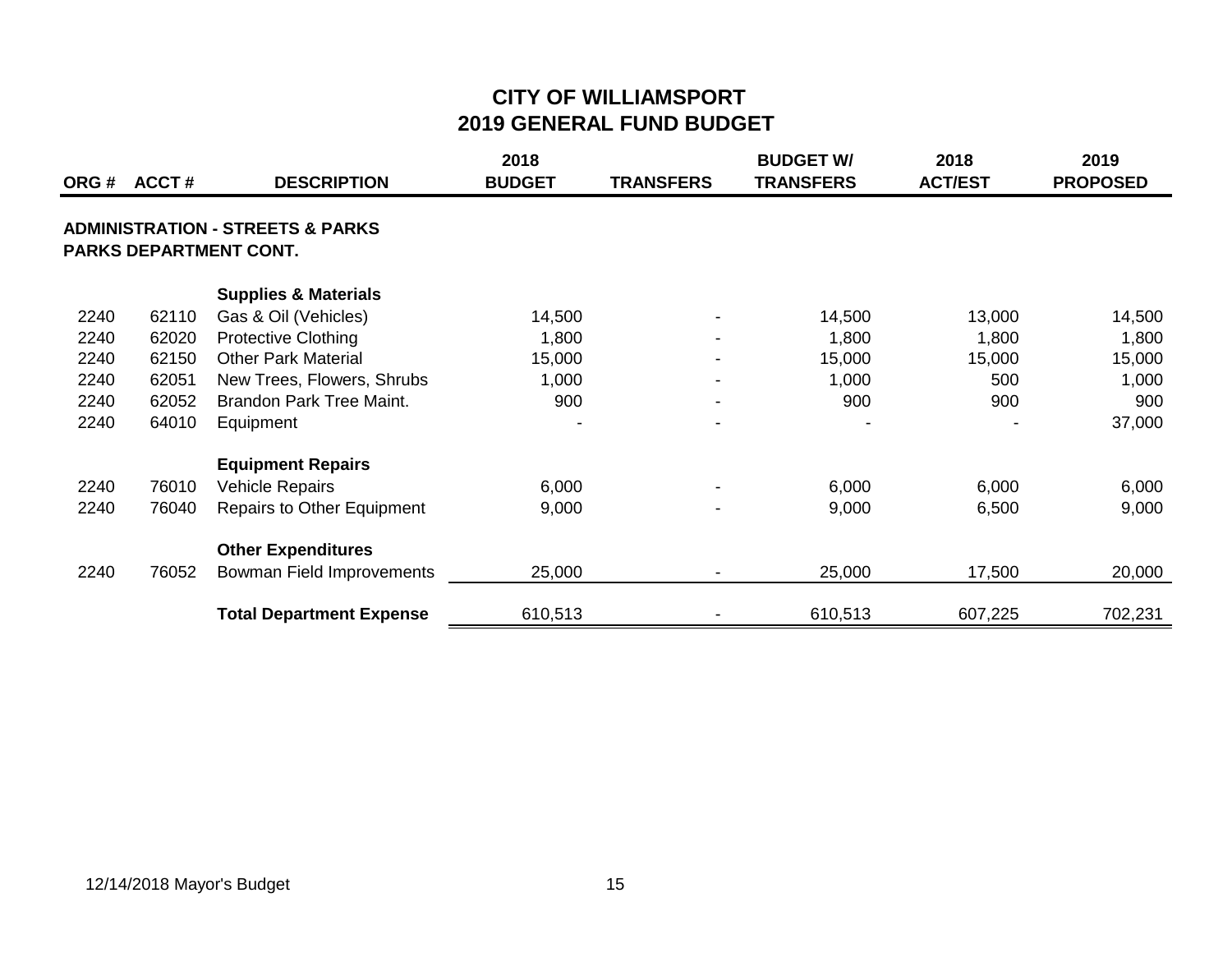| ORG# | ACCT# | <b>DESCRIPTION</b>                                                                         | 2018<br><b>BUDGET</b> | <b>TRANSFERS</b>         | <b>BUDGET W/</b><br><b>TRANSFERS</b> | 2018<br><b>ACT/EST</b> | 2019<br><b>PROPOSED</b> |
|------|-------|--------------------------------------------------------------------------------------------|-----------------------|--------------------------|--------------------------------------|------------------------|-------------------------|
|      |       | <b>ADMINISTRATION - STREETS &amp; PARKS</b><br><b>STREETS DEPT./TRAFFIC CONTROL - 2270</b> |                       |                          |                                      |                        |                         |
|      |       | <b>Personnel Services</b>                                                                  |                       |                          |                                      |                        |                         |
| 2270 | 51010 | <b>Salaries</b>                                                                            | 794,367               |                          | 794,367                              | 815,000                | 839,926                 |
| 2270 | 51040 | Overtime                                                                                   | 40,000                |                          | 40,000                               | 56,000                 | 47,000                  |
| 2270 | 52010 | <b>FICA</b>                                                                                | 63,800                |                          | 63,800                               | 67,000                 | 67,800                  |
| 2270 | 52020 | Life Insurance                                                                             | 4,100                 |                          | 4,100                                | 4,500                  | 5,300                   |
| 2270 | 52030 | <b>Worker's Comp</b>                                                                       | 38,200                |                          | 38,200                               | 36,000                 | 39,700                  |
| 2270 | 52050 | Pensions                                                                                   | 243,000               |                          | 243,000                              | 243,000                | 375,480                 |
| 2270 | 52090 | Health Insurance                                                                           | 360,000               | $\overline{\phantom{a}}$ | 360,000                              | 345,000                | 391,000                 |
|      |       | <b>Total Personnel Services</b>                                                            | 1,543,467             | $\overline{\phantom{a}}$ | 1,543,467                            | 1,566,500              | 1,766,206               |
|      |       | <b>Purchase of Services</b>                                                                |                       |                          |                                      |                        |                         |
| 2270 | 75010 | Water & Sewer                                                                              | 1,400                 |                          | 1,400                                | 1,200                  | 1,400                   |
| 2270 | 75040 | <b>Light and Power</b>                                                                     | 15,000                |                          | 15,000                               | 13,000                 | 15,000                  |
| 2270 | 75050 | <b>Street Lighting</b>                                                                     | 62,000                |                          | 62,000                               | 53,000                 | 62,000                  |
| 2270 | 75030 | Heat                                                                                       | 8,500                 |                          | 8,500                                | 8,000                  | 8,500                   |
| 2270 | 75070 | Beltway Lighting                                                                           | 7,000                 | $\blacksquare$           | 7,000                                | 5,900                  | 7,000                   |
| 2270 | 79060 | <b>Trash Removal</b>                                                                       | 38,000                |                          | 38,000                               | 30,000                 | 45,000                  |
| 2270 | 79100 | <b>Contract Services</b>                                                                   | 65,000                |                          | 65,000                               | 35,000                 | 40,000                  |
| 2270 | 79062 | Recycle Program                                                                            | 14,000                |                          | 14,000                               | 16,000                 | 20,000                  |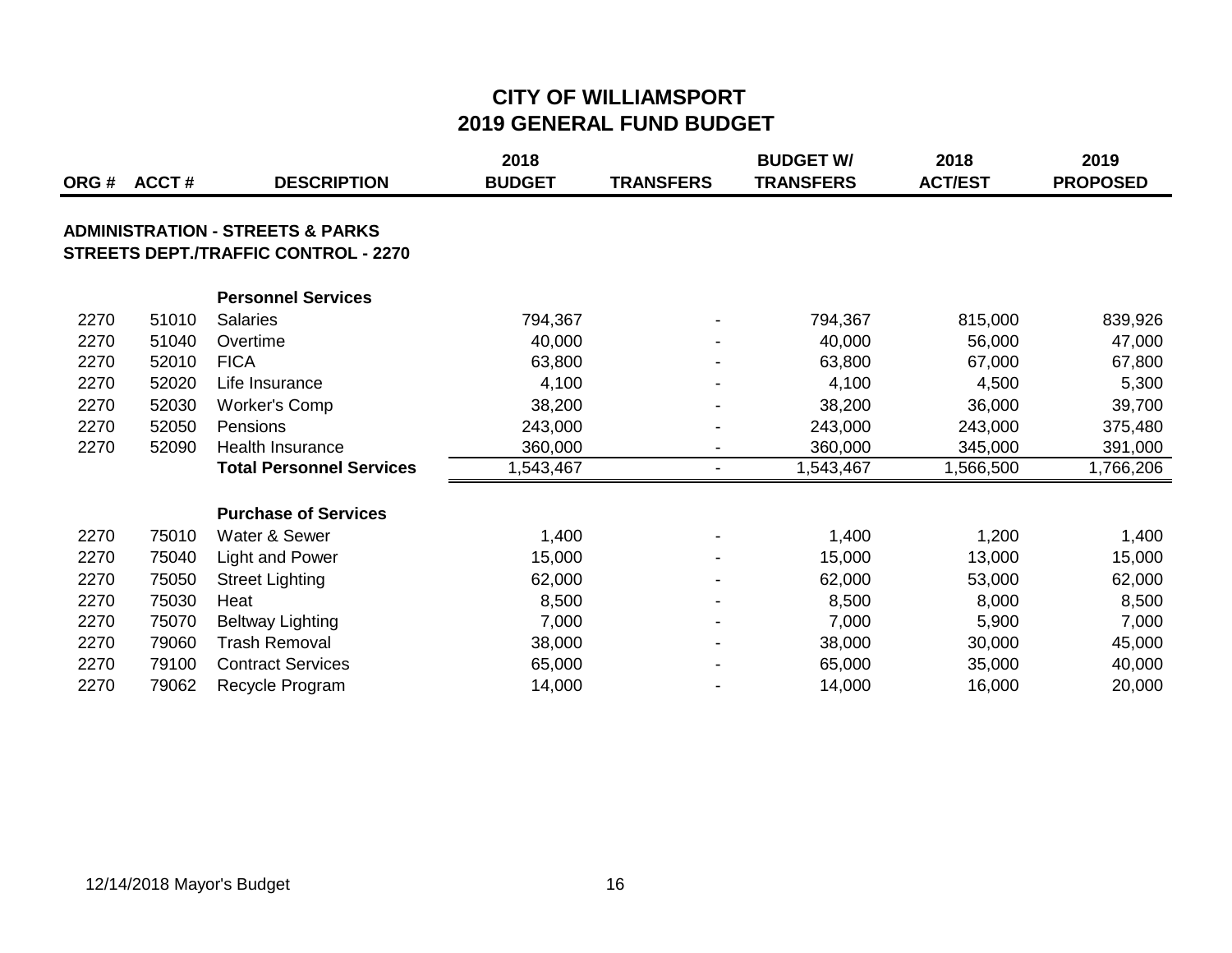|      | ORG # ACCT # | <b>DESCRIPTION</b>                                                             | 2018<br><b>BUDGET</b> | <b>TRANSFERS</b>         | <b>BUDGET W/</b><br><b>TRANSFERS</b> | 2018<br><b>ACT/EST</b> | 2019<br><b>PROPOSED</b> |
|------|--------------|--------------------------------------------------------------------------------|-----------------------|--------------------------|--------------------------------------|------------------------|-------------------------|
|      |              | <b>ADMINISTRATION - STREETS &amp; PARKS</b><br><b>STREETS DEPARTMENT CONT.</b> |                       |                          |                                      |                        |                         |
|      |              | <b>Supplies &amp; Materials</b>                                                |                       |                          |                                      |                        |                         |
| 2270 | 62110        | Gas & Oil (Vehicles)                                                           | 50,000                |                          | 50,000                               | 47,000                 | 51,000                  |
| 2270 | 62020        | <b>Protective Clothing</b>                                                     | 5,400                 |                          | 5,400                                | 5,500                  | 6,000                   |
| 2270 | 62150        | <b>Supplies &amp; Materials</b>                                                | 15,000                |                          | 15,000                               | 15,000                 | 15,000                  |
| 2270 | 62191        | <b>Storm Sewer Materials</b>                                                   | 7,000                 | $\overline{\phantom{a}}$ | 7,000                                | 5,700                  | 7,000                   |
|      |              | <b>Other Expenditures</b>                                                      |                       |                          |                                      |                        |                         |
| 2270 | 62070        | Paint - Traffic                                                                | 15,000                |                          | 15,000                               | 15,000                 | 15,000                  |
| 2270 | 62140        | <b>Traffic Controls</b>                                                        | 13,000                |                          | 13,000                               | 10,000                 | 13,000                  |
| 2270 | 64020        | <b>Hand Tools</b>                                                              | 300                   |                          | 300                                  | 300                    | 300                     |
| 2270 | 76010        | <b>Vehicle Repairs</b>                                                         | 6,500                 |                          | 6,500                                | 6,500                  | 6,500                   |
| 2270 | 76020        | <b>Traffic Signal Repairs</b>                                                  | 8,000                 |                          | 8,000                                | 7,000                  | 8,000                   |
| 2270 | 76040        | <b>Other Equipment Repairs</b>                                                 | 800                   |                          | 800                                  | 800                    | 800                     |
| 2270 | 76050        | <b>Facility Maintenance</b>                                                    | 30,000                |                          | 30,000                               | 26,000                 | 30,000                  |
| 2270 | 76051        | Bowman Field Maintenance                                                       | 25,000                |                          | 25,000                               | 25,000                 | 25,000                  |
| 2270 | 76070        | <b>Repairs to Radios</b>                                                       | 7,500                 |                          | 7,500                                | 7,000                  | 7,500                   |
| 2270 | 76072        | Street Resurfacing/Reconstr.                                                   | 125,000               |                          | 125,000                              | 125,000                | 75,000                  |
| 2270 | 76073        | <b>Brick Street Resurfacing/Recor</b>                                          | 50,000                |                          | 50,000                               | 50,000                 | 50,000                  |
| 2270 | 76074        | Street Resurfacing-Cty. Liq. Fu                                                | 23,543                |                          | 23,543                               | 23,543                 | 23,543                  |
| 2270 | 64010        | Equipment                                                                      | 30,000                |                          | 30,000                               | 64,000                 | 30,000                  |
|      |              | <b>Total Department Expense</b>                                                | 2,166,410             |                          | 2,166,410                            | 2,161,943              | 2,328,749               |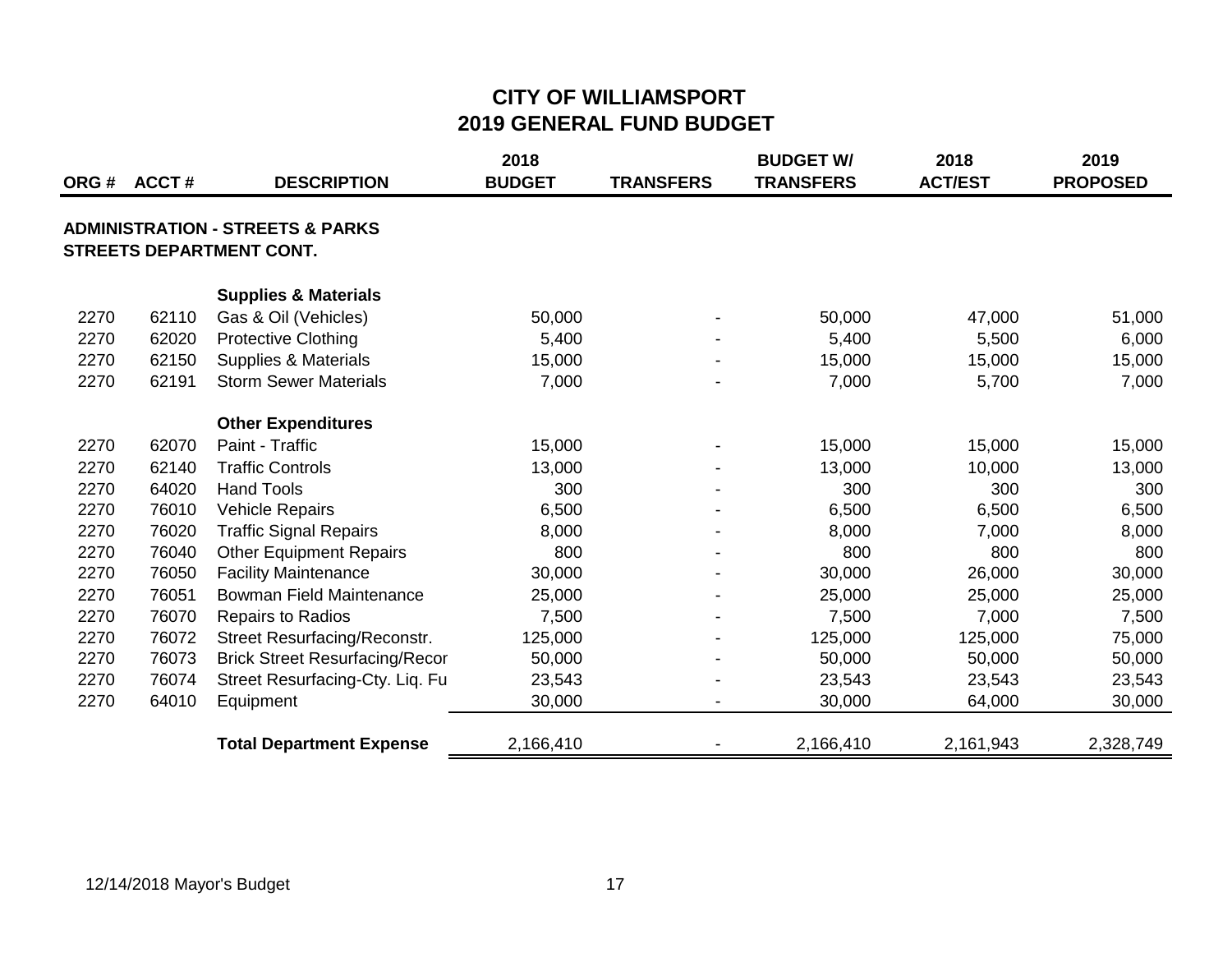|      |                               |                                             | 2018          |                  | <b>BUDGET W/</b> | 2018           | 2019            |
|------|-------------------------------|---------------------------------------------|---------------|------------------|------------------|----------------|-----------------|
| ORG# | <b>ACCT#</b>                  | <b>DESCRIPTION</b>                          | <b>BUDGET</b> | <b>TRANSFERS</b> | <b>TRANSFERS</b> | <b>ACT/EST</b> | <b>PROPOSED</b> |
|      | <b>ADMINISTRATION - FLOOD</b> |                                             |               |                  |                  |                |                 |
|      |                               | <b>PUBLIC SERVICES/FLOOD CONTROL - 2280</b> |               |                  |                  |                |                 |
|      |                               |                                             |               |                  |                  |                |                 |
|      |                               | <b>Personnel Services</b>                   |               |                  |                  |                |                 |
| 2280 | 51010                         | <b>Salaries</b>                             | 93,023        |                  | 93,023           | 96,000         | 97,934          |
| 2280 | 51040                         | Overtime                                    | 8,000         |                  | 8,000            | 26,000         | 16,000          |
| 2280 | 52010                         | <b>FICA</b>                                 | 7,700         |                  | 7,700            | 9,400          | 8,700           |
| 2280 | 52020                         | Life Insurance                              | 500           |                  | 500              | 525            | 850             |
| 2280 | 52030                         | <b>Worker's Comp</b>                        | 5,250         |                  | 5,250            | 4,200          | 5,300           |
| 2280 | 52050                         | Pensions                                    | 27,000        |                  | 27,000           | 27,000         | 41,720          |
| 2280 | 52090                         | Health Insurance                            | 48,000        |                  | 48,000           | 47,300         | 52,000          |
|      |                               | <b>Total Personnel Services</b>             | 189,473       |                  | 189,473          | 210,425        | 222,504         |
|      |                               |                                             |               |                  |                  |                |                 |
|      |                               | <b>Purchase of Services</b>                 |               |                  |                  |                |                 |
| 2280 | 75010                         | Water & Sewer                               | 125           |                  | 125              | 100            | 125             |
| 2280 | 75040                         | <b>Light and Power</b>                      | 37,000        |                  | 37,000           | 36,000         | 37,000          |
| 2280 | 75030                         | Heat                                        | 16,000        |                  | 16,000           | 16,000         | 16,000          |
|      |                               | <b>Supplies &amp; Materials</b>             |               |                  |                  |                |                 |
| 2280 | 62110                         | Gas & Oil (Vehicles)                        | 5,900         |                  | 5,900            | 5,300          | 6,000           |
| 2280 | 62020                         | <b>Protective Clothing</b>                  | 600           |                  | 600              | 600            | 900             |
| 2280 | 62192                         | <b>Flood Control Materials</b>              | 20,000        |                  | 20,000           | 18,000         | 20,000          |
| 2280 | 64010                         | <b>Departmental Equipment</b>               | 40,000        |                  | 40,000           | 30,000         |                 |
| 2280 | 76010                         | <b>Vehicle Repairs</b>                      | 3,000         |                  | 3,000            | 2,500          | 3,000           |
| 2280 | 76040                         | <b>Other Equipment Repairs</b>              | 11,000        |                  | 11,000           | 10,000         | 11,000          |
|      |                               | <b>Other Expenditures</b>                   |               |                  |                  |                |                 |
| 2280 | 76052                         | <b>Flood Levee Certification</b>            | 100,000       |                  | 100,000          | 100,000        | 100,000         |
|      |                               |                                             |               |                  |                  |                |                 |
|      |                               | <b>Total Department Expense</b>             | 423,098       |                  | 423,098          | 428,925        | 416,529         |

12/14/2018 Mayor's Budget 18 and 18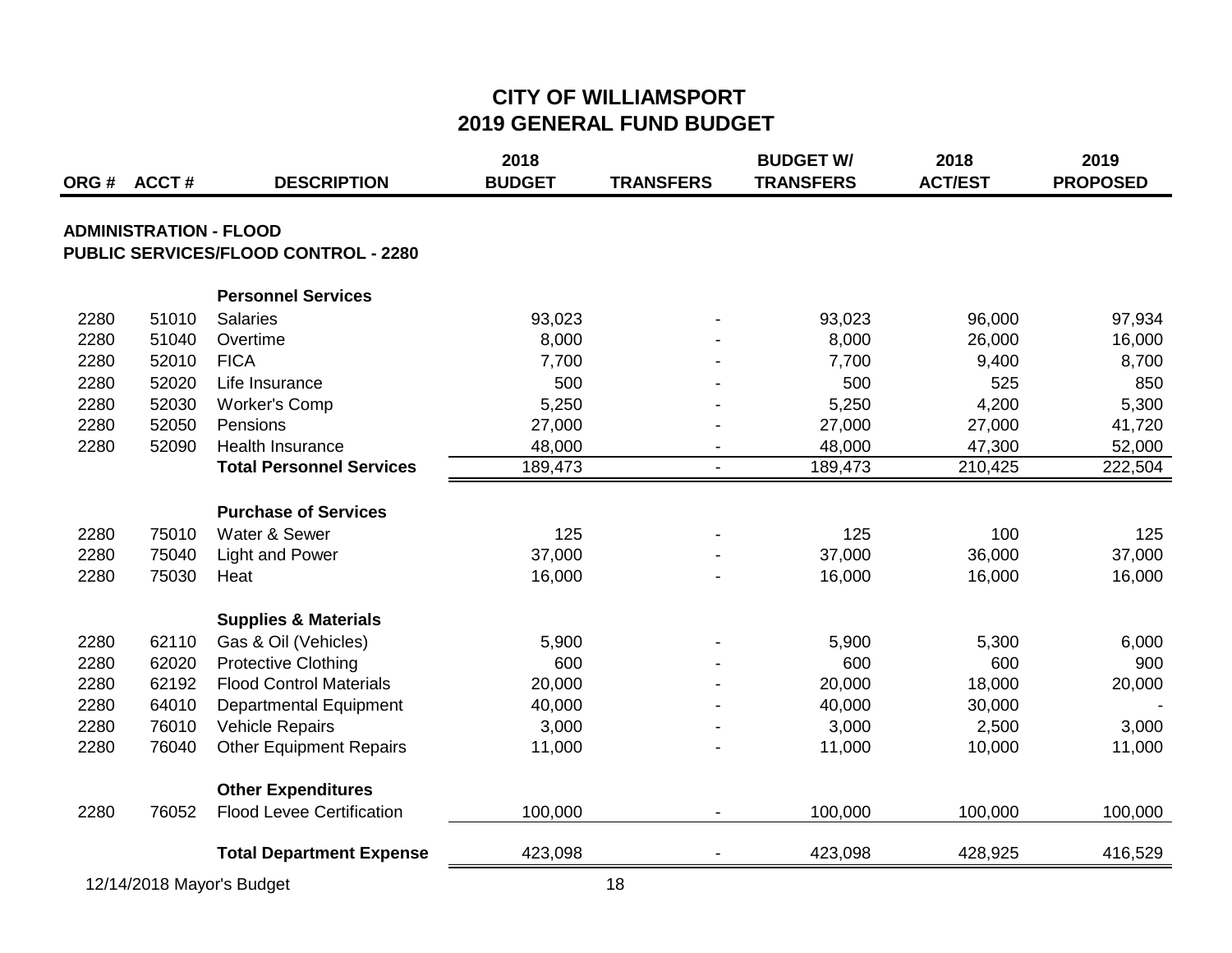|      | ORG# ACCT#             |                                         | 2018<br><b>BUDGET</b> |                  | <b>BUDGET W/</b><br><b>TRANSFERS</b> | 2018<br><b>ACT/EST</b> | 2019<br><b>PROPOSED</b> |
|------|------------------------|-----------------------------------------|-----------------------|------------------|--------------------------------------|------------------------|-------------------------|
|      |                        | <b>DESCRIPTION</b>                      |                       | <b>TRANSFERS</b> |                                      |                        |                         |
|      | <b>PUBLIC SERVICES</b> |                                         |                       |                  |                                      |                        |                         |
|      |                        | <b>RECREATION ADMINISTRATION - 2220</b> |                       |                  |                                      |                        |                         |
|      |                        | <b>Personnel Services</b>               |                       |                  |                                      |                        |                         |
| 2220 | 51010                  | <b>Salaries</b>                         | 53,125                |                  | 53,125                               | 53,100                 | 54,048                  |
| 2220 | 52010                  | <b>FICA</b>                             | 4,100                 |                  | 4,100                                | 4,100                  | 4,100                   |
| 2220 | 52020                  | Life Insurance                          | 105                   |                  | 105                                  | 100                    | 105                     |
| 2220 | 52030                  | <b>Worker's Comp</b>                    | 3,000                 |                  | 3,000                                | 2,500                  | 2,500                   |
| 2220 | 52050                  | Pensions                                | 13,500                |                  | 13,500                               | 13,500                 | 20,860                  |
| 2220 | 52090                  | <b>Health Insurance</b>                 | 24,300                |                  | 24,300                               | 24,000                 | 25,500                  |
|      |                        | <b>Total Personnel Services</b>         | 98,130                |                  | 98,130                               | 97,300                 | 107,113                 |
|      |                        | <b>Supplies &amp; Materials</b>         |                       |                  |                                      |                        |                         |
| 2220 | 61010                  | <b>General Office Supplies</b>          | 2,500                 |                  | 2,500                                | 2,000                  | 2,500                   |
| 2220 | 64010                  | Equipment/Software                      | 6,000                 |                  | 6,000                                | 5,000                  | 5,500                   |
| 2220 | 62110                  | Gas & Oil (Vehicles)                    |                       |                  |                                      |                        |                         |
| 2220 | 76010                  | <b>Vehicle Repairs</b>                  |                       |                  |                                      |                        |                         |
|      |                        | <b>Purchase of Services</b>             |                       |                  |                                      |                        |                         |
| 2220 | 73010                  | Advertising                             | 5,000                 |                  | 5,000                                | 1,500                  | 2,500                   |
| 2220 | 79510                  | <b>Subscriptions &amp; Dues</b>         | 250                   |                  | 250                                  | 200                    | 250                     |
| 2220 | 77030                  | <b>Office Rental</b>                    | 6,675                 |                  | 6,675                                | 6,675                  | 6,100                   |
| 2220 | 79530                  | Training                                | 1,700                 |                  | 1,700                                | 1,000                  | 1,700                   |
| 2220 | 63030                  | Communications                          | 700                   |                  | 700                                  | 900                    | 900                     |
|      |                        | <b>Total</b>                            | 120,955               |                  | 120,955                              | 114,575                | 126,563                 |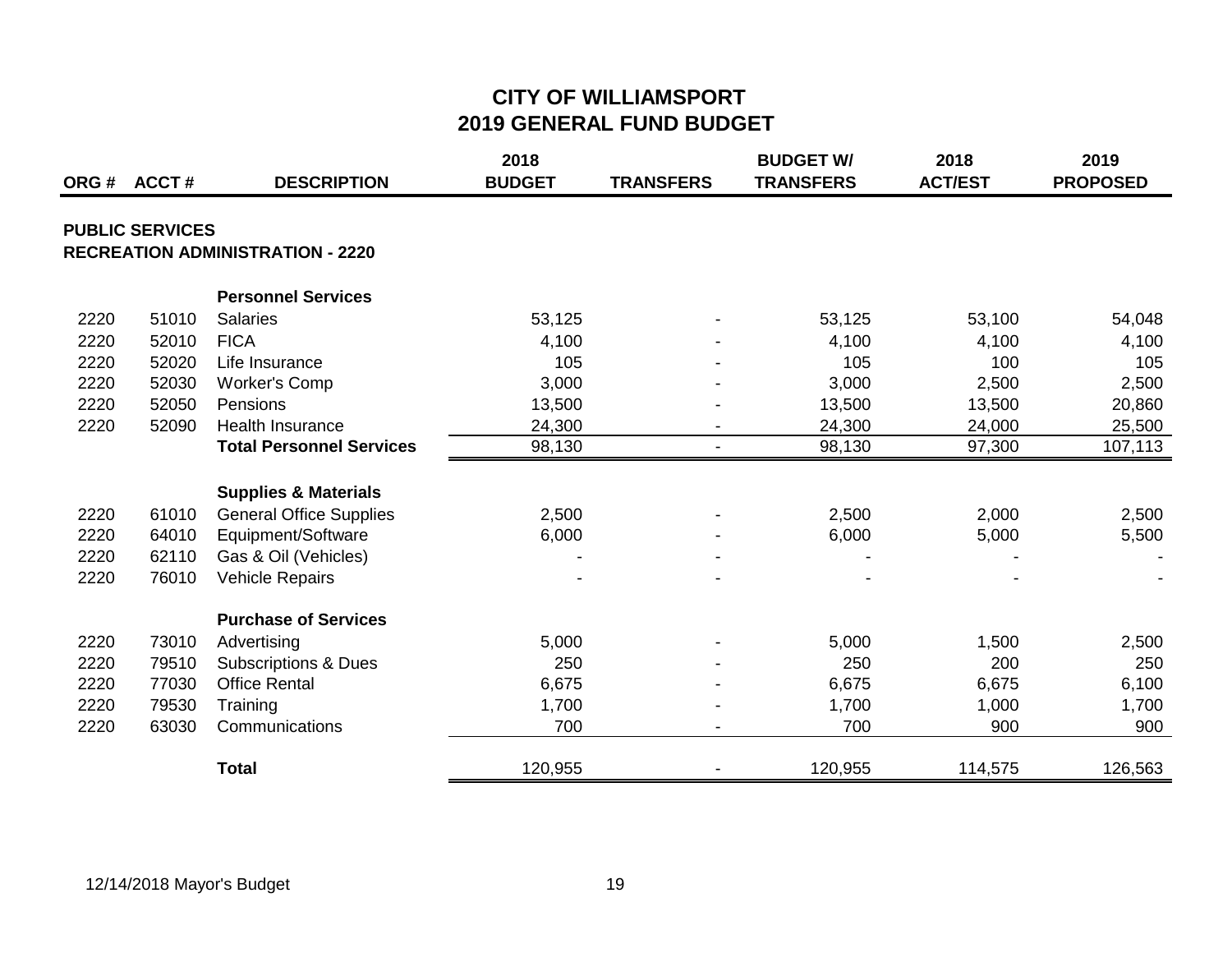|      | ORG # ACCT #           | <b>DESCRIPTION</b>                 | 2018<br><b>BUDGET</b> | <b>TRANSFERS</b> | <b>BUDGET W/</b><br><b>TRANSFERS</b> | 2018<br><b>ACT/EST</b> | 2019<br><b>PROPOSED</b> |
|------|------------------------|------------------------------------|-----------------------|------------------|--------------------------------------|------------------------|-------------------------|
|      | <b>PUBLIC SERVICES</b> |                                    |                       |                  |                                      |                        |                         |
|      |                        | <b>RECREATION PROGRAM - 2230</b>   |                       |                  |                                      |                        |                         |
|      |                        | <b>Personnel Services</b>          |                       |                  |                                      |                        |                         |
| 2230 | 51050                  | <b>Seasonal Salaries</b>           | 33,000                |                  | 33,000                               | 26,000                 | 33,000                  |
| 2230 | 52010                  | <b>FICA</b>                        | 2,500                 |                  | 2,500                                | 2,000                  | 2,500                   |
| 2230 | 52030                  | Worker's Comp                      | 1,500                 |                  | 1,500                                | 1,400                  | 2,300                   |
|      |                        | <b>Total Personnel Services</b>    | 37,000                | $\blacksquare$   | 37,000                               | 29,400                 | 37,800                  |
|      |                        | <b>Purchase of Services</b>        |                       |                  |                                      |                        |                         |
| 2230 | 75082                  | Electric                           | 4,200                 |                  | 4,200                                | 4,000                  | 4,200                   |
| 2230 | 64030                  | <b>Athletic Equipment</b>          |                       |                  |                                      |                        |                         |
| 2230 | 62151                  | <b>Bowman Field Supplies</b>       | 4,000                 |                  | 4,000                                | 1,000                  | 4,000                   |
|      |                        | James David Robinson               |                       |                  |                                      |                        |                         |
| 2230 | 78141                  | <b>Cultural Arts Grant Program</b> | 3,000                 |                  | 3,000                                | 3,000                  | 3,000                   |
| 2230 | 61010                  | Progam Supplies                    | 1,000                 |                  | 1,000                                | 1,000                  | 1,750                   |
| 2230 | 72020                  | Transportation                     | 3,000                 |                  | 3,000                                | 2,500                  | 3,000                   |
| 2230 | 62150                  | Supplies & Maintenance             | 5,000                 |                  | 5,000                                | 4,500                  | 5,000                   |
| 2230 | 76060                  | Concerts in the Park               | 3,500                 |                  | 3,500                                | 3,250                  | 3,500                   |
| 2230 | 78024                  | <b>Special Events</b>              | 20,000                |                  | 20,000                               | 14,000                 | 20,000                  |
|      |                        | <b>Other Expenditures</b>          |                       |                  |                                      |                        |                         |
| 2230 | 76050                  | <b>Facility Maintenance</b>        |                       |                  |                                      |                        |                         |
|      |                        | <b>Total</b>                       | 80,700                |                  | 80,700                               | 62,650                 | 82,250                  |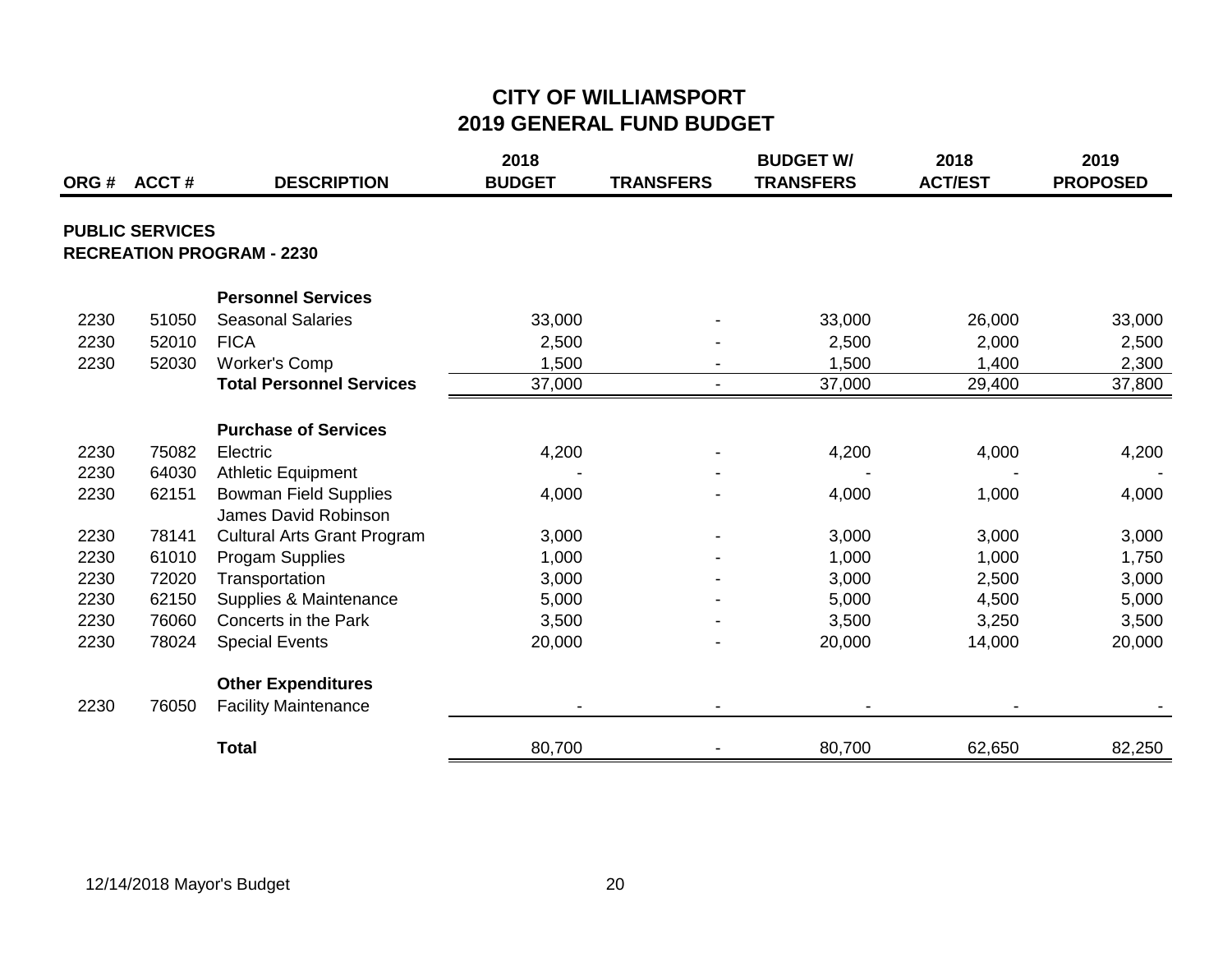| ORG# | <b>ACCT#</b>           | <b>DESCRIPTION</b>                         | 2018<br><b>BUDGET</b> | <b>TRANSFERS</b> | <b>BUDGET W/</b><br><b>TRANSFERS</b> | 2018<br><b>ACT/EST</b> | 2019<br><b>PROPOSED</b> |
|------|------------------------|--------------------------------------------|-----------------------|------------------|--------------------------------------|------------------------|-------------------------|
|      | <b>PUBLIC SERVICES</b> | SWIMMING POOL PROGRAM (OTHER POOLS) - 2291 |                       |                  |                                      |                        |                         |
|      |                        | <b>Personnel Services</b>                  |                       |                  |                                      |                        |                         |
| 2291 | 51050                  | <b>Seasonal Salaries</b>                   | 46,200                |                  | 46,200                               | 35,000                 | 49,700                  |
| 2291 | 52010                  | <b>FICA</b>                                | 3,500                 |                  | 3,500                                | 2,700                  | 3,800                   |
| 2291 | 52030                  | <b>Worker's Comp</b>                       | 3,200                 |                  | 3,200                                | 2,700                  | 2,400                   |
|      |                        | <b>Total Personnel Services</b>            | 52,900                | $\blacksquare$   | 52,900                               | 40,400                 | 55,900                  |
|      |                        | <b>Purchase of Services</b>                |                       |                  |                                      |                        |                         |
| 2291 | 75082                  | Electric                                   | 5,000                 |                  | 5,000                                | 4,300                  | 5,000                   |
| 2291 | 61010                  | Pool Supplies                              | 2,000                 |                  | 2,000                                | 2,000                  | 4,000                   |
| 2291 | 61011                  | <b>Bathhouse Supplies</b>                  | 1,500                 |                  | 1,500                                | 1,500                  | 1,500                   |
| 2291 | 63040                  | Pool Preparation                           | 6,000                 |                  | 6,000                                | 10,000                 | 10,000                  |
| 2291 | 76040                  | Pool Equipment Repairs                     | 5,500                 |                  | 5,500                                | 8,000                  | 7,000                   |
| 2291 | 76050                  | <b>Bathhouse Equipment Repairs</b>         | 1,000                 |                  | 1,000                                | 1,000                  | 1,000                   |
| 2291 | 75011                  | Water                                      | 2,600                 |                  | 2,600                                | 3,200                  | 3,700                   |
| 2291 | 64010                  | Equipment                                  |                       |                  |                                      |                        | 5,000                   |
| 2291 | 62150                  | Chemicals                                  | 10,000                |                  | 10,000                               | 7,000                  | 9,000                   |
|      |                        | <b>Total</b>                               | 86,500                |                  | 86,500                               | 77,400                 | 102,100                 |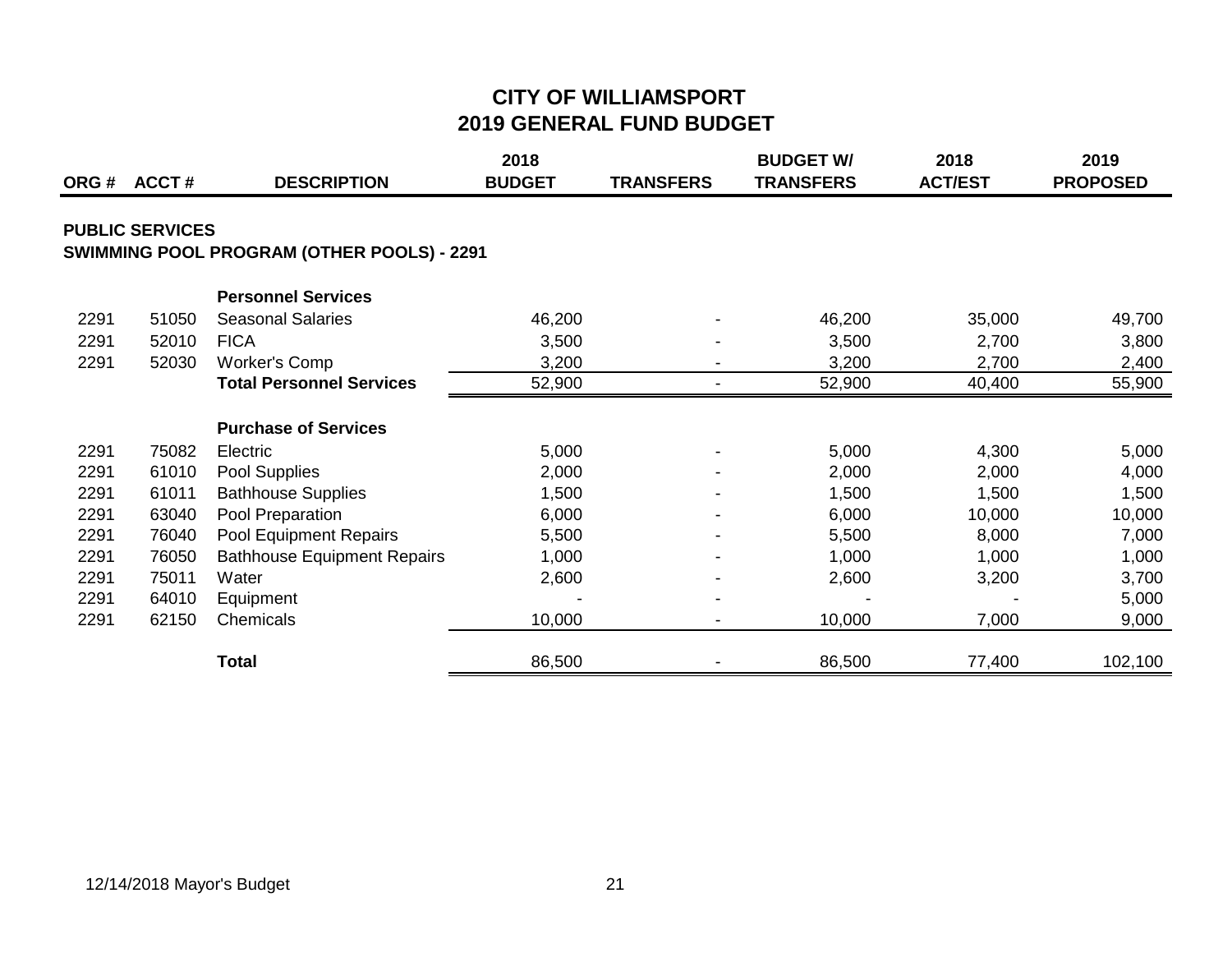| ORG# | <b>ACCT#</b> | <b>DESCRIPTION</b>                                                                    | 2018<br><b>BUDGET</b> | <b>TRANSFERS</b>         | <b>BUDGET W/</b><br><b>TRANSFERS</b> | 2018<br><b>ACT/EST</b> | 2019<br><b>PROPOSED</b> |
|------|--------------|---------------------------------------------------------------------------------------|-----------------------|--------------------------|--------------------------------------|------------------------|-------------------------|
|      |              | OFFICE OF THE DIRECTOR OF ADMINISTRATION<br><b>BUDGET &amp; FISCAL OFFICER - 2310</b> |                       |                          |                                      |                        |                         |
|      |              | <b>Personnel Services</b>                                                             |                       |                          |                                      |                        |                         |
| 2310 | 51010        | <b>Salaries</b>                                                                       | 61,792                |                          | 61,792                               | 61,800                 | 63,028                  |
| 2310 | 52010        | <b>FICA</b>                                                                           | 4,700                 |                          | 4,700                                | 4,900                  | 4,800                   |
| 2310 | 52020        | Life Insurance                                                                        | 250                   |                          | 250                                  | 250                    | 250                     |
| 2310 | 52030        | <b>Worker's Comp</b>                                                                  | 125                   |                          | 125                                  | 105                    | 110                     |
| 2310 | 52050        | Pensions                                                                              | 26,833                |                          | 26,833                               | 26,833                 | 20,938                  |
| 2310 | 52090        | <b>Health Insurance</b>                                                               | 11,000                | $\overline{\phantom{a}}$ | 11,000                               | 10,500                 | 11,400                  |
|      |              | <b>Total Personnel Services</b>                                                       | 104,700               | $\overline{\phantom{a}}$ | 104,700                              | 104,388                | 100,526                 |
|      |              | <b>Purchase of Services</b>                                                           |                       |                          |                                      |                        |                         |
| 2310 | 76060        | <b>Contracted Services</b>                                                            | 10,000                |                          | 10,000                               | 5,000                  | 10,000                  |
| 2310 | 79510        | <b>Subscriptions and Dues</b>                                                         | 150                   |                          | 150                                  | 100                    | 150                     |
| 2310 | 79530        | Training                                                                              | 1,500                 |                          | 1,500                                | 1,000                  | 1,500                   |
| 2310 | 79560        | <b>Planning Expense</b>                                                               | 150,000               |                          | 150,000                              | 150,000                | 100,000                 |
| 2310 | 77030        | <b>Office Rental</b>                                                                  | 24,000                | $\overline{\phantom{0}}$ | 24,000                               | 24,000                 | 21,500                  |
|      |              | <b>Total Department Expense</b>                                                       | 290,350               |                          | 290,350                              | 284,488                | 233,676                 |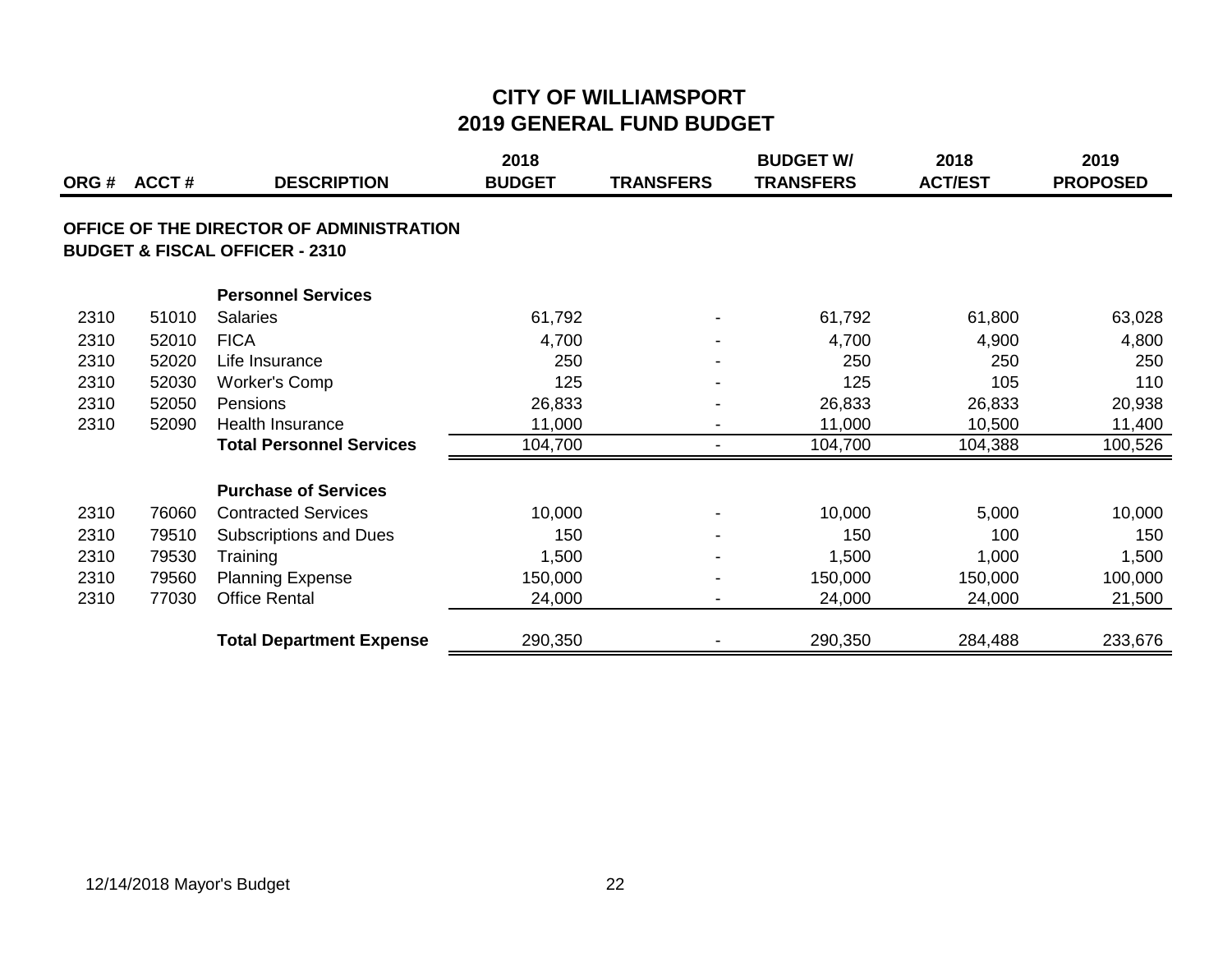|      | ORG # ACCT # | <b>DESCRIPTION</b>                                                                 | 2018<br><b>BUDGET</b> | <b>TRANSFERS</b> | <b>BUDGET W/</b><br><b>TRANSFERS</b> | 2018<br><b>ACT/EST</b> | 2019<br><b>PROPOSED</b> |
|------|--------------|------------------------------------------------------------------------------------|-----------------------|------------------|--------------------------------------|------------------------|-------------------------|
|      |              | OFFICE OF THE DIRECTOR OF ADMINISTRATION<br><b>FINANCE &amp; PURCHASING - 2320</b> |                       |                  |                                      |                        |                         |
|      |              | <b>Personnel Services</b>                                                          |                       |                  |                                      |                        |                         |
| 2320 | 51010        | Salaries                                                                           | 36,201                |                  | 36,201                               | 36,200                 | 36,925                  |
| 2320 | 52010        | <b>FICA</b>                                                                        | 6,300                 |                  | 6,300                                | 4,300                  | 2,800                   |
| 2320 | 52020        | Life Insurance                                                                     | 340                   |                  | 340                                  | 250                    | 340                     |
| 2320 | 52030        | <b>Worker's Comp</b>                                                               | 140                   |                  | 140                                  | 125                    | 140                     |
| 2320 | 52050        | Pensions                                                                           | 27,000                |                  | 27,000                               | 27,000                 | 41,720                  |
| 2320 | 52090        | <b>Health Insurance</b>                                                            | 30,000                |                  | 30,000                               | 14,500                 | 22,800                  |
|      |              | <b>Total Personnel Services</b>                                                    | 99,981                |                  | 99,981                               | 82,375                 | 104,725                 |
|      |              | <b>Purchase of Services</b>                                                        |                       |                  |                                      |                        |                         |
| 2320 | 74030        | Ins.-Fleet                                                                         | 81,000                |                  | 81,000                               | 85,000                 | 85,000                  |
| 2320 | 74040        | Ins.-Commerical Policies                                                           | 331,000               |                  | 331,000                              | 353,000                | 303,000                 |
| 2320 | 79510        | <b>Subscription &amp; Dues</b>                                                     | 14,000                |                  | 14,000                               | 13,000                 | 13,000                  |
| 2320 | 79590        | Municipal Tax Office Exp.                                                          | 137,000               |                  | 137,000                              | 146,000                | 150,000                 |
|      |              | <b>Supplies &amp; Materials</b>                                                    |                       |                  |                                      |                        |                         |
| 2320 | 61010        | <b>General Office Supplies</b>                                                     | 7,000                 |                  | 7,000                                | 6,300                  | 7,000                   |
|      |              | <b>Office Supplies Reductions (ALL DEPTS)</b>                                      |                       |                  |                                      |                        | (10,000)                |
| 2320 | 62150        | <b>Printing Supplies</b>                                                           | 3,000                 |                  | 3,000                                | 2,800                  | 3,000                   |
|      |              | <b>Equipment Repairs</b>                                                           |                       |                  |                                      |                        |                         |
| 2320 | 76040        | <b>Office Equipment</b>                                                            | 15,000                |                  | 15,000                               | 15,000                 | 15,000                  |
| 2320 | 76060        | <b>Service Contracts &amp; Rentals</b>                                             | 6,000                 |                  | 6,000                                | 5,200                  | 6,000                   |
| 2320 | 79100        | <b>Contract Services</b>                                                           | 46,125                |                  | 46,125                               | 20,000                 | 46,125                  |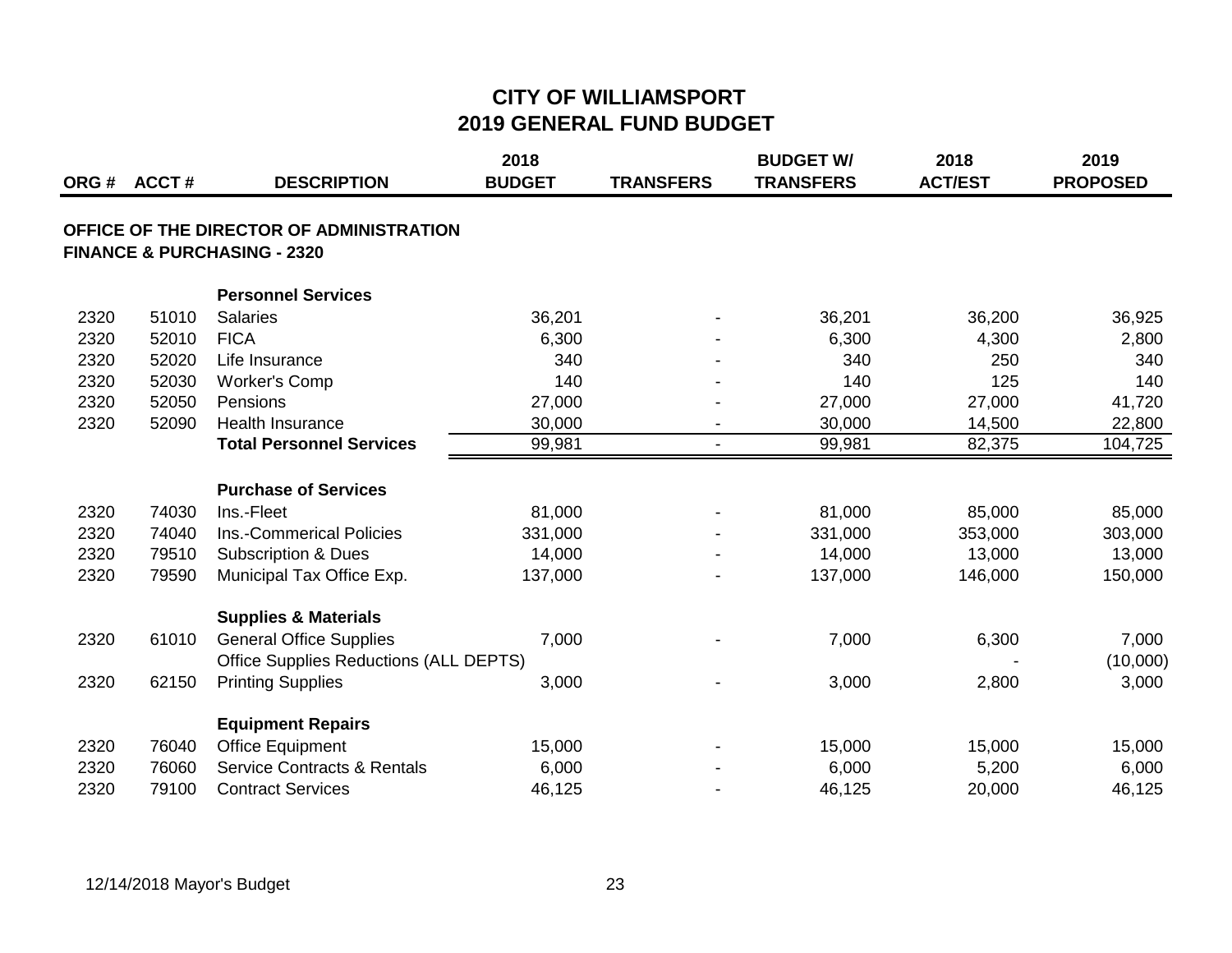| ORG # | ACCT# | <b>DESCRIPTION</b>                                                                             | 2018<br><b>BUDGET</b> | <b>TRANSFERS</b>         | <b>BUDGET W/</b><br><b>TRANSFERS</b> | 2018<br><b>ACT/EST</b> | 2019<br><b>PROPOSED</b> |
|-------|-------|------------------------------------------------------------------------------------------------|-----------------------|--------------------------|--------------------------------------|------------------------|-------------------------|
|       |       | <b>OFFICE OF THE DIRECTOR OF FINANCE &amp; BUDGET</b><br><b>FINANCE &amp; PURCHASING CONT.</b> |                       |                          |                                      |                        |                         |
| 2320  | 78530 | <b>Debt Service</b><br>Interest-Short Term                                                     | 15,000                | $\overline{\phantom{0}}$ | 15,000                               | 1,200                  | 15,000                  |
|       |       | <b>Total Department Expense</b>                                                                | 755,106               | $\,$                     | 755,106                              | 729,875                | 737,850                 |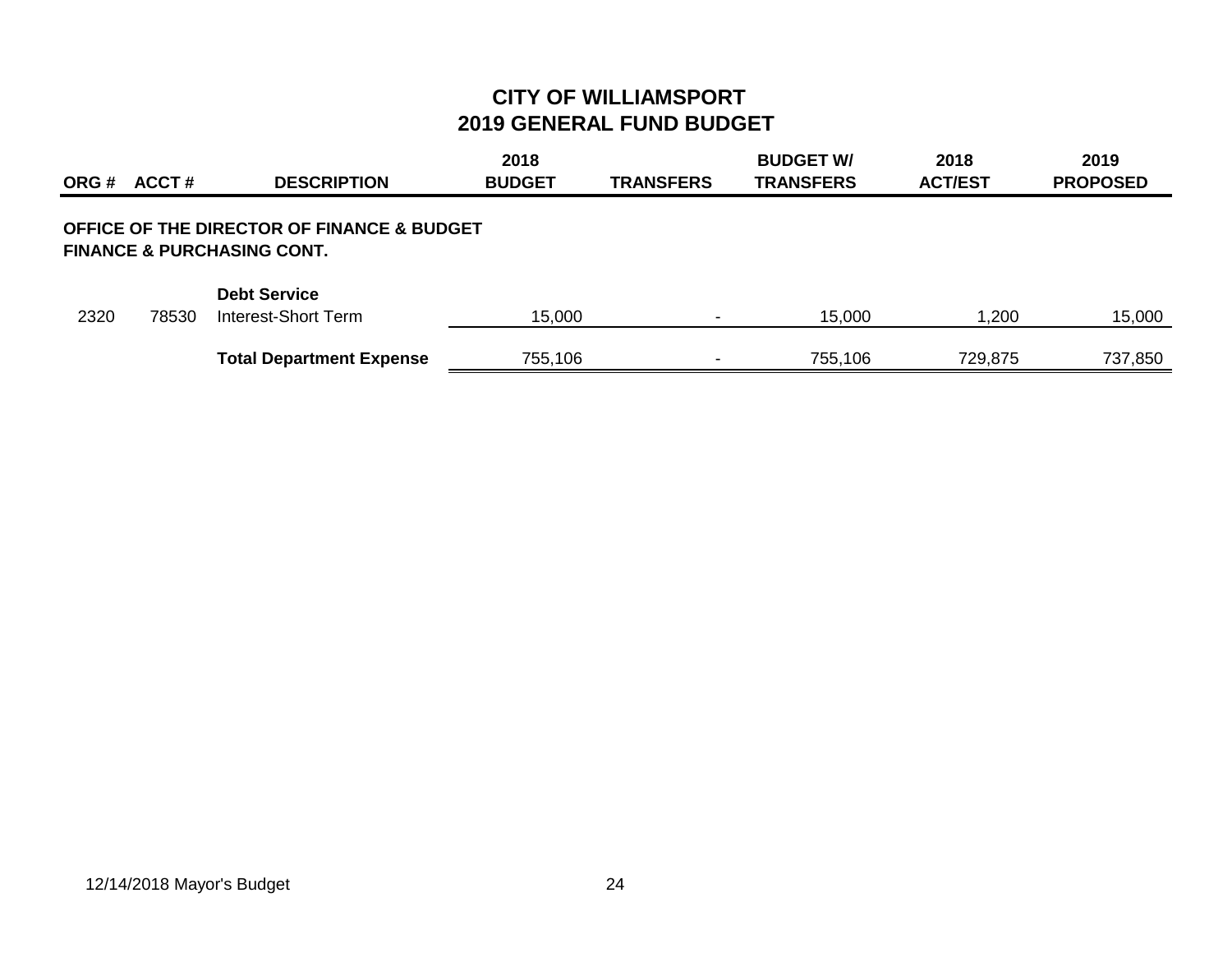| ORG# | <b>ACCT#</b> | <b>DESCRIPTION</b>                                                                   | 2018<br><b>BUDGET</b> | <b>TRANSFERS</b> | <b>BUDGET W/</b><br><b>TRANSFERS</b> | 2018<br><b>ACT/EST</b> | 2019<br><b>PROPOSED</b> |
|------|--------------|--------------------------------------------------------------------------------------|-----------------------|------------------|--------------------------------------|------------------------|-------------------------|
|      |              | OFFICE OF THE DIRECTOR OF ADMINISTRATION<br><b>HUMAN RESOURCES DEPARTMENT - 2340</b> |                       |                  |                                      |                        |                         |
|      |              | <b>Personnel Services</b>                                                            |                       |                  |                                      |                        |                         |
| 2340 | 51010        | <b>Salaries</b>                                                                      | 59,194                |                  | 59,194                               | 59,650                 | 60,378                  |
| 2340 | 52010        | <b>FICA</b>                                                                          | 4,500                 |                  | 4,500                                | 4,500                  | 4,600                   |
| 2340 | 52020        | Life Insurance                                                                       | 370                   |                  | 370                                  | 370                    | 370                     |
| 2340 | 52030        | Worker's Comp                                                                        | 100                   |                  | 100                                  | 100                    | 110                     |
| 2340 | 52050        | <b>Pensions</b>                                                                      | 13,500                |                  | 13,500                               | 13,500                 | 20,860                  |
| 2340 | 52090        | <b>Health Insurance</b>                                                              | 11,000                |                  | 11,000                               | 10,500                 | 16,700                  |
|      |              | <b>Total Personnel Services</b>                                                      | 88,664                |                  | 88,664                               | 88,620                 | 103,018                 |
|      |              | <b>Purchase of Services</b>                                                          |                       |                  |                                      |                        |                         |
| 2340 | 61010        | <b>Office Supplies</b>                                                               | 250                   |                  | 250                                  | 150                    | 250                     |
| 2340 | 73010        | Advertising                                                                          | 4,000                 |                  | 4,000                                | 750                    | 1,500                   |
| 2340 | 70160        | <b>Medical Exams</b>                                                                 | 900                   |                  | 900                                  | 800                    | 900                     |
| 2340 | 76060        | <b>Contract Services</b>                                                             |                       |                  |                                      |                        |                         |
| 2340 | 79530        | Training                                                                             | 1,000                 |                  | 1,000                                | 1,000                  | 1,500                   |
| 2340 | 70180        | <b>Other Professional Services</b>                                                   | 750                   |                  | 750                                  | 500                    | 1,000                   |
|      |              | <b>Total Department Expense</b>                                                      | 95,564                |                  | 95,564                               | 91,820                 | 108,168                 |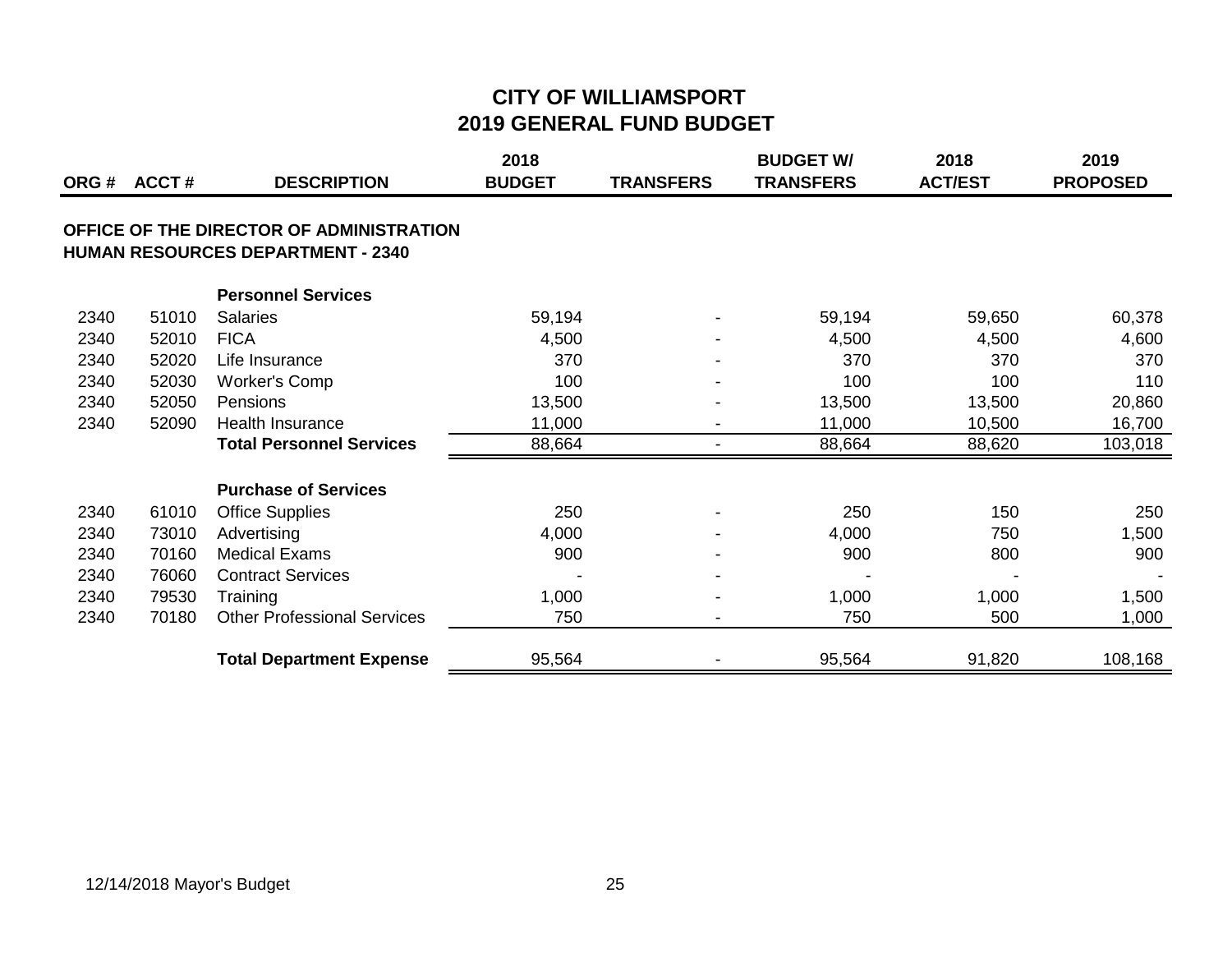|      |       |                                                                                  | 2018          |                  | <b>BUDGET W/</b> | 2018           | 2019            |
|------|-------|----------------------------------------------------------------------------------|---------------|------------------|------------------|----------------|-----------------|
| ORG# | ACCT# | <b>DESCRIPTION</b>                                                               | <b>BUDGET</b> | <b>TRANSFERS</b> | <b>TRANSFERS</b> | <b>ACT/EST</b> | <b>PROPOSED</b> |
|      |       | OFFICE OF THE DIRECTOR OF ADMINISTRATION<br><b>INFORMATION TECHNOLOGY - 2350</b> |               |                  |                  |                |                 |
|      |       | <b>Personnel Services</b>                                                        |               |                  |                  |                |                 |
| 2350 | 51010 | <b>Salaries</b>                                                                  | 51,250        |                  | 51,250           | 50,400         | 52,275          |
| 2350 | 52010 | <b>FICA</b>                                                                      | 3,900         |                  | 3,900            | 3,900          | 4,000           |
| 2350 | 52020 | Life Insurance                                                                   | 105           |                  | 105              | 100            | 105             |
| 2350 | 52030 | <b>Worker's Comp</b>                                                             | 115           |                  | 115              | 100            | 110             |
| 2350 | 52050 | Pensions                                                                         | 13,500        |                  | 13,500           | 13,500         | 20,938          |
| 2350 | 52090 | <b>Health Insurance</b>                                                          | 9,000         |                  | 9,000            | 8,500          | 9,500           |
|      |       | <b>Total Personnel Services</b>                                                  | 77,870        | $\blacksquare$   | 77,870           | 76,500         | 86,928          |
|      |       | <b>Supplies &amp; Materials</b>                                                  |               |                  |                  |                |                 |
| 2350 | 61010 | <b>Supplies</b>                                                                  | 2,000         |                  | 2,000            | 2,000          | 2,000           |
| 2350 | 63030 | Communications                                                                   | 800           |                  | 800              | 800            | 800             |
|      |       | <b>Equipment</b>                                                                 |               |                  |                  |                |                 |
| 2350 | 64010 | Equipment                                                                        | 30,000        |                  | 30,000           | 16,000         | 35,000          |
| 2350 | 64011 | Software                                                                         |               |                  |                  |                |                 |
|      |       | <b>Purchase of Services</b>                                                      |               |                  |                  |                |                 |
| 2350 | 79530 | Training                                                                         |               |                  |                  |                |                 |
| 2350 | 76060 | <b>Contract Services</b>                                                         |               |                  |                  |                |                 |
| 2350 | 76071 | Web Hosting & Maintenance                                                        |               |                  |                  |                |                 |
| 2350 | 76072 | Web Development                                                                  |               |                  |                  |                |                 |
| 2350 | 77030 | <b>Office Rental</b>                                                             | 2,250         |                  | 2,250            | 2,250          | 5,500           |
| 2350 | 72010 | Travel                                                                           |               |                  |                  |                |                 |
|      |       | <b>Total Department Expense</b>                                                  | 112,920       |                  | 112,920          | 97,550         | 130,228         |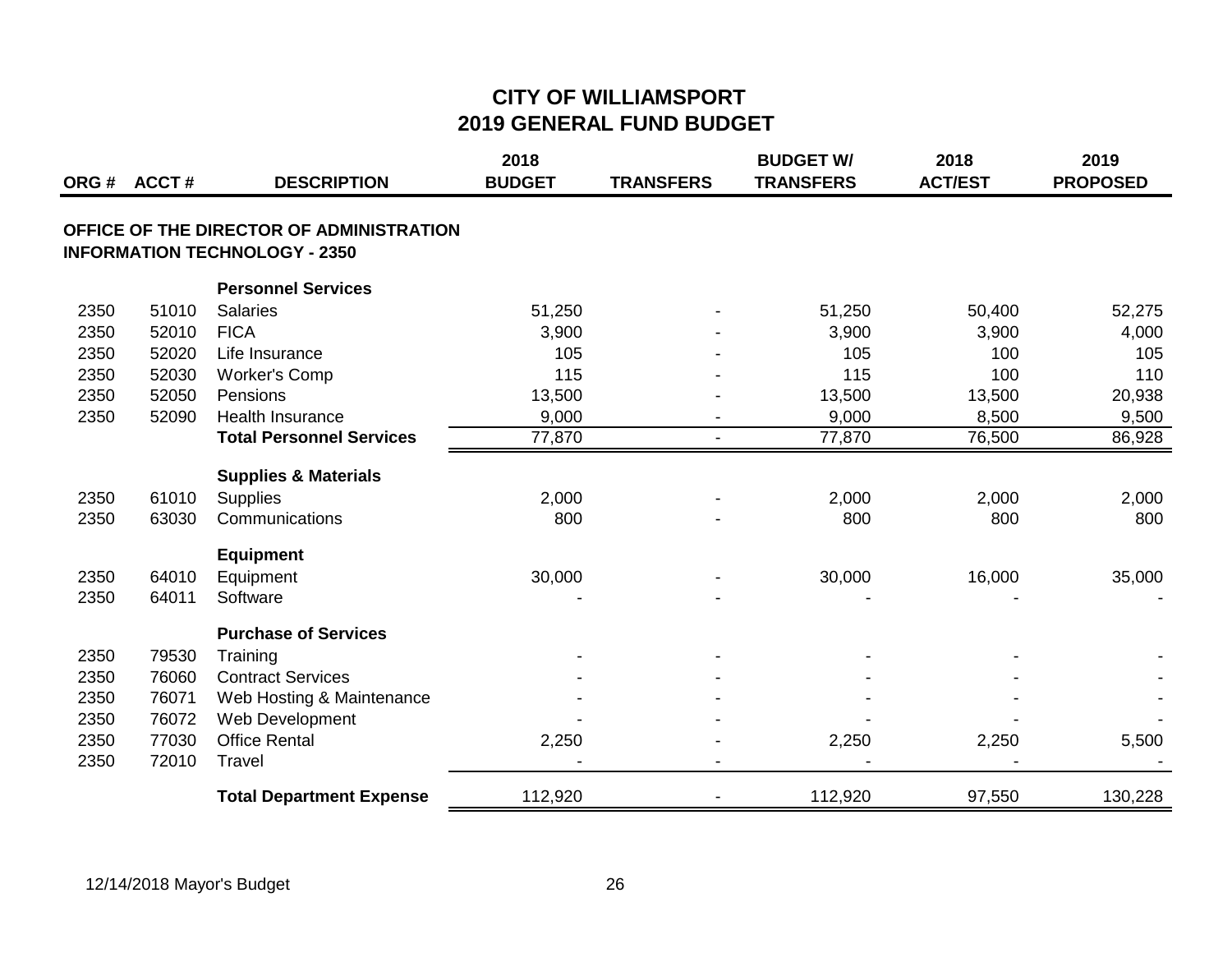| ORG # | <b>ACCT#</b> | <b>DESCRIPTION</b>                                                                        | 2018<br><b>BUDGET</b> | <b>TRANSFERS</b> | <b>BUDGET W/</b><br><b>TRANSFERS</b> | 2018<br><b>ACT/EST</b> | 2019<br><b>PROPOSED</b> |
|-------|--------------|-------------------------------------------------------------------------------------------|-----------------------|------------------|--------------------------------------|------------------------|-------------------------|
|       |              | <b>OFFICE OF PLANNING &amp; ECONOMIC DEVELOPMENT</b><br><b>PLANNING DEPARTMENT - 2260</b> |                       |                  |                                      |                        |                         |
|       |              | <b>Personnel Services</b>                                                                 |                       |                  |                                      |                        |                         |
| 2360  | 51010        | <b>Salaries</b>                                                                           | 43,050                |                  | 43,050                               | 32,200                 |                         |
| 2360  | 52010        | <b>FICA</b>                                                                               | 3,300                 |                  | 3,300                                | 2,500                  |                         |
| 2360  | 52020        | Life Insurance                                                                            | 105                   |                  | 105                                  | 75                     |                         |
| 2360  | 52030        | <b>Worker's Comp</b>                                                                      | 100                   |                  | 100                                  | 1,300                  |                         |
| 2360  | 52050        | Pensions                                                                                  | 13,500                |                  | 13,500                               | 13,500                 |                         |
| 2360  | 52090        | Health Insurance                                                                          | 11,000                |                  | 11,000                               | 8,800                  |                         |
|       |              | <b>Total Personnel Services</b>                                                           | 71,055                |                  | 71,055                               | 58,375                 |                         |
|       |              | <b>Purchase of Services</b>                                                               |                       |                  |                                      |                        |                         |
| 2360  | 61010        | <b>Office Supplies</b>                                                                    | 600                   |                  | 600                                  | 800                    |                         |
| 2360  | 73010        | Advertising                                                                               | 1,500                 |                  | 1,500                                |                        |                         |
| 2360  | 76060        | <b>Contract Services</b>                                                                  | 25,000                |                  | 25,000                               | 25,000                 |                         |
| 2360  | 79510        | <b>Subscriptions &amp; Dues</b>                                                           | 1,000                 |                  | 1,000                                | 200                    |                         |
| 2360  | 79530        | Training                                                                                  | 2,500                 |                  | 2,500                                |                        |                         |
| 2360  | 79170        | Surveys/Public Meetings                                                                   | 2,500                 |                  | 2,500                                |                        |                         |
| 2360  | 73011        | <b>Marketing Expense</b>                                                                  | 15,000                |                  | 15,000                               | 250                    |                         |
| 2360  | 77030        | <b>Office Rental</b>                                                                      | 3,200                 |                  | 3,200                                | 3,200                  |                         |
|       |              | <b>Total Department Expense</b>                                                           | 122,355               |                  | 122,355                              | 87,825                 |                         |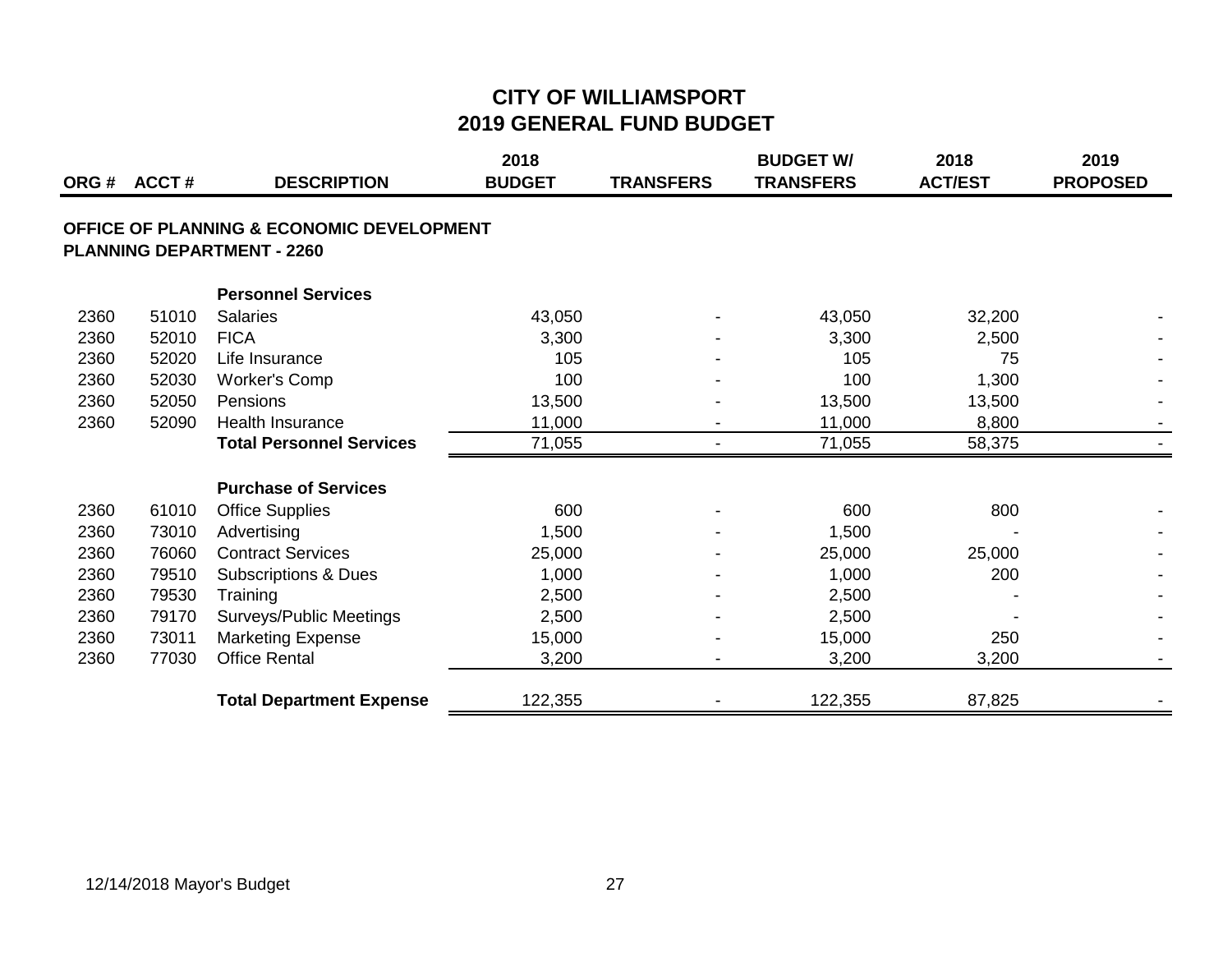|      | ORG# ACCT# | <b>DESCRIPTION</b>                                                         | 2018<br><b>BUDGET</b> | <b>TRANSFERS</b>         | <b>BUDGET W/</b><br><b>TRANSFERS</b> | 2018<br><b>ACT/EST</b> | 2019<br><b>PROPOSED</b> |
|------|------------|----------------------------------------------------------------------------|-----------------------|--------------------------|--------------------------------------|------------------------|-------------------------|
|      |            | <b>DEPARTMENT OF PUBLIC SAFETY</b><br><b>OFFICE OF THE DIRECTOR - 2410</b> |                       |                          |                                      |                        |                         |
|      |            | <b>Personnel Services (Office Manager)</b>                                 |                       |                          |                                      |                        |                         |
| 2410 | 51010      | <b>Salaries</b>                                                            | 39,836                |                          | 39,836                               | 40,200                 | 39,836                  |
| 2410 | 52010      | <b>FICA</b>                                                                | 3,000                 |                          | 3,000                                | 3,000                  | 3,000                   |
| 2410 | 52020      | Life Insurance                                                             | 105                   |                          | 105                                  | 100                    | 100                     |
| 2410 | 52030      | <b>Worker's Comp</b>                                                       | 80                    |                          | 80                                   | 80                     | 85                      |
| 2410 | 52050      | Pensions                                                                   | 13,500                |                          | 13,500                               | 13,500                 | 20,860                  |
| 2410 | 52090      | <b>Health Insurance</b>                                                    | 24,200                | $\overline{\phantom{a}}$ | 24,200                               | 24,000                 | 25,500                  |
|      |            | <b>Total Personnel Services</b>                                            | 80,721                | $\overline{\phantom{a}}$ | 80,721                               | 80,880                 | 89,381                  |
|      |            | <b>Purchase of Services</b>                                                |                       |                          |                                      |                        |                         |
| 2410 | 77030      | <b>Office Rentals</b>                                                      | 173,000               |                          | 173,000                              | 173,000                | 151,100                 |
| 2410 | 79600      | <b>Community Outreach</b>                                                  | 1,000                 |                          | 1,000                                | 1,000                  | 1,000                   |
|      |            | <b>Supplies &amp; Materials</b>                                            |                       |                          |                                      |                        |                         |
| 2410 | 62110      | Gas & Oil                                                                  |                       |                          |                                      |                        |                         |
|      |            | <b>Equipment Repairs</b>                                                   |                       |                          |                                      |                        |                         |
| 2410 | 76010      | <b>Vehicle Repairs</b>                                                     |                       |                          |                                      |                        |                         |
|      |            | <b>Total Department Expense</b>                                            | 254,721               | $\blacksquare$           | 254,721                              | 254,880                | 241,481                 |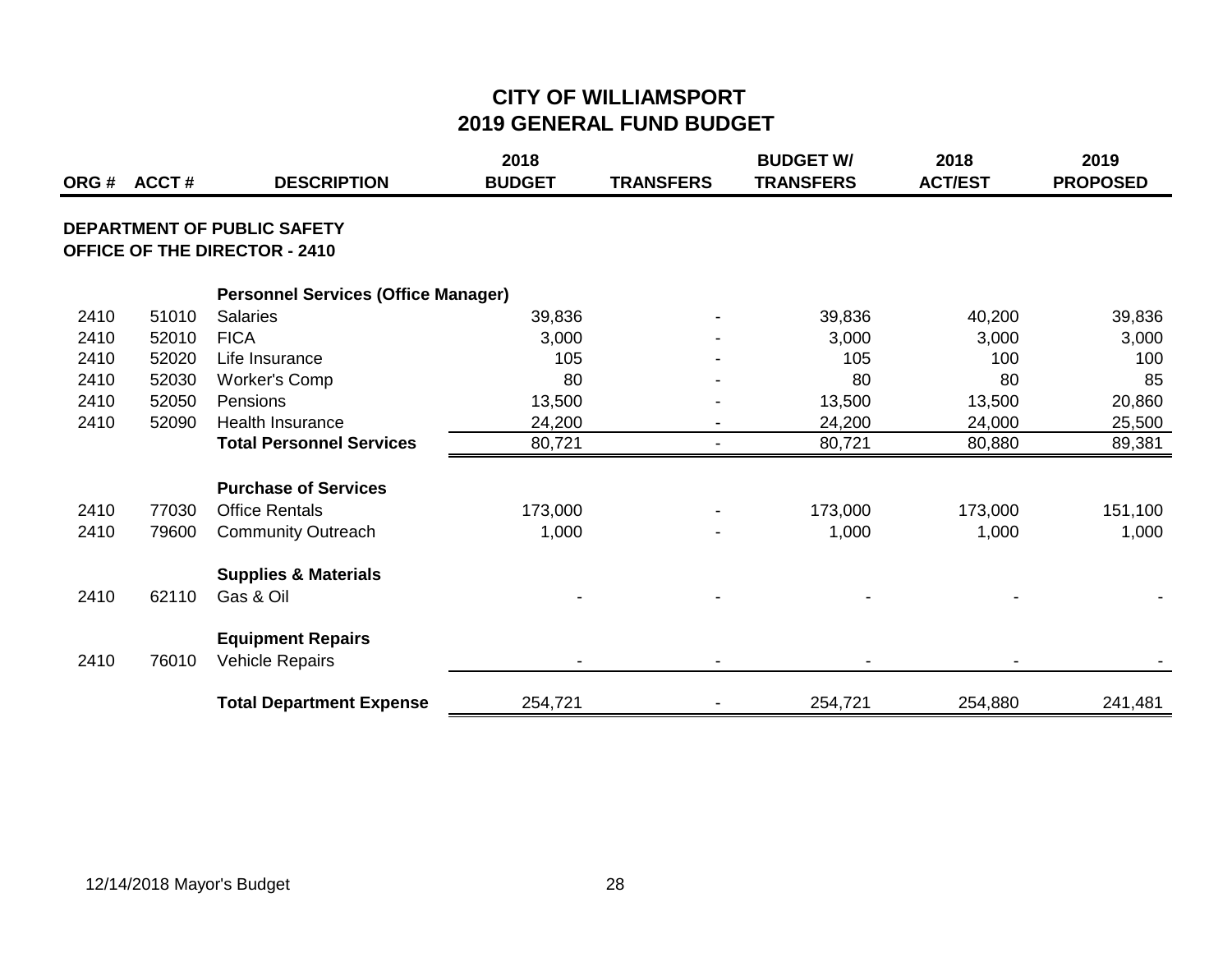|      |                              |                                   | 2018          |                          | <b>BUDGET W/</b> | 2018           | 2019            |
|------|------------------------------|-----------------------------------|---------------|--------------------------|------------------|----------------|-----------------|
| ORG# | <b>ACCT#</b>                 | <b>DESCRIPTION</b>                | <b>BUDGET</b> | <b>TRANSFERS</b>         | <b>TRANSFERS</b> | <b>ACT/EST</b> | <b>PROPOSED</b> |
|      |                              | DEPARTMENT OF PUBLIC SAFETY       |               |                          |                  |                |                 |
|      | <b>BUREAU OF FIRE - 2420</b> |                                   |               |                          |                  |                |                 |
|      |                              | <b>Personnel Services</b>         |               |                          |                  |                |                 |
| 2420 | 51010                        | <b>Salaries</b>                   | 2,279,337     |                          | 2,279,337        | 2,330,000      | 2,230,297       |
| 2420 | 51040                        | Overtime                          | 250,000       |                          | 250,000          | 285,000        | 275,000         |
| 2420 | 52010                        | FICA- Medicare A                  | 37,900        |                          | 37,900           | 39,000         | 37,600          |
| 2420 | 52020                        | Life Insurance                    | 23,000        |                          | 23,000           | 22,500         | 25,000          |
| 2420 | 52030                        | <b>Worker's Comp</b>              | 95,000        |                          | 95,000           | 86,000         | 92,000          |
| 2420 | 52050                        | Pensions (non-uniform)            | 13,500        |                          | 13,500           | 13,500         | 20,860          |
| 2420 | 52060                        | Pensions                          | 1,420,193     |                          | 1,420,193        | 1,420,193      | 1,557,705       |
| 2420 | 52090                        | <b>Health Insurance</b>           | 2,085,000     |                          | 2,085,000        | 2,070,000      | 2,220,000       |
| 2420 | 52130                        | Severance Pay                     | 100,000       | $\overline{\phantom{0}}$ | 100,000          | 140,000        | 120,000         |
|      |                              | <b>Total Personnel Services</b>   | 6,303,930     | $\blacksquare$           | 6,303,930        | 6,406,193      | 6,578,462       |
|      |                              | <b>Purchase of Services</b>       |               |                          |                  |                |                 |
| 2420 | 75010                        | <b>Water &amp; Sewer-Stations</b> | 4,000         |                          | 4,000            | 3,900          | 4,000           |
| 2420 | 75040                        | Light and Power                   | 13,500        |                          | 13,500           | 13,000         | 14,000          |
| 2420 | 75030                        | Heat                              | 12,000        |                          | 12,000           | 10,500         | 12,000          |
| 2420 | 79594                        | Fire Prevention / Investigation   | 3,500         |                          | 3,500            | 3,000          | 3,500           |
| 2420 | 79530                        | Training                          | 12,000        |                          | 12,000           | 9,500          | 30,000          |
| 2420 | 72010                        | Travel                            | 3,500         |                          | 3,500            | 4,000          | 25,000          |
| 2420 | 71010                        | <b>Telephones</b>                 | 18,000        |                          | 18,000           | 18,000         | 18,000          |
| 2420 | 79510                        | <b>Subscription and Dues</b>      | 2,000         |                          | 2,000            | 1,600          | 2,000           |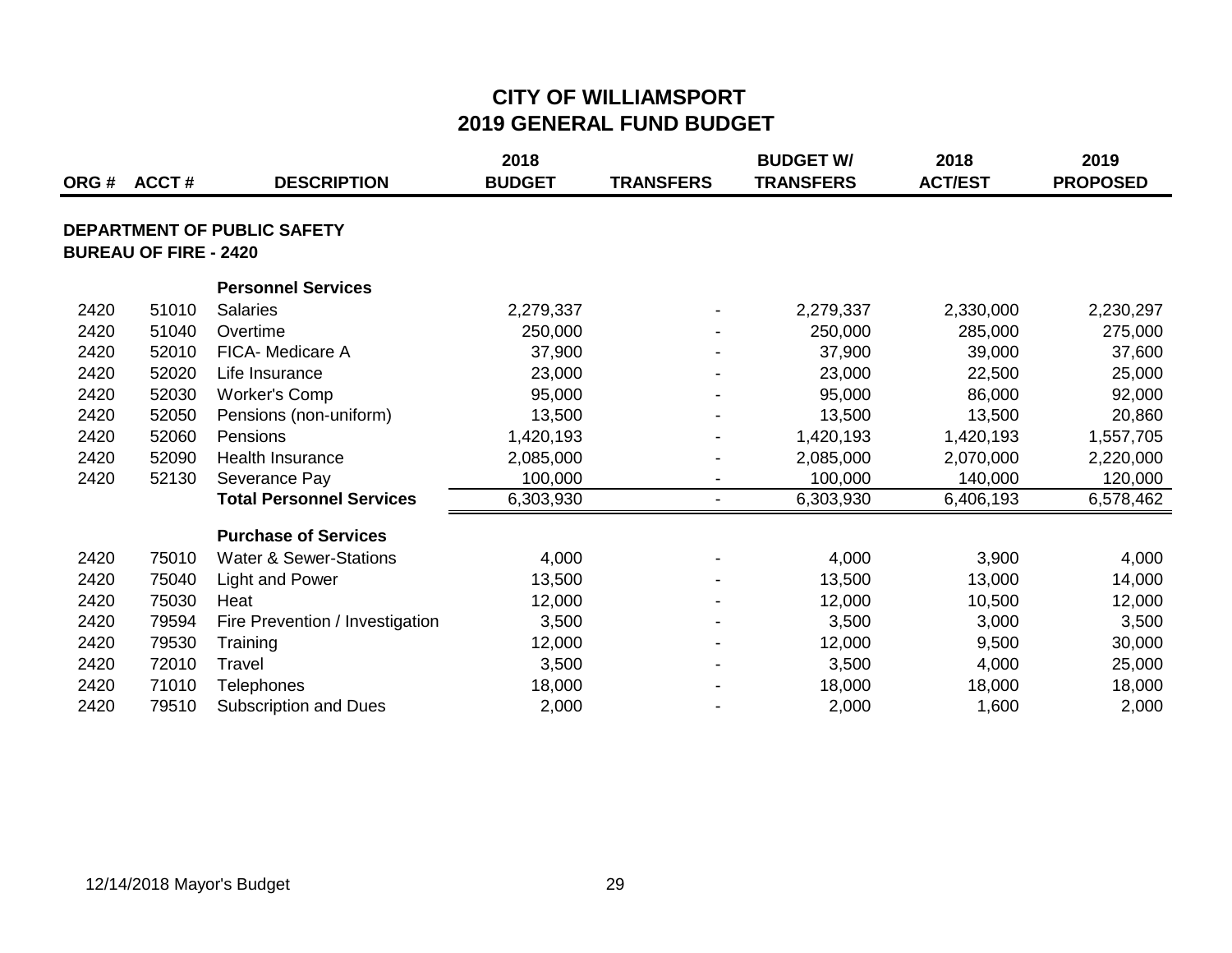| ORG# | ACCT#                       | <b>DESCRIPTION</b>                 | 2018<br><b>BUDGET</b> | <b>TRANSFERS</b> | <b>BUDGET W/</b><br><b>TRANSFERS</b> | 2018<br><b>ACT/EST</b> | 2019<br><b>PROPOSED</b> |
|------|-----------------------------|------------------------------------|-----------------------|------------------|--------------------------------------|------------------------|-------------------------|
|      | <b>BUREAU OF FIRE CONT.</b> | <b>DEPARTMENT OF PUBLIC SAFETY</b> |                       |                  |                                      |                        |                         |
|      |                             | <b>Supplies &amp; Materials</b>    |                       |                  |                                      |                        |                         |
| 2420 | 61010                       | <b>General Office Supplies</b>     | 3,200                 |                  | 3,200                                | 2,500                  |                         |
| 2420 | 62030                       | <b>Cleaning Supplies</b>           | 3,100                 |                  | 3,100                                | 3,300                  | 4,000<br>4,000          |
| 2420 | 62110                       | Gas & Oil                          | 16,000                |                  | 16,000                               | 16,000                 | 18,000                  |
| 2420 | 62010                       | <b>Uniforms</b>                    | 21,000                | $\blacksquare$   | 21,000                               | 22,500                 | 35,000                  |
| 2420 | 62020                       | <b>Protective Clothing</b>         | 20,000                | $\blacksquare$   | 20,000                               | 19,000                 | 28,000                  |
| 2420 | 62150                       | <b>Other Supplies</b>              | 4,000                 | $\blacksquare$   | 4,000                                | 3,300                  | 4,000                   |
| 2420 | 62160                       | Fire Hydrants & Laterals           | 5,000                 |                  | 5,000                                | 4,500                  | 5,000                   |
|      |                             | <b>Repairs &amp; Maintenance</b>   |                       |                  |                                      |                        |                         |
| 2420 | 76010                       | <b>Vehicle Repairs</b>             | 40,000                | $\blacksquare$   | 40,000                               | 50,000                 | 43,000                  |
| 2420 | 76070                       | Communications                     | 2,500                 | $\blacksquare$   | 2,500                                | 2,300                  | 2,500                   |
| 2420 | 76040                       | Miscellaneous Repairs              | 6,500                 |                  | 6,500                                | 8,000                  | 6,500                   |
| 2420 | 76071                       | <b>Contract Services</b>           | 11,000                |                  | 11,000                               | 11,000                 | 14,000                  |
| 2420 | 76050                       | <b>Facility Maintenance</b>        | 10,000                |                  | 10,000                               | 10,000                 | 6,300                   |
|      |                             | <b>Equipment</b>                   |                       |                  |                                      |                        |                         |
| 2420 | 64010                       | <b>Support Equipment</b>           | 50,000                | $\blacksquare$   | 50,000                               | 40,000                 | 58,000                  |
|      |                             | <b>Total Department Expense</b>    | 6,564,730             | $\blacksquare$   | 6,564,730                            | 6,662,093              | 6,915,262               |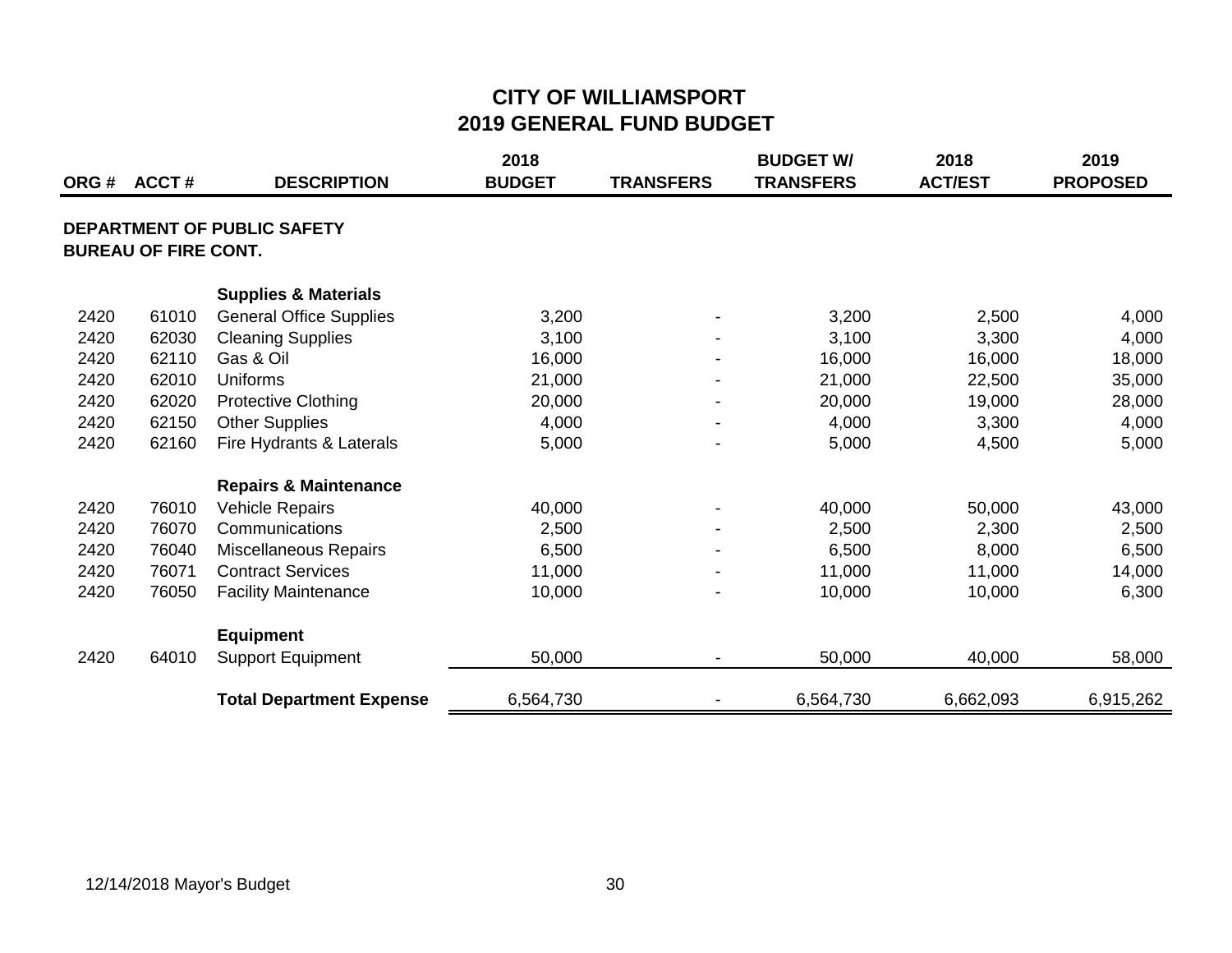| ORG# | <b>ACCT#</b> | <b>DESCRIPTION</b>                                                                                  | 2018<br><b>BUDGET</b> | <b>TRANSFERS</b>         | <b>BUDGET W/</b><br><b>TRANSFERS</b> | 2018<br><b>ACT/EST</b> | 2019<br><b>PROPOSED</b> |
|------|--------------|-----------------------------------------------------------------------------------------------------|-----------------------|--------------------------|--------------------------------------|------------------------|-------------------------|
|      |              | DEPARTMENT OF PUBLIC SAFETY<br><b>ENVIRONMENTAL CONTROL &amp;</b><br><b>CODE ENFORCEMENT - 2250</b> |                       |                          |                                      |                        |                         |
|      |              | <b>Personnel Services</b>                                                                           |                       |                          |                                      |                        |                         |
| 2250 | 51010        | <b>Salaries</b>                                                                                     | 481,001               |                          | 481,001                              | 475,500                | 408,552                 |
| 2250 | 51040        | Overtime                                                                                            | 6,000                 |                          | 6,000                                |                        | 6,000                   |
| 2250 | 52010        | <b>FICA</b>                                                                                         | 37,300                |                          | 37,300                               | 36,500                 | 31,700                  |
| 2250 | 52020        | Life Insurance                                                                                      | 1,150                 |                          | 1,150                                | 1,100                  | 1,000                   |
| 2250 | 52030        | <b>Worker's Comp</b>                                                                                | 1,600                 |                          | 1,600                                | 1,300                  | 1,150                   |
| 2250 | 52050        | Pensions                                                                                            | 135,000               |                          | 135,000                              | 135,000                | 166,880                 |
| 2250 | 52090        | Health Insurance                                                                                    | 184,000               | $\overline{\phantom{a}}$ | 184,000                              | 174,000                | 150,000                 |
|      |              | <b>Total Personnel Services</b>                                                                     | 846,051               | $\overline{\phantom{a}}$ | 846,051                              | 823,400                | 765,282                 |
|      |              | <b>Purchase of Services</b>                                                                         |                       |                          |                                      |                        |                         |
| 2250 | 77030        | <b>Office Rental</b>                                                                                | 41,000                |                          | 41,000                               | 41,000                 | 38,700                  |
| 2250 | 79100        | <b>Contract Services</b>                                                                            | 4,000                 |                          | 4,000                                | 2,000                  | 4,000                   |
| 2250 | 79140        | <b>Health Officer</b>                                                                               | 3,000                 |                          | 3,000                                | 700                    | 3,000                   |
| 2250 | 79510        | <b>Subscriptions &amp; Dues</b>                                                                     | 1,100                 |                          | 1,100                                | 900                    | 1,000                   |
| 2250 | 79530        | Training                                                                                            | 4,500                 |                          | 4,500                                | 2,000                  | 4,000                   |
| 2250 | 79540        | Clean & Seal                                                                                        | 30,000                |                          | 30,000                               | 20,000                 | 21,000                  |
|      |              | <b>Supplies &amp; Materials</b>                                                                     |                       |                          |                                      |                        |                         |
| 2250 | 61010        | <b>General Office Supplies</b>                                                                      | 7,500                 |                          | 7,500                                | 8,700                  | 7,500                   |
| 2250 | 62010        | <b>Uniform Allowance</b>                                                                            | 2,700                 |                          | 2,700                                | 1,500                  | 2,700                   |
| 2250 | 62110        | Gas & Oil                                                                                           | 3,500                 |                          | 3,500                                | 2,500                  | 2,800                   |
| 2250 | 62150        | <b>Other Supplies</b>                                                                               | 1,000                 |                          | 1,000                                | 800                    | 1,500                   |
| 2250 | 64010        | <b>Support Equipment</b>                                                                            | 20,000                |                          | 20,000                               | 20,000                 | 18,500                  |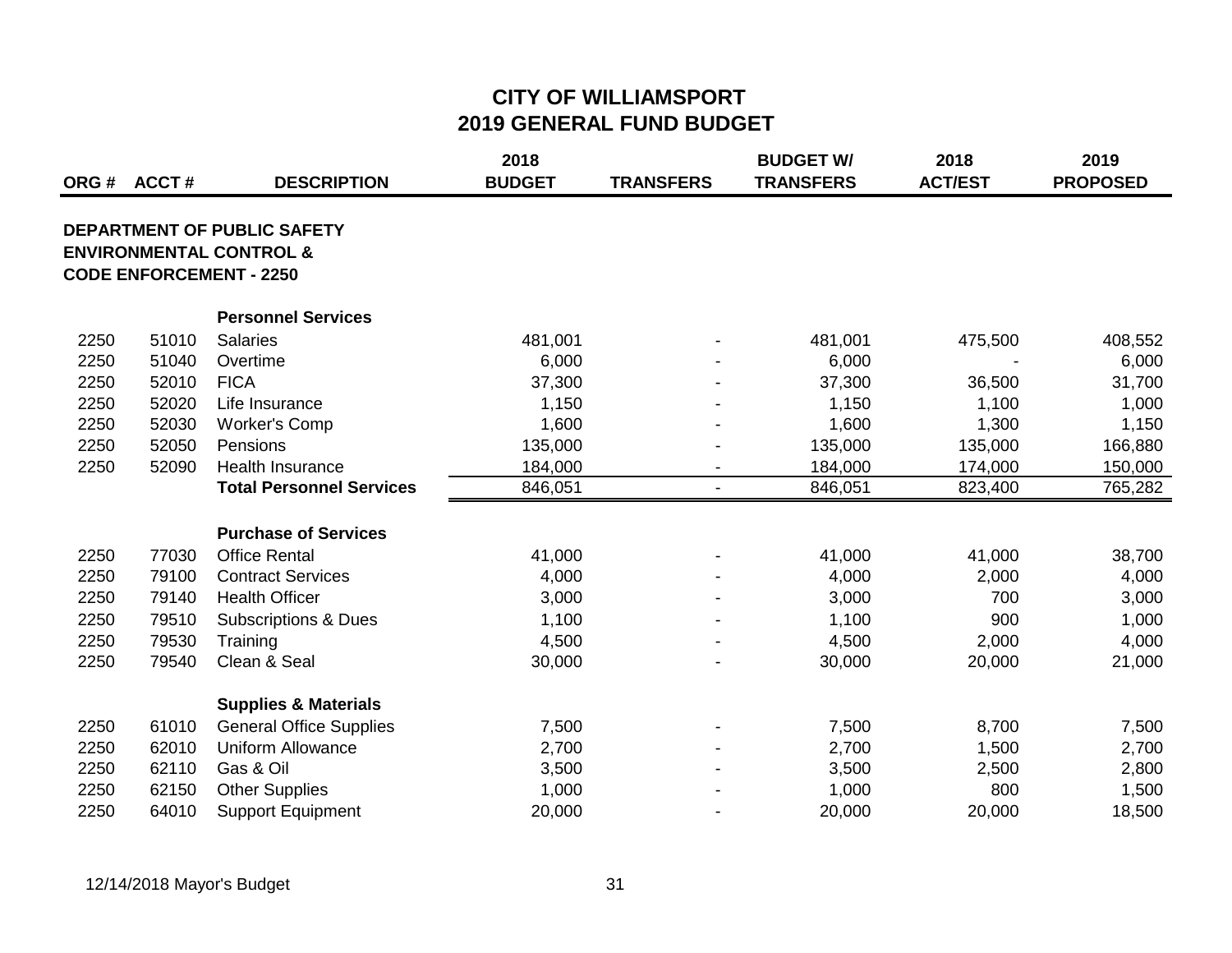|      | ORG # ACCT # | <b>DESCRIPTION</b>                                                                                 | 2018<br><b>BUDGET</b> | <b>TRANSFERS</b> | <b>BUDGET W/</b><br><b>TRANSFERS</b> | 2018<br><b>ACT/EST</b> | 2019<br><b>PROPOSED</b> |
|------|--------------|----------------------------------------------------------------------------------------------------|-----------------------|------------------|--------------------------------------|------------------------|-------------------------|
|      |              | DEPARTMENT OF PUBLIC SAFETY<br><b>ENVIRONMENTAL CONTROL &amp;</b><br><b>CODE ENFORCEMENT CONT.</b> |                       |                  |                                      |                        |                         |
|      |              | <b>Equipment Repairs</b>                                                                           |                       |                  |                                      |                        |                         |
| 2250 | 76010        | Vehicles & Repairs                                                                                 | 4,000                 |                  | 4,000                                | 5,200                  | 4,500                   |
|      |              | <b>Grants, Gifts &amp; Subsidies</b>                                                               |                       |                  |                                      |                        |                         |
| 2250 | 78040        | <b>Zoning Hearing Board</b>                                                                        | 8,500                 |                  | 8,500                                | 6,800                  | 9,000                   |
| 2250 | 78050        | Housing Board of Appeals                                                                           |                       |                  |                                      |                        |                         |
| 2250 | 78070        | <b>Board of Health</b>                                                                             | 1,000                 |                  | 1,000                                | 300                    | 1,000                   |
| 2250 | 78060        | <b>Plumbing Examiners Board</b>                                                                    | 400                   |                  | 400                                  | 200                    | 400                     |
|      |              | <b>Total Department Expense</b>                                                                    | 978,251               |                  | 978,251                              | 936,000                | 884,882                 |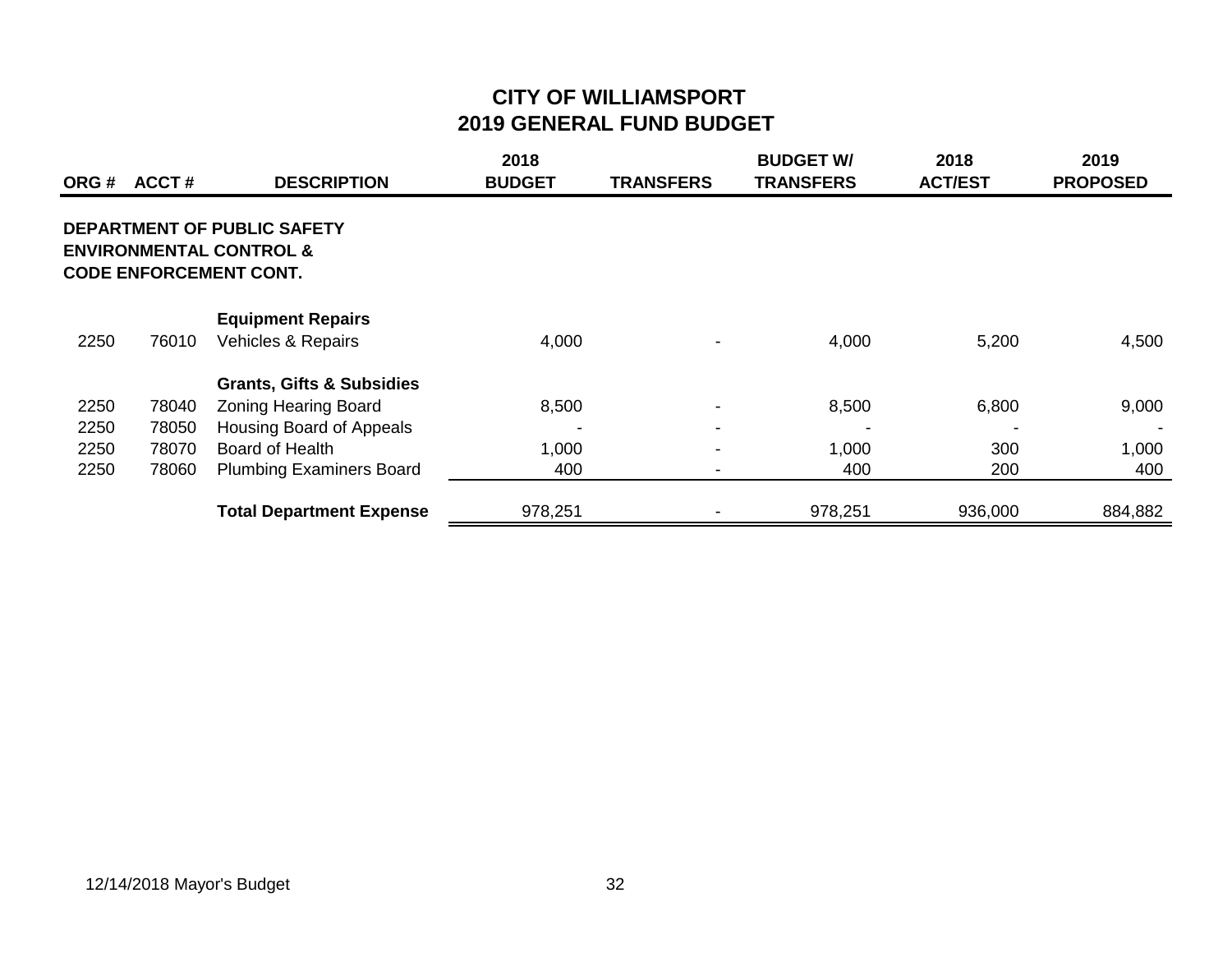|      | ORG # ACCT #                   | <b>DESCRIPTION</b>              | 2018<br><b>BUDGET</b> | <b>TRANSFERS</b> | <b>BUDGET W/</b><br><b>TRANSFERS</b> | 2018<br><b>ACT/EST</b> | 2019<br><b>PROPOSED</b> |
|------|--------------------------------|---------------------------------|-----------------------|------------------|--------------------------------------|------------------------|-------------------------|
|      | <b>BUREAU OF POLICE - 2440</b> | DEPARTMENT OF PUBLIC SAFETY     |                       |                  |                                      |                        |                         |
|      |                                | <b>Personnel Services</b>       |                       |                  |                                      |                        |                         |
| 2440 | 51010                          | <b>Salaries</b>                 | 3,805,208             |                  | 3,805,208                            | 3,793,000              | 3,711,114               |
| 2440 | 51040                          | Overtime                        | 210,000               |                  | 210,000                              | 130,000                | 180,000                 |
| 2440 | 51050                          | Comp Time                       | 160,000               |                  | 160,000                              | 155,000                | 165,000                 |
| 2440 | 51080                          | Non-Uniform                     | 118,563               |                  | 118,563                              | 118,400                | 90,990                  |
| 2440 | 52010                          | <b>FICA</b>                     | 70,000                |                  | 70,000                               | 68,500                 | 66,000                  |
| 2440 | 52020                          | Life Insurance                  | 29,000                |                  | 29,000                               | 28,800                 | 30,500                  |
| 2440 | 52030                          | <b>Worker's Comp</b>            | 165,000               |                  | 165,000                              | 152,000                | 163,000                 |
| 2440 | 52050                          | Pensions-(Non-Uniform)          | 40,500                |                  | 40,500                               | 40,500                 | 41,720                  |
| 2440 | 52060                          | Pensions                        | 1,669,090             |                  | 1,669,090                            | 1,669,090              | 1,772,407               |
| 2440 | 52090                          | <b>Health Insurance</b>         | 2,550,000             |                  | 2,550,000                            | 2,490,000              | 2,580,000               |
|      |                                | <b>Total Personnel Services</b> | 8,817,361             | $\blacksquare$   | 8,817,361                            | 8,645,290              | 8,800,731               |
|      |                                | <b>Purchase of Services</b>     |                       |                  |                                      |                        |                         |
| 2440 | 79111                          | <b>Investigative Expense</b>    | 5,000                 |                  | 5,000                                | 5,600                  | 5,000                   |
| 2440 | 79530                          | Training                        | 50,000                |                  | 50,000                               | 47,500                 | 50,000                  |
| 2440 | 79531                          | Police Academy                  |                       |                  |                                      |                        |                         |
| 2440 | 72010                          | Travel                          | 2,000                 |                  | 2,000                                | 2,600                  | 2,000                   |
| 2440 | 79510                          | <b>Subscriptions &amp; Dues</b> | 5,000                 |                  | 5,000                                | 4,500                  | 5,000                   |
| 2440 | 79595                          | K-9 Maintenance                 |                       |                  |                                      |                        |                         |
| 2440 | 70160                          | Medical                         | 3,500                 |                  | 3,500                                | 1,500                  | 3,500                   |
| 2440 | 79100                          | <b>Contract Services</b>        | 50,000                |                  | 50,000                               | 35,000                 | 50,000                  |
| 2440 | 75030                          | <b>Utilities</b>                | 9,000                 |                  | 9,000                                | 8,500                  | 9,000                   |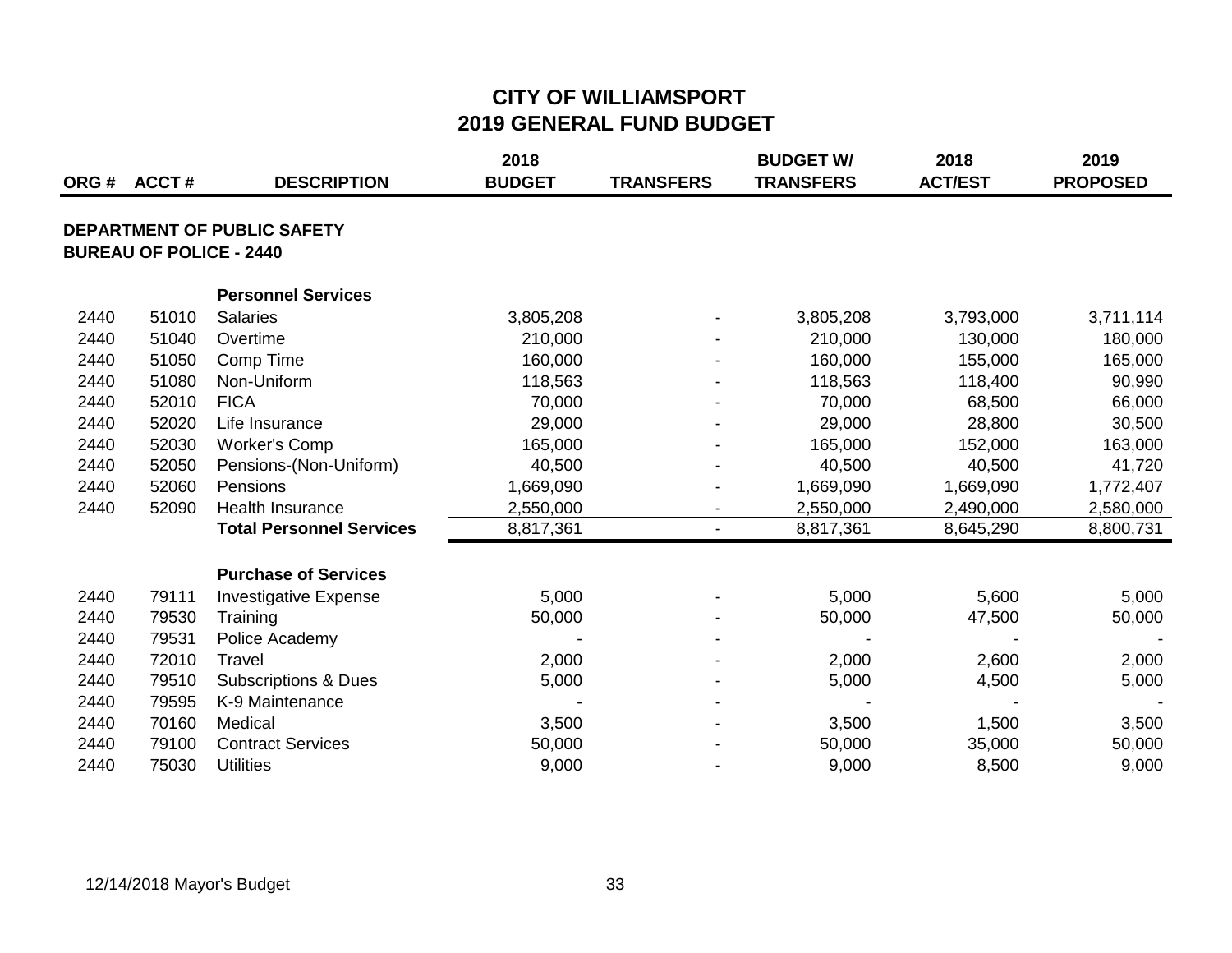| ORG# | ACCT# | <b>DESCRIPTION</b>                                                  | 2018<br><b>BUDGET</b> | <b>TRANSFERS</b>         | <b>BUDGET W/</b><br><b>TRANSFERS</b> | 2018<br><b>ACT/EST</b> | 2019<br><b>PROPOSED</b> |
|------|-------|---------------------------------------------------------------------|-----------------------|--------------------------|--------------------------------------|------------------------|-------------------------|
|      |       | <b>DEPARTMENT OF PUBLIC SAFETY</b><br><b>BUREAU OF POLICE CONT.</b> |                       |                          |                                      |                        |                         |
|      |       | <b>Supplies &amp; Materials</b>                                     |                       |                          |                                      |                        |                         |
| 2440 | 61010 | <b>General Office Supplies</b>                                      | 17,000                |                          | 17,000                               | 17,000                 | 17,000                  |
| 2440 | 62110 | Gas and Oil                                                         | 58,000                |                          | 58,000                               | 58,000                 | 60,000                  |
| 2440 | 62130 | <b>Fingerprint and Photo</b>                                        | 16,000                |                          | 16,000                               | 17,000                 | 16,000                  |
| 2440 | 62011 | Uniforms                                                            | 33,150                |                          | 33,150                               | 33,150                 | 31,850                  |
| 2440 | 62010 | Uniforms (Initial Issue)                                            | 20,000                | $\overline{\phantom{a}}$ | 20,000                               | 11,000                 | 20,000                  |
| 2440 | 64050 | Firearms                                                            | 56,500                | $\overline{\phantom{a}}$ | 56,500                               | 43,000                 | 34,000                  |
| 2440 | 76060 | <b>Support Equipment</b>                                            | 10,000                |                          | 10,000                               | 9,000                  | 10,000                  |
| 2440 | 63030 | Communications                                                      | 26,000                |                          | 26,000                               | 15,500                 | 16,000                  |
|      |       | <b>Equipment Repairs</b>                                            |                       |                          |                                      |                        |                         |
| 2440 | 76010 | <b>Vehicle Repairs</b>                                              | 40,000                | $\blacksquare$           | 40,000                               | 42,000                 | 42,000                  |
| 2440 | 76070 | <b>Radio Repairs</b>                                                | 9,000                 |                          | 9,000                                | 8,800                  | 9,000                   |
| 2440 | 76071 | Radio Maint. Contract                                               | 1,500                 |                          | 1,500                                | 1,500                  | 1,500                   |
| 2440 | 76072 | <b>Computer Repairs</b>                                             | 20,000                |                          | 20,000                               | 24,500                 | 20,000                  |
|      |       | <b>Equipment</b>                                                    |                       |                          |                                      |                        |                         |
| 2440 | 78540 | Vehicle Lease Purchase                                              | 93,000                | $\blacksquare$           | 93,000                               | 106,000                | 106,000                 |
|      |       | <b>Total Department Expense</b>                                     | 9,342,011             |                          | 9,342,011                            | 9,136,940              | 9,308,581               |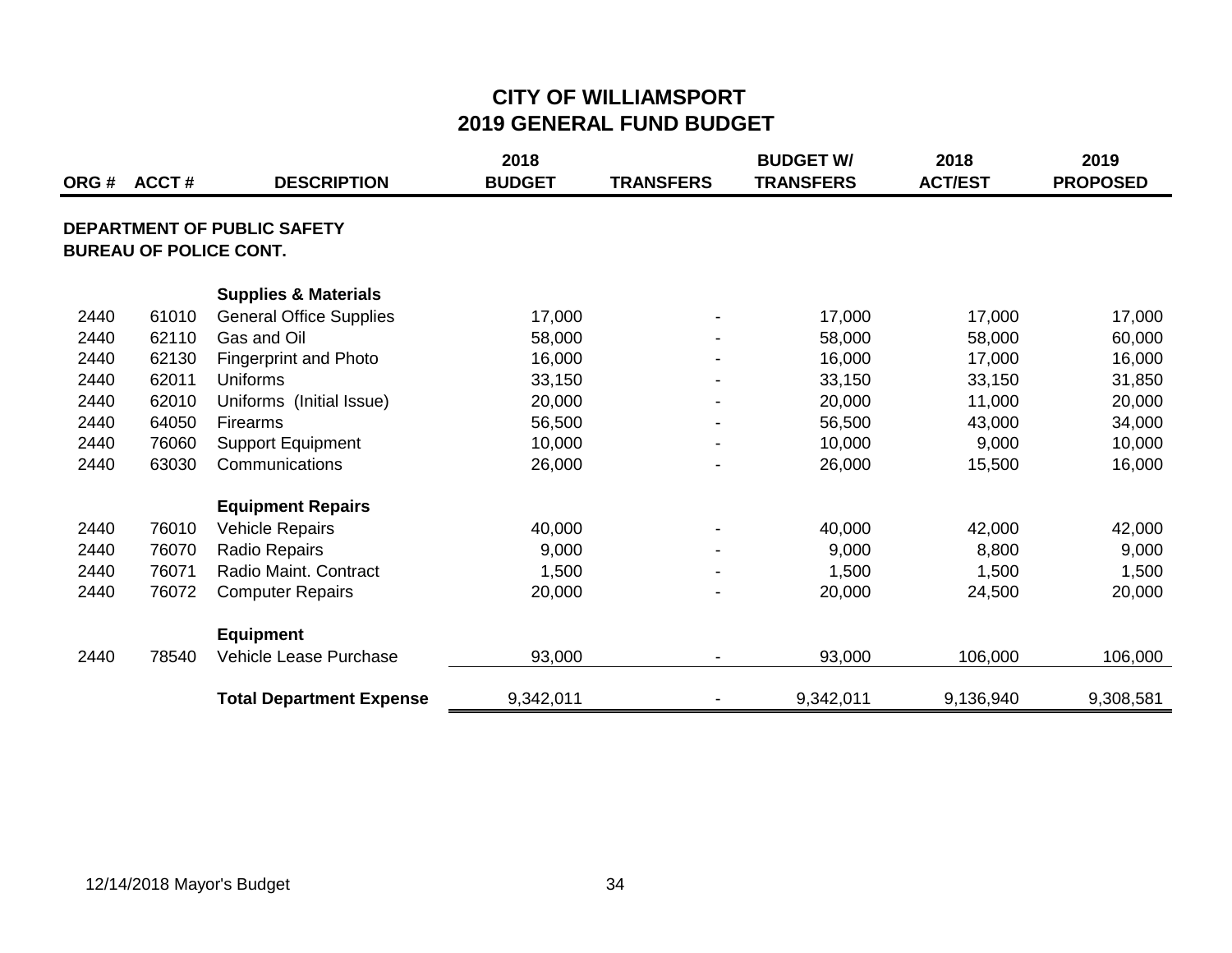| ORG# | <b>ACCT#</b> | <b>DESCRIPTION</b>                     | 2018<br><b>BUDGET</b> | <b>TRANSFERS</b> | <b>BUDGET W/</b><br><b>TRANSFERS</b> | 2018<br><b>ACT/EST</b> | 2019<br><b>PROPOSED</b> |
|------|--------------|----------------------------------------|-----------------------|------------------|--------------------------------------|------------------------|-------------------------|
|      |              | <b>OFFICE OF THE CONTROLLER - 3010</b> |                       |                  |                                      |                        |                         |
|      |              |                                        |                       |                  |                                      |                        |                         |
|      |              | <b>Personnel Services</b>              |                       |                  |                                      |                        |                         |
| 3010 | 51010        | <b>Salaries</b>                        | 56,373                |                  | 56,373                               | 56,500                 | 57,446                  |
| 3010 | 52010        | <b>FICA</b>                            | 4,400                 |                  | 4,400                                | 4,400                  | 4,400                   |
| 3010 | 52020        | Life Insurance                         | 240                   |                  | 240                                  | 235                    | 240                     |
| 3010 | 52030        | <b>Worker's Comp</b>                   | 45                    |                  | 45                                   | 40                     | 45                      |
| 3010 | 52050        | Pensions                               | 13,500                |                  | 13,500                               | 13,500                 | 20,860                  |
| 3010 | 52090        | <b>Health Insurance</b>                | 24,200                |                  | 24,200                               | 23,700                 | 25,300                  |
|      |              | <b>Total Personnel Services</b>        | 98,758                | $\blacksquare$   | 98,758                               | 98,375                 | 108,291                 |
|      |              | <b>Purchase of Services</b>            |                       |                  |                                      |                        |                         |
| 3010 | 70110        | <b>Auditing Service</b>                | 45,000                |                  | 45,000                               | 61,000                 | 53,000                  |
| 3010 | 77030        | <b>Office Rental</b>                   | 4,200                 |                  | 4,200                                | 4,200                  | 7,400                   |
| 3010 | 79530        | Training                               | 350                   |                  | 350                                  |                        |                         |
|      |              | <b>Supplies &amp; Materials</b>        |                       |                  |                                      |                        |                         |
| 3010 | 61010        | <b>General Office Supplies</b>         | 600                   |                  | 600                                  | 500                    | 600                     |
| 3010 | 64040        | <b>General Office Equipment</b>        | 600                   |                  | 600                                  | 250                    | 600                     |
|      |              | <b>Total Department Expense</b>        | 149,508               |                  | 149,508                              | 164,325                | 169,891                 |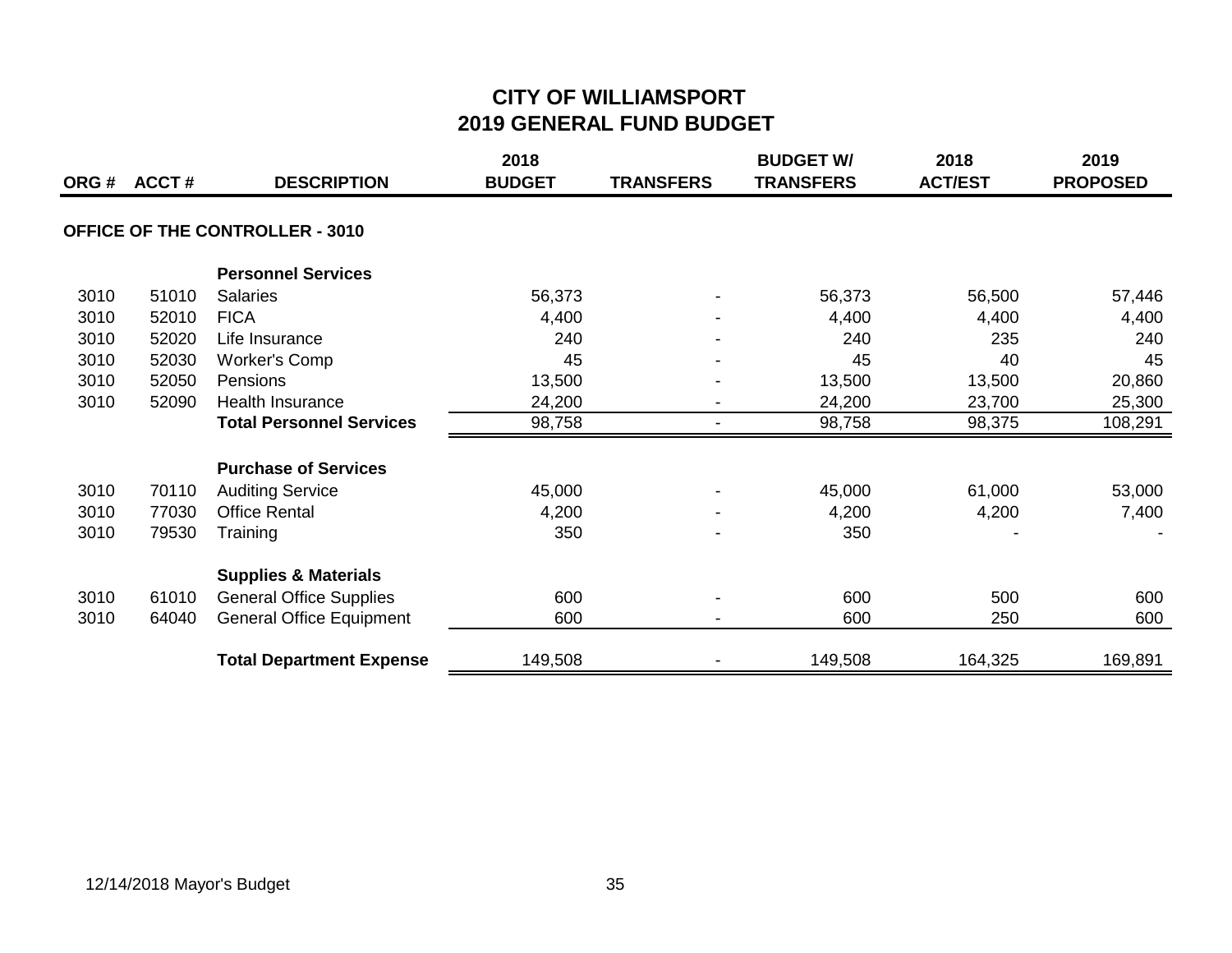|      | ORG # ACCT # | <b>DESCRIPTION</b>                                    | 2018<br><b>BUDGET</b> | <b>TRANSFERS</b> | <b>BUDGET W/</b><br><b>TRANSFERS</b> | 2018<br><b>ACT/EST</b> | 2019<br><b>PROPOSED</b> |
|------|--------------|-------------------------------------------------------|-----------------------|------------------|--------------------------------------|------------------------|-------------------------|
|      |              | <b>OFFICE OF THE TREASURER / TAX COLLECTOR - 4010</b> |                       |                  |                                      |                        |                         |
|      |              | <b>Personnel Services</b>                             |                       |                  |                                      |                        |                         |
| 4010 | 51010        | <b>Salaries</b>                                       | 77,969                |                  | 77,969                               | 78,300                 | 78,589                  |
| 4010 | 51040        | Part Time                                             | 15,000                |                  | 15,000                               | 8,800                  | 15,000                  |
| 4010 | 52010        | <b>FICA</b>                                           | 7,200                 |                  | 7,200                                | 6,700                  | 7,200                   |
| 4010 | 52020        | Life Insurance                                        | 750                   |                  | 750                                  | 730                    | 730                     |
| 4010 | 52030        | <b>Worker's Comp</b>                                  | 105                   |                  | 105                                  | 80                     | 85                      |
| 4010 | 52050        | Pensions                                              | 27,000                |                  | 27,000                               | 27,000                 | 41,720                  |
| 4010 | 52090        | <b>Health Insurance</b>                               | 48,400                |                  | 48,400                               | 48,400                 | 51,500                  |
|      |              | <b>Total Personnel Services</b>                       | 176,424               | $\blacksquare$   | 176,424                              | 170,010                | 194,824                 |
|      |              | <b>Purchase of Services</b>                           |                       |                  |                                      |                        |                         |
| 4010 | 73010        | Advertising                                           |                       |                  |                                      |                        |                         |
| 4010 | 70140        | <b>Automation Services</b>                            | 20,000                |                  | 20,000                               | 15,000                 | 20,000                  |
| 4010 | 74070        | <b>Bonding Premium</b>                                | 7,811                 |                  | 7,811                                | 7,811                  |                         |
| 4010 | 79510        | <b>Subscription &amp; Dues</b>                        | 200                   |                  | 200                                  | 200                    | 200                     |
| 4010 | 72010        | Travel/Training                                       | 2,100                 |                  | 2,100                                | 1,300                  | 2,100                   |
| 4010 | 77030        | <b>Office Rentals</b>                                 | 12,800                |                  | 12,800                               | 12,800                 | 9,700                   |
| 4010 | 70120        | <b>Legal Services</b>                                 | 7,000                 |                  | 7,000                                | 2,300                  | 7,000                   |
|      |              | <b>Supplies &amp; Materials</b>                       |                       |                  |                                      |                        |                         |
| 4010 | 61010        | <b>General Office Supplies</b>                        | 3,000                 |                  | 3,000                                | 1,700                  | 3,000                   |
| 4010 | 64010        | Equipment                                             | 35,000                |                  | 35,000                               | 800                    | 35,000                  |
|      |              | <b>Total Department Expense</b>                       | 264,335               |                  | 264,335                              | 211,921                | 271,824                 |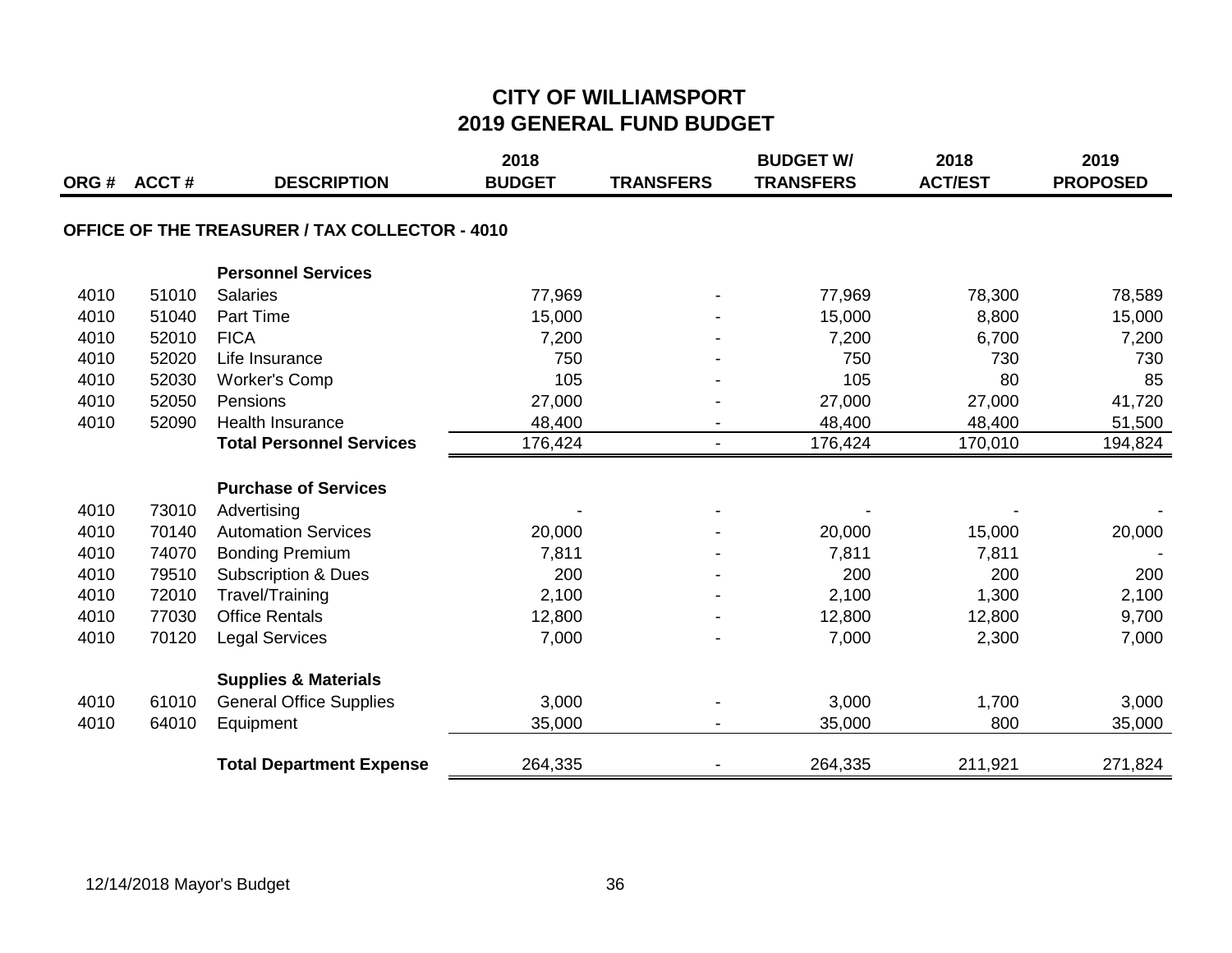#### **CITY OF WILLIAMSPORT 2019 CAPITAL PROJECTS BUDGET**

| ACCT.<br>NO. | <b>DESCRIPTION</b>                                 | 2018<br><b>BUDGET</b> | 2018<br><b>ACT/EST</b> | <b>OVER/</b><br>(UNDER) | 2019<br><b>PROPOSED</b> | OVER/<br>(UNDER) |
|--------------|----------------------------------------------------|-----------------------|------------------------|-------------------------|-------------------------|------------------|
|              | <b>PROJECTED REVENUES-8051</b>                     |                       |                        |                         |                         |                  |
| 49211        | <b>Transfer from Debt Service</b>                  | 950,000               |                        | (950,000)               | 950,000                 |                  |
|              | Department of Conservation and Natural Resources   | 340,000               |                        | (340,000)               | 340,000                 |                  |
|              | <b>Transfer from Bowman Field</b>                  |                       |                        |                         | 200,000                 | 200,000          |
|              | <b>Transfer from General Fund</b>                  | 25,000                | 25,000                 |                         |                         | (25,000)         |
|              | <b>Transfer from Utility Fund</b>                  |                       |                        |                         | 100,000                 | 100,000          |
|              | Transfer from Act 13                               |                       |                        |                         | 50,000                  | 50,000           |
| 49214        | <b>Transfer from Other Sources</b>                 |                       |                        |                         |                         |                  |
|              | <b>RACP</b>                                        |                       |                        |                         | 600,000                 | 600,000          |
|              | <b>UPMC Susquehanna - Private</b>                  | 25,000                | 25,000                 |                         |                         | (25,000)         |
|              | <b>Crosscutters - Private</b>                      |                       |                        |                         | 100,000                 | 100,000          |
|              | Bowman Field - Undetermined                        |                       |                        |                         | 200,000                 | 200,000          |
|              | Pathways to Health Ph. 4 - TAP Grant               | 798,500               |                        | (798, 500)              | 798,500                 |                  |
|              | Undetermined/Army Corp. of Engineers               | 750,000               |                        | (750,000)               | 750,000                 |                  |
|              | East Third Street Revitalization Project - State   | 3,422,873             |                        | (3,422,873)             |                         | (3,422,873)      |
|              | East Third Street Revitalization Project - Local   | 79,141                |                        | (79, 141)               |                         | (79, 141)        |
|              | East Third Street Revitalization Project - Private | 1,329,167             |                        | (1,329,167)             |                         | (1,329,167)      |
|              | <b>TOTAL PROJECTED REVENUE</b>                     | 7,719,681             | 50,000                 |                         | 4,088,500               |                  |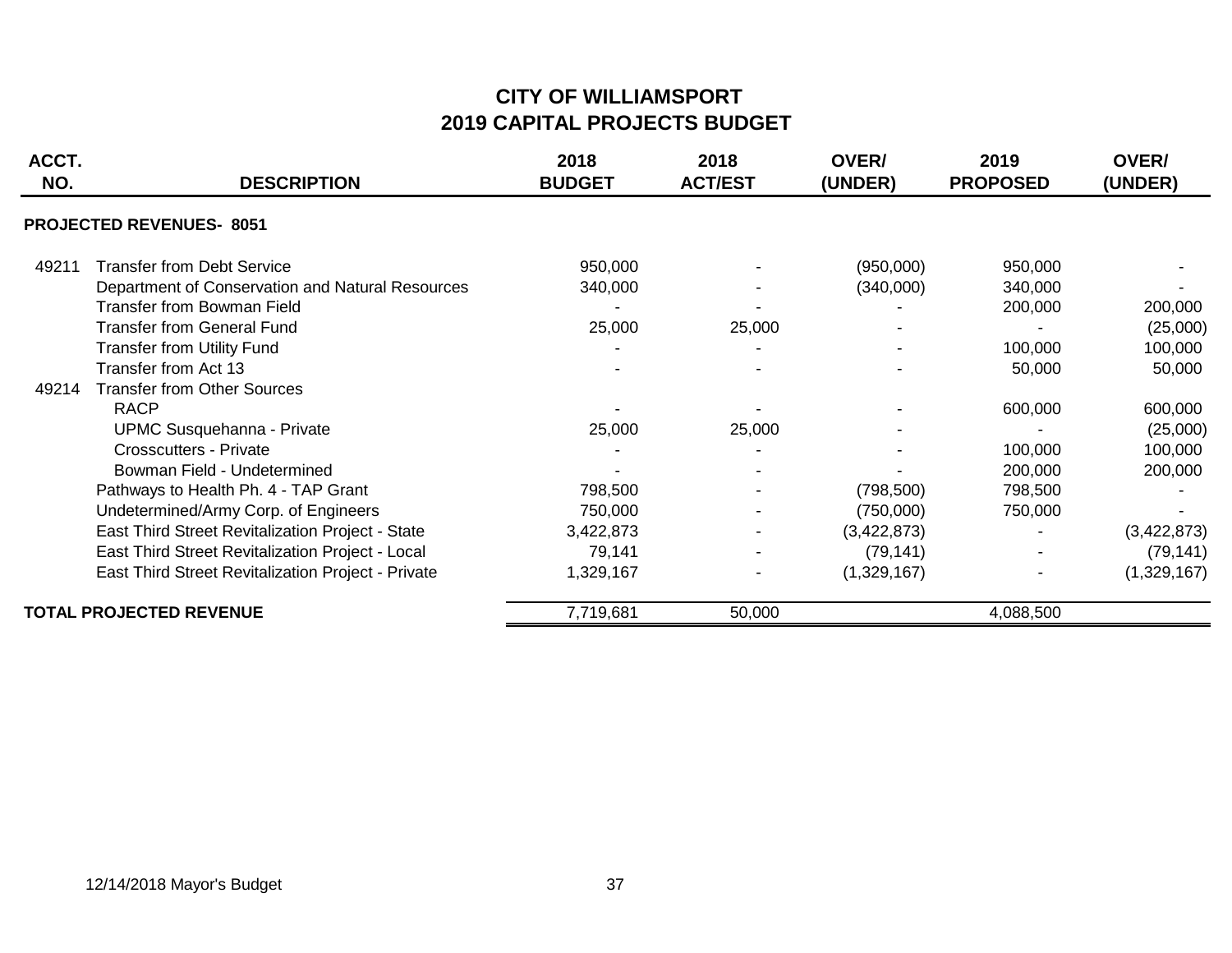#### **CITY OF WILLIAMSPORT 2019 CAPITAL PROJECTS BUDGET**

| ACCT.<br>NO. | <b>DESCRIPTION</b>                       | 2018<br><b>BUDGET</b> | 2018<br><b>ACT/EST</b> | <b>OVER/</b><br>(UNDER) | 2019<br><b>PROPOSED</b> | <b>OVER/</b><br>(UNDER) |
|--------------|------------------------------------------|-----------------------|------------------------|-------------------------|-------------------------|-------------------------|
|              | <b>PROJECTED EXPENDITURES-8054</b>       |                       |                        |                         |                         |                         |
| 82014        | Capital Investments:                     |                       |                        |                         |                         |                         |
|              | Bowman Field                             |                       |                        |                         | 1,250,000               | 1,250,000               |
|              | Park Avenue Planning Study               | 50,000                | 50,000                 |                         |                         | (50,000)                |
|              | City Hall/Fire Headquarters Improvements | 450,000               |                        | (450,000)               | 450,000                 |                         |
|              | <b>Brandon Park</b>                      | 250,000               |                        | (250,000)               | 250,000                 |                         |
|              | Way's Garden                             | 90,000                | $\blacksquare$         | (90,000)                | 90,000                  |                         |
|              | Levee Improvements                       | 1,250,000             |                        | (1,250,000)             | 1,250,000               |                         |
|              | Pathways to Health Ph. 3                 |                       |                        |                         |                         |                         |
|              | Pathways to Health Ph. 4                 | 798,500               | $\blacksquare$         | (798, 500)              | 798,500                 |                         |
|              | East Third Street Revitalization Project | 4,831,181             |                        | (4,831,181)             |                         | (4,831,181)             |
|              | <b>TOTAL PROJECTED EXPENDITURES</b>      | 7,719,681             | 50,000                 |                         | 4,088,500               |                         |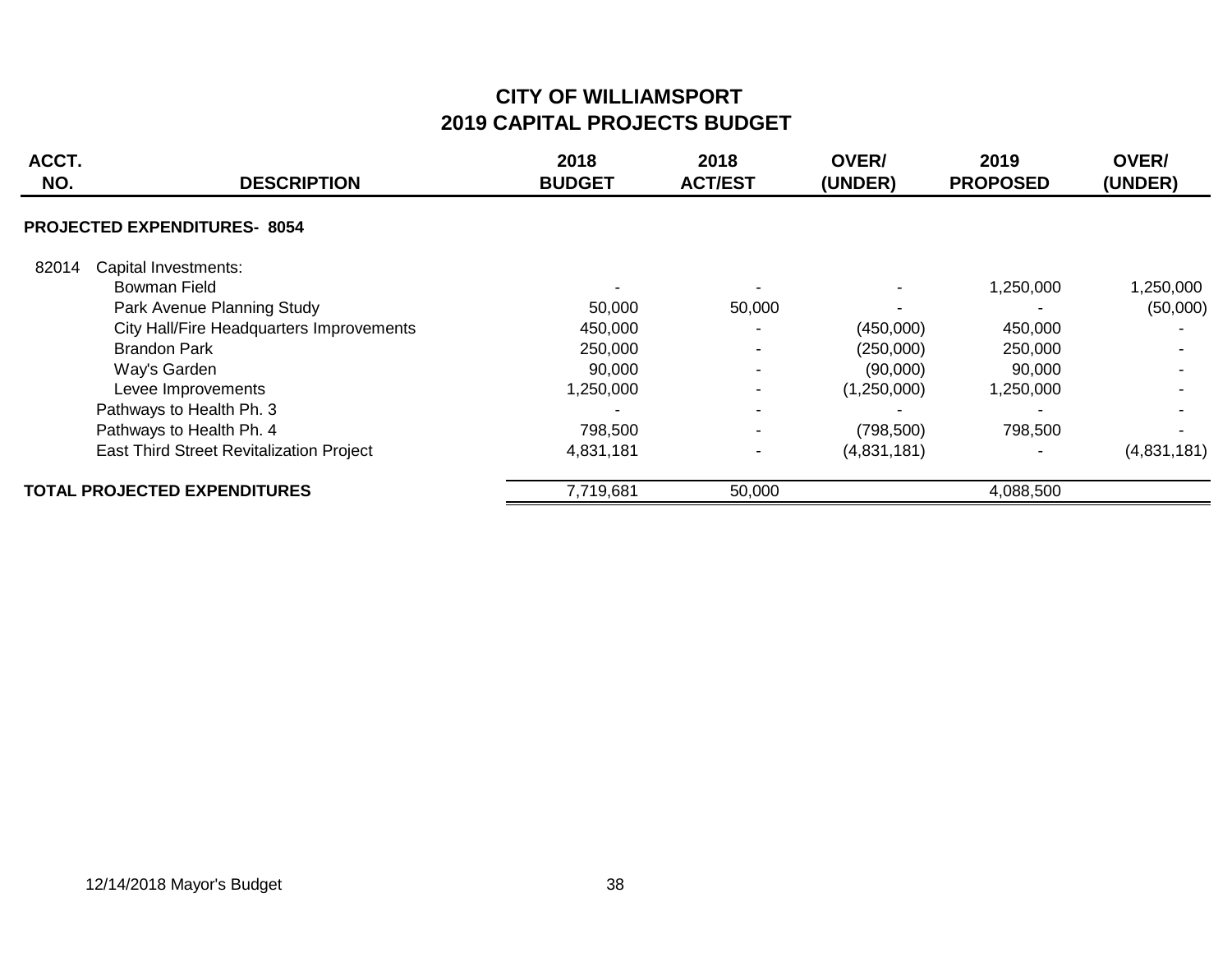# **CITY OF WILLIAMSPORT 2019 UNEMPLOYMENT COMPENSATION BUDGET**

| ACCT.<br>NO.            | <b>DESCRIPTION</b>                                                                                                                           | 2018<br><b>BUDGET</b>     | 2018<br><b>ACT/EST</b>   | <b>OVER/</b><br><b>UNDER</b>               | 2019<br><b>PROPOSED</b>   | OVER/<br><b>UNDER</b> |  |  |
|-------------------------|----------------------------------------------------------------------------------------------------------------------------------------------|---------------------------|--------------------------|--------------------------------------------|---------------------------|-----------------------|--|--|
|                         | <b>PROJECTED REVENUES- 8071</b>                                                                                                              |                           |                          |                                            |                           |                       |  |  |
| 49210<br>49240<br>49230 | <b>Transfer from General Fund</b><br><b>Transfer from Utility Fund</b><br><b>Transfer from Community Development</b><br><b>TOTAL REVENUE</b> | 10,000<br>5,000<br>15,000 | 7,000<br>5,000<br>12,000 | 3,000<br>$\overline{\phantom{a}}$<br>3,000 | 10,000<br>5,000<br>15,000 |                       |  |  |
|                         | <b>PROJECTED EXPENDITURES- 8072</b>                                                                                                          |                           |                          |                                            |                           |                       |  |  |
| 79550                   | <b>Unemployment Claims Paid</b>                                                                                                              | 15,000                    | 12,000                   | 3,000                                      | 15,000                    |                       |  |  |
|                         | <b>TOTAL PROJECTED EXPENDITURES</b>                                                                                                          | 15,000                    | 12,000                   | 3,000                                      | 15,000                    |                       |  |  |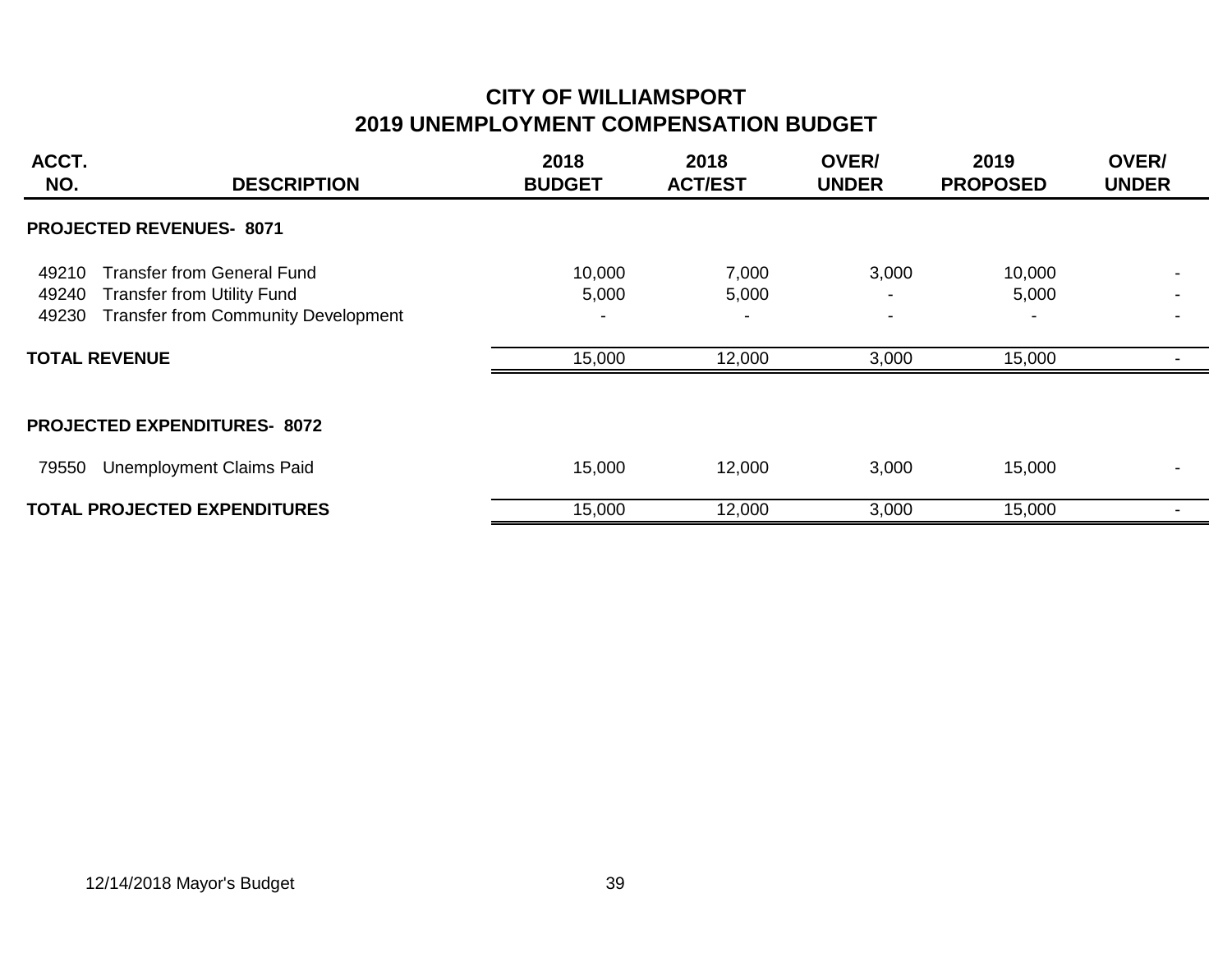## **CITY OF WILLIAMSPORT 2019 CITY HALL OPERATING BUDGET**

| ACCT.<br>NO. | <b>DESCRIPTION</b>                   | 2018<br><b>BUDGET</b> | 2018<br><b>ACT/EST</b> | OVER/<br>(UNDER) | 2019<br><b>PROPOSED</b> | OVER/<br>(UNDER) |
|--------------|--------------------------------------|-----------------------|------------------------|------------------|-------------------------|------------------|
|              | <b>PROJECTED REVENUE-8001</b>        |                       |                        |                  |                         |                  |
| 46230        | Rental Income, Int.                  | 339,275               | 339,275                |                  | 300,000                 | (39, 275)        |
| 46240        | Rental Income, Ext.                  | 2,100                 | 2,100                  |                  | 2,100                   |                  |
|              | <b>TOTAL REVENUE</b>                 | 341,375               | 341,375                |                  | 302,100                 | (39, 275)        |
|              | <b>PROJECTED EXPENDITURES - 8002</b> |                       |                        |                  |                         |                  |
| 51010        | <b>Salaries</b>                      | 25,922                | 7,600                  | (18, 322)        |                         | (25, 922)        |
| 52010        | <b>FICA</b>                          | 2,000                 | 600                    | (1,400)          |                         | (2,000)          |
| 52020        | Life Insurance                       | 375                   | 300                    | (75)             |                         | (375)            |
| 52030        | <b>Worker's Comp</b>                 | 1,300                 | 1,100                  | (200)            |                         | (1,300)          |
| 52050        | Pensions                             | 13,500                | 13,500                 |                  |                         | (13,500)         |
| 52090        | Health Insurance                     | 11,000                | 4,800                  | (6, 200)         |                         | (11,000)         |
| 62150        | <b>Supplies and Materials</b>        | 13,000                | 11,500                 | (1,500)          | 13,000                  |                  |
| 71010        | <b>Telephones</b>                    | 48,000                | 46,000                 | (2,000)          | 48,000                  |                  |
| 75010        | Water and Sewer                      | 3,000                 | 2,500                  | (500)            | 3,000                   |                  |
| 75030        | Heat                                 | 24,000                | 21,000                 | (3,000)          | 24,000                  |                  |
| 75040        | Electricity                          | 38,000                | 34,000                 | (4,000)          | 38,000                  |                  |
| 76040        | <b>Repairs-Other Equipment</b>       | 5,000                 | 4,000                  | (1,000)          | 5,000                   |                  |
| 76050        | <b>Facility Maintenance</b>          | 40,000                | 30,000                 | (10,000)         | 77,000                  | 37,000           |
| 76060        | <b>Contracted Service</b>            | 45,000                | 35,000                 | (10,000)         | 50,000                  | 5,000            |
| 79550        | Contingency                          | 35,000                | 35,000                 |                  | 35,000                  |                  |
| 82010        | <b>Furniture and Carpet</b>          | 10,000                | 1,000                  | (9,000)          | 10,000                  |                  |
| 82020        | <b>Machinery and Equipment</b>       | 35,000                | 23,000                 | (12,000)         | 30,000                  | (5,000)          |
|              | <b>TOTAL EXPENDITURES</b>            | 350,097               | 270,900                | (79, 197)        | 333,000                 | (17,097)         |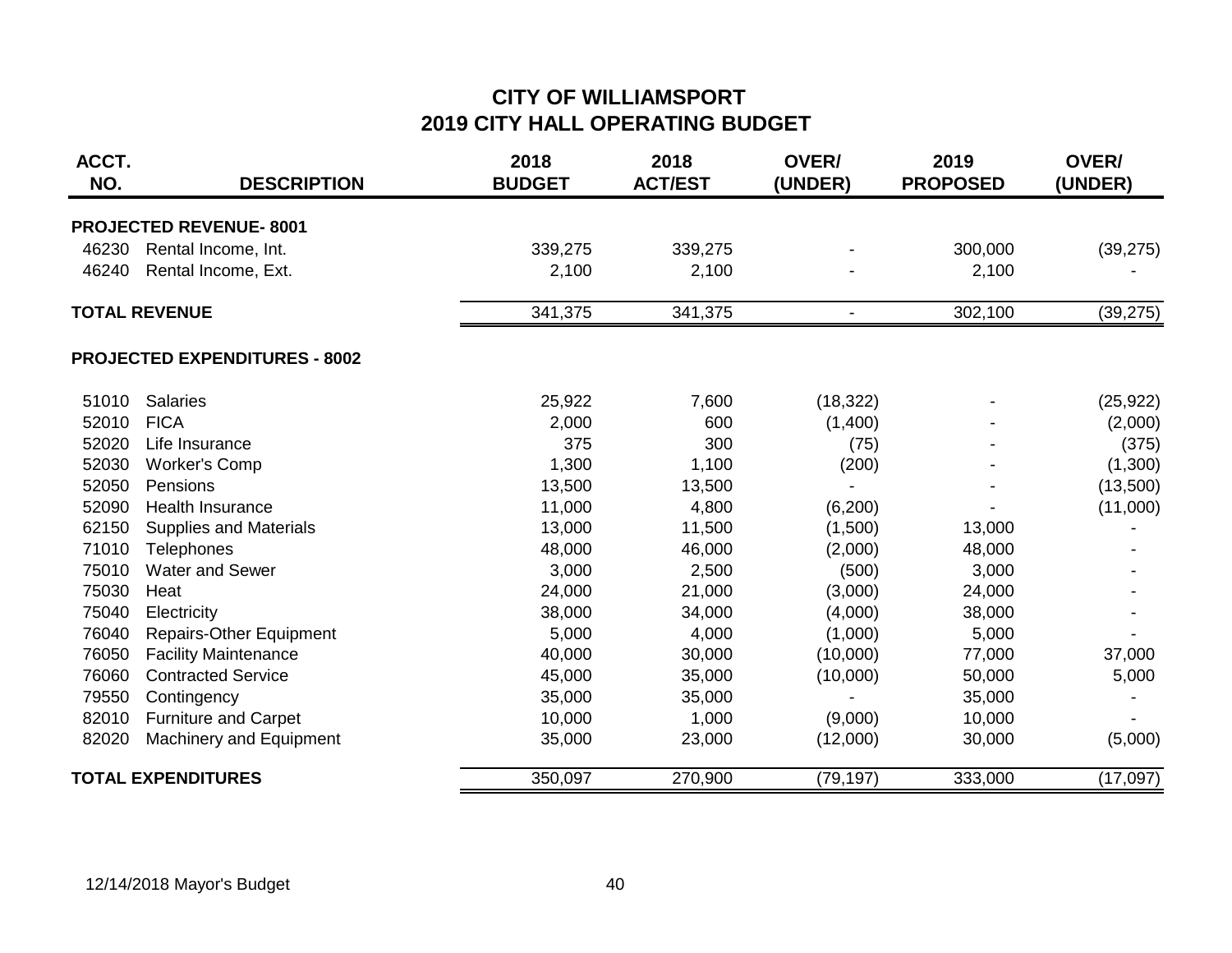# **CITY OF WILLIAMSPORT 2019 LIQUID FUELS BUDGET**

| ACCT.<br>NO.                    | <b>DESCRIPTION</b>                  | 2018<br><b>BUDGET</b> | 2018<br><b>ACT/EST</b> | <b>OVER/</b><br>(UNDER) | 2019<br><b>PROPOSED</b> | OVER/<br>(UNDER) |
|---------------------------------|-------------------------------------|-----------------------|------------------------|-------------------------|-------------------------|------------------|
| <b>PROJECTED REVENUES- 7020</b> |                                     |                       |                        |                         |                         |                  |
| 43550                           | <b>Liquid Fuels-State</b>           | 926,633               | 941,497                | 14,864                  | 938,297                 | 11,664           |
| 46110                           | Interest                            | 800                   | 3,575                  | 2,775                   | 3,600                   | 2,800            |
| 49999                           | Surplus Appropiated (Budget only)   |                       | (130, 339)             | (130, 339)              | 60,000                  | 60,000           |
|                                 | <b>TOTAL PROJECTED REVENUE</b>      | 927,433               | 814,733                | (112, 700)              | 1,001,897               | 74,464           |
|                                 | <b>PROJECTED EXPENDITURES- 7001</b> |                       |                        |                         |                         |                  |
| 62080                           | <b>Salt and Cinders</b>             | 65,000                | 47,000                 | (18,000)                | 70,000                  | 5,000            |
| 62190                           | <b>Street Materials</b>             | 80,000                | 60,000                 | (20,000)                | 80,000                  |                  |
| 62192                           | Street Resurf. Cont.                | 221,933               | 221,933                |                         | 304,397                 | 82,464           |
| 62196                           | Beltway Light Maint.                | 1,000                 |                        | (1,000)                 | 1,000                   |                  |
| 62197                           | Storm Sewers & Drain.               | 15,000                | 15,000                 |                         | 20,000                  | 5,000            |
| 64010                           | <b>Equipment Purchases</b>          | 140,000               | 136,000                | (4,000)                 | 145,000                 | 5,000            |
| 64020                           | <b>Hand Tools</b>                   | 1,500                 | 800                    | (700)                   | 1,500                   |                  |
| 75050                           | Light & Power Street                | 299,000               | 252,000                | (47,000)                | 275,000                 | (24,000)         |
| 75051                           | <b>Traffic Light and Power</b>      | 24,000                | 22,000                 | (2,000)                 | 30,000                  | 6,000            |
| 76010                           | <b>Repairs to Vehicles</b>          | 80,000                | 60,000                 | (20,000)                | 75,000                  | (5,000)          |
|                                 | <b>TOTAL PROJECTED EXPENDITURES</b> | 927,433               | 814,733                | (112, 700)              | 1,001,897               | 74,464           |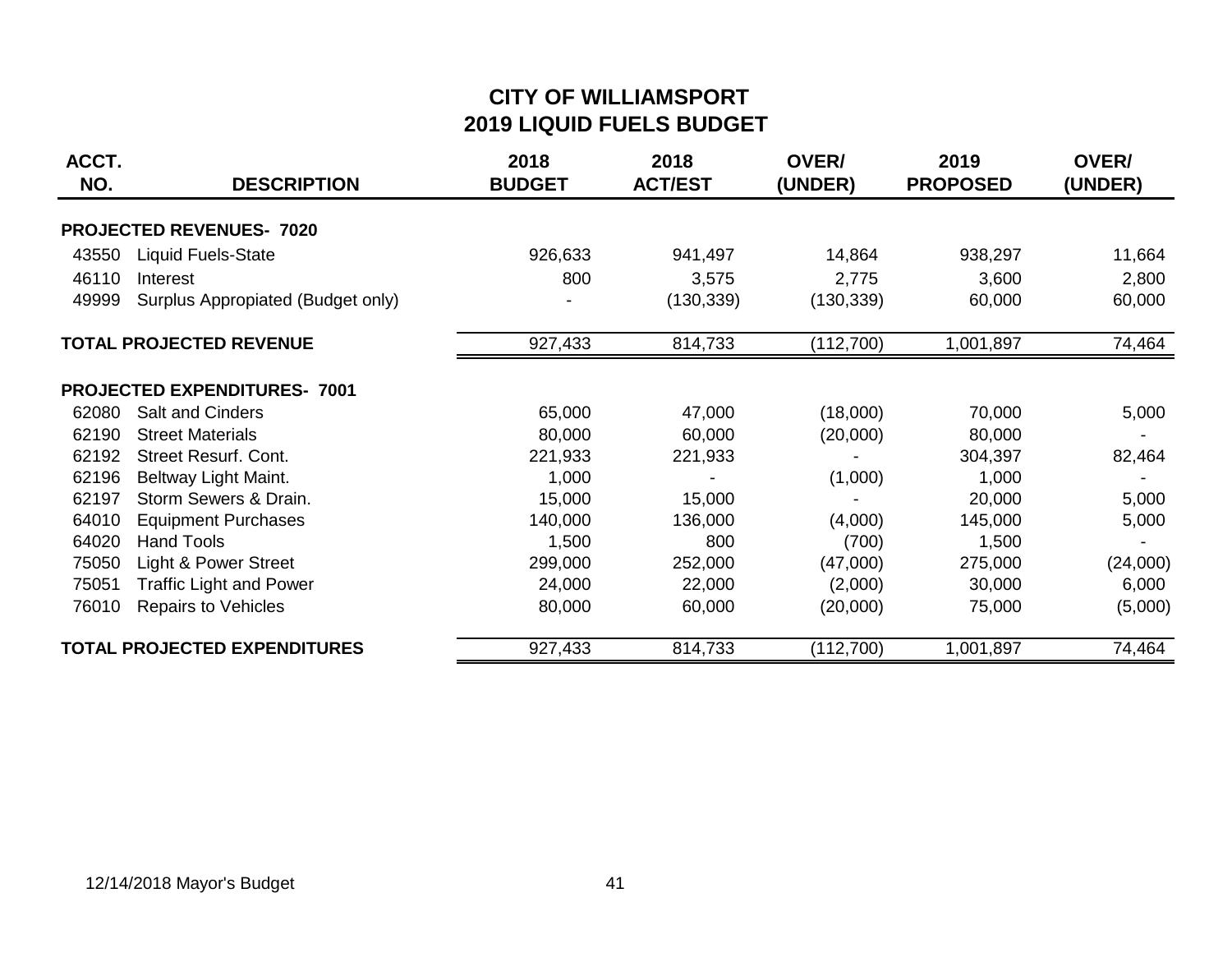# **CITY OF WILLIAMSPORT 2019 DEBT SERVICE BUDGET**

| ACCT.<br>NO. | <b>DESCRIPTION</b>                  | 2018<br><b>BUDGET</b> | 2018<br><b>ACT/EST</b> | OVER/<br>(UNDER) | 2019<br><b>PROPOSED</b> | OVER/<br>(UNDER) |
|--------------|-------------------------------------|-----------------------|------------------------|------------------|-------------------------|------------------|
|              | <b>PROJECTED REVENUES-0506</b>      |                       |                        |                  |                         |                  |
| 44921        | Proceeds from Issuance of Borrowing |                       |                        |                  |                         |                  |
|              | <b>Bond Proceeds</b>                |                       |                        |                  |                         |                  |
| 46910        | <b>Transfer from General Fund</b>   | 535,500               | 536,000                | 500              | 608,750                 | 73,250           |
| 46920        | <b>Transfer from Utility Fund</b>   |                       |                        |                  |                         |                  |
|              | <b>Transfer from Other Funds</b>    | 152,500               | 152,500                |                  | 152,500                 |                  |
|              | Transfer from Act 13 Fund           | 100,000               | 100,000                |                  | 100,000                 |                  |
|              | <b>TOTAL PROJECTED REVENUE</b>      | 788,000               | 788,500                |                  | 861,250                 |                  |
|              | <b>PROJECTED EXPENDITURES- 4021</b> |                       |                        |                  |                         |                  |
| 78240        | <b>Transfer to Capital Projects</b> | 950,000               |                        | (950,000)        | 950,000                 |                  |
| 78532        | <b>Bond Issuance Costs</b>          |                       |                        |                  |                         |                  |
| 78538        | Payment of Long-Term Debt           | 526,000               | 394,950                | (131,050)        | 462,550                 | (63, 450)        |
|              | Payment of Short-Term Debt          |                       |                        |                  |                         |                  |
| 78530        | Interest Expense - Long-Term        | 250,000               | 242,550                | (7, 450)         | 398,700                 | 148,700          |
|              | Interest Expense - Short-Term       | 12,000                | 19,100                 | 7,100            |                         | (12,000)         |
|              | <b>TOTAL PROJECTED EXPENDITURES</b> | 1,738,000             | 656,600                |                  | 1,811,250               |                  |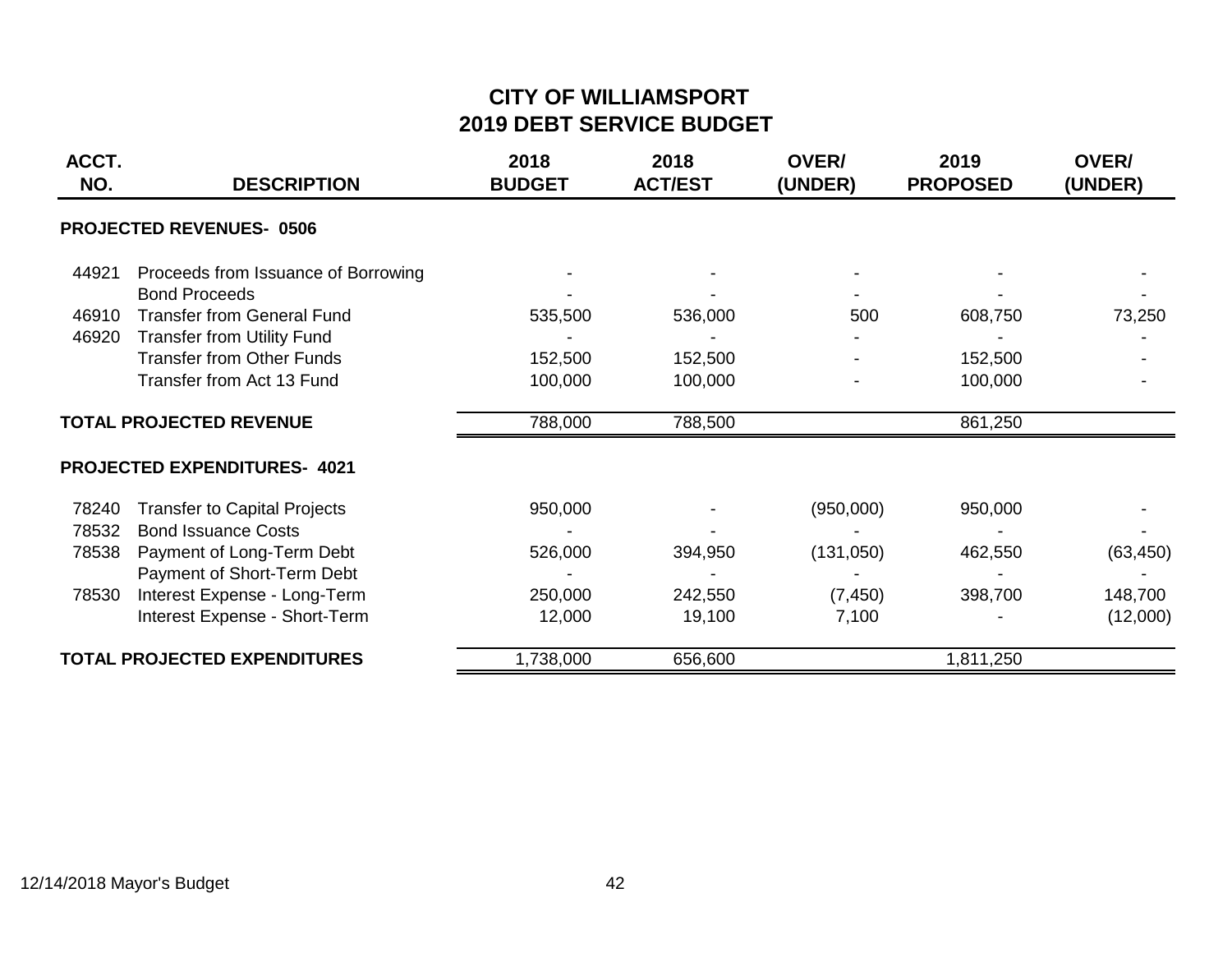#### **CITY OF WILLIAMSPORT 2019 ACT 13 FUND BUDGET**

| ACCT.<br>NO. | <b>DESCRIPTION</b>                                                             | 2018<br><b>BUDGET</b> | 2018<br><b>ACT/EST</b> | OVER/<br>(UNDER) | 2019<br><b>PROPOSED</b> | OVER/<br>(UNDER) |
|--------------|--------------------------------------------------------------------------------|-----------------------|------------------------|------------------|-------------------------|------------------|
|              | <b>PROJECTED REVENUES</b>                                                      |                       |                        |                  |                         |                  |
|              | Act 13<br>Unappropriated Surplus (Budget Only)                                 | 350,000               | 495,000                | 145,000          | 450,000                 | 100,000          |
|              | <b>TOTAL PROJECTED REVENUE</b>                                                 | 350,000               | 495,000                |                  | 450,000                 |                  |
|              | <b>PROJECTED EXPENDITURES</b>                                                  |                       |                        |                  |                         |                  |
|              | Capital Investments:<br><b>Flood Levee Certification</b><br>Levee Improvements |                       | 100,000                | 100,000          | 50,000                  | 50,000           |
|              | Street Resurfacing/Rehabilitation<br>Information Technology                    | 105,000               | 150,000                | 45,000           | 55,000                  | (50,000)         |
|              | <b>General Obligation Bonds</b><br>Police Vehicle Purchase<br>Parks Equipment  | 200,000               | 200,000                |                  | 200,000                 |                  |
|              | <b>Grafius Run Flood Mitigation</b><br>Fire Equipment                          | 45,000                | 45,000                 |                  | 45,000                  |                  |
|              | Transfer - Bowman Field<br>East 3rd Street Gateway Project                     |                       |                        |                  | 50,000<br>50,000        | 50,000<br>50,000 |
|              | <b>TOTAL PROJECTED EXPENDITURES</b>                                            | 350,000               | 495,000                |                  | 450,000                 |                  |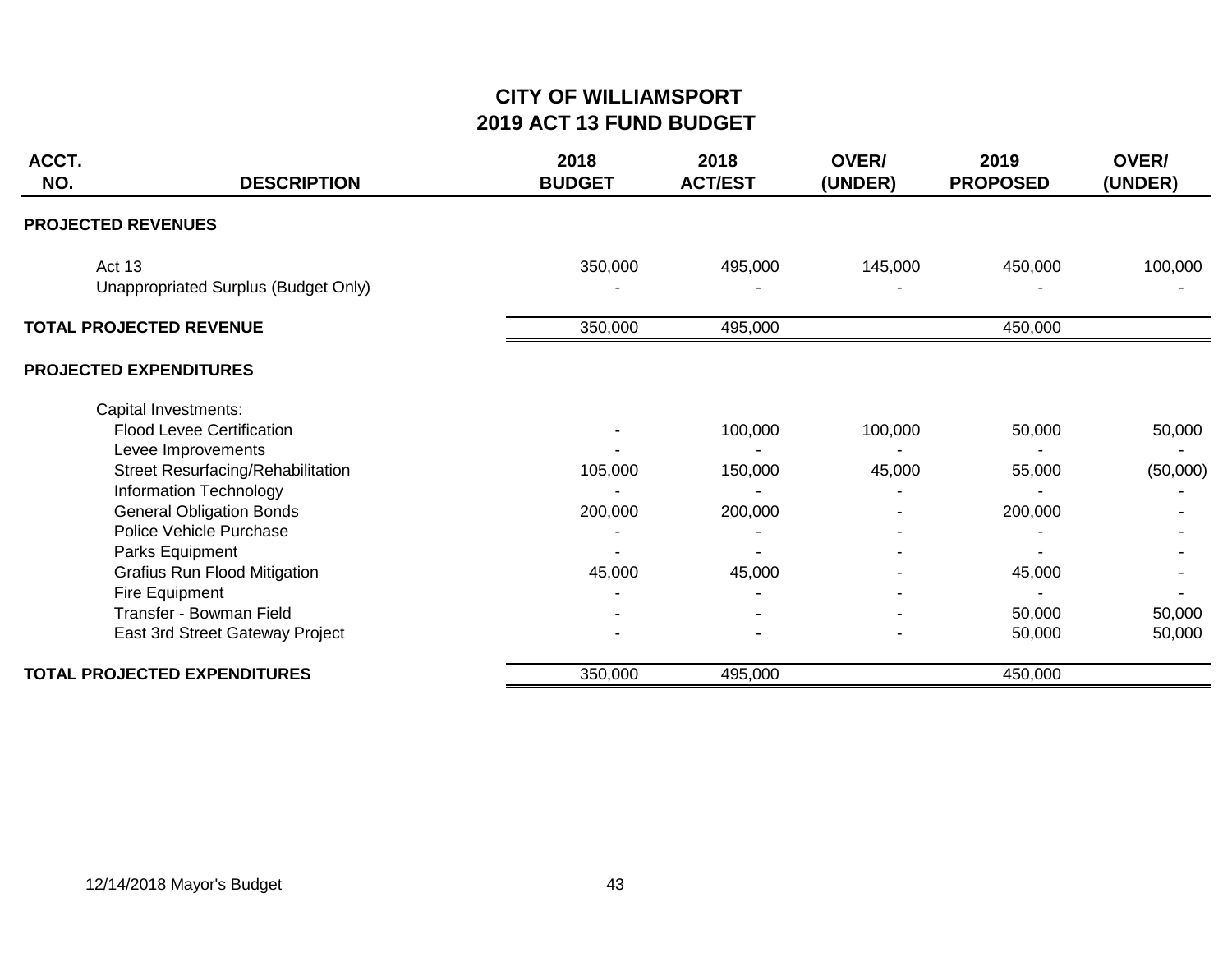### **CITY OF WILLIAMSPORT 2019 POOL REPAIRS CAPITAL FUND BUDGET**

| ACCT.<br>NO.                   | <b>DESCRIPTION</b>                                           | 2018<br><b>BUDGET</b> | 2018<br><b>ACT/EST</b> | <b>OVER/</b><br>(UNDER) | 2019<br><b>PROPOSED</b> | OVER/<br>(UNDER) |
|--------------------------------|--------------------------------------------------------------|-----------------------|------------------------|-------------------------|-------------------------|------------------|
| <b>PROJECTED REVENUES</b>      |                                                              |                       |                        |                         |                         |                  |
|                                | Donations - Community Donors                                 |                       |                        |                         |                         |                  |
|                                | Donations - Anonymous Donor                                  |                       |                        |                         |                         |                  |
|                                | Donations - Showers Estate                                   |                       |                        |                         |                         |                  |
|                                | <b>Transfer from General Fund</b>                            | 2,000                 | 2,000                  |                         | 2,000                   |                  |
| <b>Available Surplus</b>       |                                                              | 102,914               |                        | (102, 914)              | 104,914                 | 2,000            |
| <b>TOTAL PROJECTED REVENUE</b> |                                                              | 104,914               | 2,000                  |                         | 106,914                 |                  |
| <b>PROJECTED EXPENDITURES</b>  |                                                              |                       |                        |                         |                         |                  |
|                                | Capital Investments:<br><b>Memorial Pool Capital Repairs</b> |                       |                        |                         |                         |                  |
|                                | <b>TOTAL PROJECTED EXPENDITURES</b>                          |                       |                        |                         |                         |                  |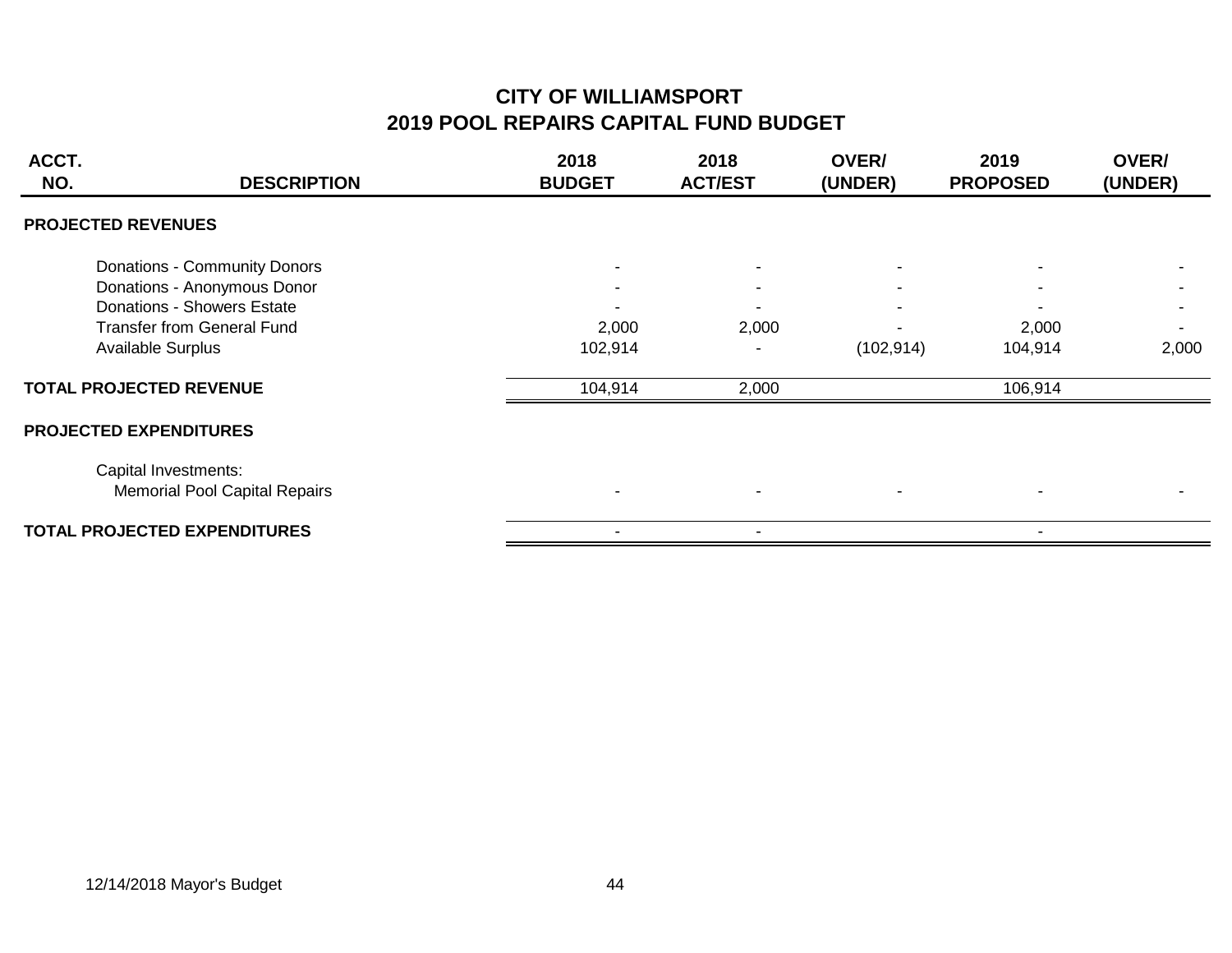| <b>ACCT</b><br>NO# | <b>POSITION TITLE</b>                | <b>CUR</b> | <b>PROP</b> | 2018<br><b>BUDGETED</b><br><b>COST</b> | 2019<br><b>PROPOSED</b><br><b>COST</b> |
|--------------------|--------------------------------------|------------|-------------|----------------------------------------|----------------------------------------|
| 1100               | <b>CITY COUNCIL</b>                  |            |             |                                        |                                        |
|                    | <b>Council President</b>             | 1.0        | 1.0         | 3,500                                  | 3,500                                  |
|                    | <b>Council Vice President</b>        | 1.0        | 1.0         | 3,250                                  | 3,250                                  |
|                    | <b>Council Member</b>                | 5.0        | 5.0         | 15,000                                 | 15,000                                 |
|                    |                                      | 7.0        | 7.0         | 21,750                                 | 21,750                                 |
| 1200               | OFFICE OF THE CITY CLERK             |            |             |                                        |                                        |
|                    | City Clerk                           | 1.0        | 1.0         | 35,067                                 | 35,700                                 |
|                    |                                      | 1.0        | 1.0         | $35,06\overline{7}$                    | 35,700                                 |
| 1400               | <b>OFFICE OF THE MAYOR</b>           |            |             |                                        |                                        |
|                    | Mayor                                | 1.0        | 1.0         | 71,916                                 | 72,995                                 |
|                    | <b>Executive Secretary</b>           | 0.5        | 0.5         | 8,796                                  | 4,485                                  |
|                    | <b>Executive Secretary</b>           | 0.5        | 0.5         | 16,533                                 | 23,376                                 |
|                    |                                      | 2.0        | 2.0         | 97,245                                 | 100,856                                |
| 2201               | OFFICE OF THE DIRECTOR - STS. & PKS. |            |             |                                        |                                        |
|                    | <b>General Manager</b>               | 1.0        | 1.0         | 60,000                                 | 63,240                                 |
|                    | Assist. General Manager              |            |             |                                        |                                        |
|                    | Engineer                             | 1.0        | 1.0         | 62,000                                 | 62,220                                 |
|                    | <b>Office Manager</b>                | 1.0        | 1.0         | 44,605                                 | 45,943                                 |
|                    | Longevity                            |            |             |                                        |                                        |
|                    |                                      | 3.0        | 3.0         | 166,605                                | 171,403                                |
| 2240               | <b>PARKS DIVISION</b>                |            |             |                                        |                                        |
|                    | <b>Working Foreman</b>               | 1.0        | 1.0         | 48,797                                 | 51,022                                 |
|                    | Forestry Spec.                       | 1.0        | 1.0         | 41,454                                 | 43,347                                 |
|                    | <b>Truck Driver</b>                  | 3.0        | 3.0         | 119,683                                | 125,112                                |
|                    | Longevity                            |            |             | 2,300                                  | 4,600                                  |
|                    | Mechanic                             | 1.0        | 1.0         | 46,114                                 | 46,550                                 |
|                    | Classification Adj.                  |            |             | 4,282                                  | 4,282                                  |
|                    | Special License Adj.                 |            |             | 2,808                                  | 2,808                                  |
|                    |                                      | 6.0        | 6.0         | 265,438                                | 277,721                                |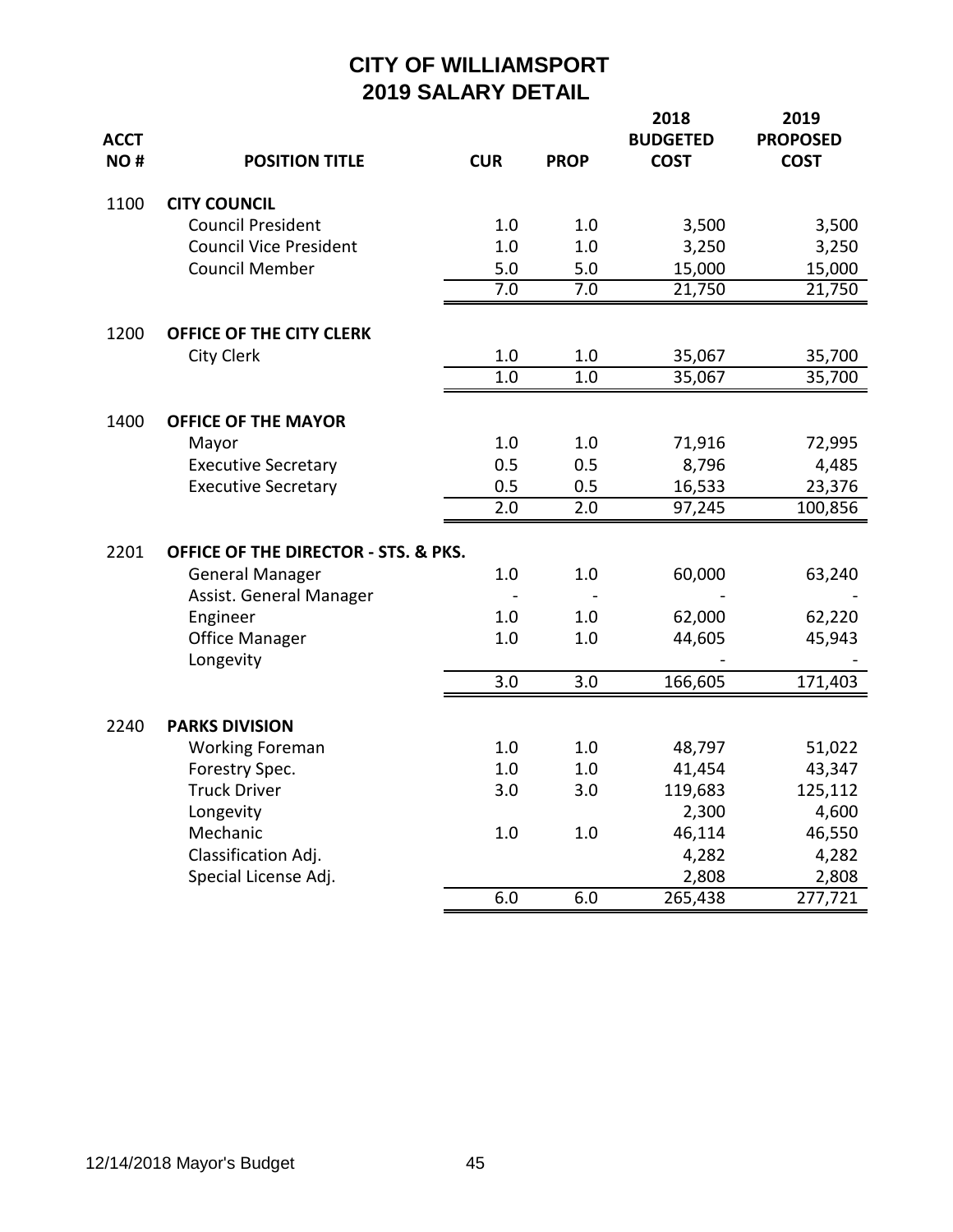| <b>ACCT</b><br>NO# | <b>POSITION TITLE</b>                                                                                                                                                                                                                                                                                                                   | <b>CUR</b>                                                                               | <b>PROP</b>                                                                              | 2018<br><b>BUDGETED</b><br><b>COST</b>                                                                                                               | 2019<br><b>PROPOSED</b><br><b>COST</b>                                                                                                                 |
|--------------------|-----------------------------------------------------------------------------------------------------------------------------------------------------------------------------------------------------------------------------------------------------------------------------------------------------------------------------------------|------------------------------------------------------------------------------------------|------------------------------------------------------------------------------------------|------------------------------------------------------------------------------------------------------------------------------------------------------|--------------------------------------------------------------------------------------------------------------------------------------------------------|
| 2250               | <b>CODE ENFORCEMENT</b>                                                                                                                                                                                                                                                                                                                 |                                                                                          |                                                                                          |                                                                                                                                                      |                                                                                                                                                        |
|                    | <b>Building Official</b>                                                                                                                                                                                                                                                                                                                | 1.0                                                                                      | 1.0                                                                                      | 78,185                                                                                                                                               | 79,749                                                                                                                                                 |
|                    | <b>Zoning Officer</b>                                                                                                                                                                                                                                                                                                                   | 1.0                                                                                      | 1.0                                                                                      | 54,366                                                                                                                                               | 55,453                                                                                                                                                 |
|                    | Clerk Typist/Sec.                                                                                                                                                                                                                                                                                                                       | 1.0                                                                                      | 1.0                                                                                      | 31,005                                                                                                                                               | 31,005                                                                                                                                                 |
|                    | <b>Office Manager</b>                                                                                                                                                                                                                                                                                                                   | 1.0                                                                                      | 1.0                                                                                      | 36,005                                                                                                                                               | 36,005                                                                                                                                                 |
|                    | Codes Enf. Officer V                                                                                                                                                                                                                                                                                                                    | 1.0                                                                                      | 1.0                                                                                      | 51,851                                                                                                                                               | 51,851                                                                                                                                                 |
|                    | Codes Enf. Officer IV                                                                                                                                                                                                                                                                                                                   |                                                                                          |                                                                                          |                                                                                                                                                      |                                                                                                                                                        |
|                    | Codes Enf. Officer III                                                                                                                                                                                                                                                                                                                  | 5.0                                                                                      | 3.0                                                                                      | 205,501                                                                                                                                              | 123,628                                                                                                                                                |
|                    | Codes Enf. Officer II                                                                                                                                                                                                                                                                                                                   |                                                                                          |                                                                                          |                                                                                                                                                      |                                                                                                                                                        |
|                    | Codes Enf. Officer I                                                                                                                                                                                                                                                                                                                    |                                                                                          |                                                                                          |                                                                                                                                                      |                                                                                                                                                        |
|                    | Public Improvement Coord.                                                                                                                                                                                                                                                                                                               | 0.5                                                                                      | 0.5                                                                                      | 24,088                                                                                                                                               | 26,052                                                                                                                                                 |
|                    | Performance Adjustment                                                                                                                                                                                                                                                                                                                  |                                                                                          |                                                                                          |                                                                                                                                                      |                                                                                                                                                        |
|                    | Longevity                                                                                                                                                                                                                                                                                                                               |                                                                                          |                                                                                          |                                                                                                                                                      | 4,809                                                                                                                                                  |
|                    |                                                                                                                                                                                                                                                                                                                                         | 10.5                                                                                     | 8.5                                                                                      | 481,001                                                                                                                                              | 408,552                                                                                                                                                |
| 2270               | STREETS DIVISION/TRAFFIC CONTROL PROPERTY<br>Superintendent<br><b>Working Foreman</b><br>Dispatcher<br>Lead Mechanic<br>Mechanic<br><b>Equipment Operator</b><br>Sweeper Operator<br><b>Truck Driver</b><br>Blacksmith-Welder<br>Laborer<br><b>Utility Man</b><br>Brick & Cement Man<br>Electrician<br>Longevity<br>Classification Adj. | 2.0<br>1.0<br>1.0<br>1.0<br>3.0<br>1.0<br>4.0<br>1.0<br>1.0<br>1.0<br>1.0<br>1.0<br>18.0 | 2.0<br>1.0<br>1.0<br>1.0<br>3.0<br>1.0<br>4.0<br>1.0<br>1.0<br>1.0<br>1.0<br>1.0<br>18.0 | 97,594<br>40,186<br>46,114<br>44,533<br>136,094<br>40,872<br>159,578<br>46,114<br>38,522<br>41,018<br>43,264<br>46,114<br>4,300<br>10,064<br>794,367 | 102,044<br>42,016<br>48,214<br>46,550<br>142,272<br>42,723<br>166,816<br>48,214<br>40,269<br>42,890<br>45,240<br>48,214<br>14,400<br>10,064<br>839,926 |
|                    |                                                                                                                                                                                                                                                                                                                                         |                                                                                          |                                                                                          |                                                                                                                                                      |                                                                                                                                                        |
| 2280               | <b>FLOOD CONTROL</b>                                                                                                                                                                                                                                                                                                                    |                                                                                          |                                                                                          |                                                                                                                                                      |                                                                                                                                                        |
|                    | <b>Working Foreman</b>                                                                                                                                                                                                                                                                                                                  | 1.0                                                                                      | 1.0                                                                                      | 48,797                                                                                                                                               | 51,022                                                                                                                                                 |
|                    | Truck Driver / Mower                                                                                                                                                                                                                                                                                                                    | 1.0                                                                                      | 1.0                                                                                      | 41,018                                                                                                                                               | 41,704                                                                                                                                                 |
|                    | Longevity                                                                                                                                                                                                                                                                                                                               |                                                                                          |                                                                                          | 1,000                                                                                                                                                | 3,000                                                                                                                                                  |
|                    | Classification Adj.                                                                                                                                                                                                                                                                                                                     |                                                                                          |                                                                                          | 958                                                                                                                                                  | 958                                                                                                                                                    |
|                    | Special License Adj.                                                                                                                                                                                                                                                                                                                    |                                                                                          |                                                                                          | 1,250                                                                                                                                                | 1,250                                                                                                                                                  |
|                    |                                                                                                                                                                                                                                                                                                                                         | 2.0                                                                                      | 2.0                                                                                      | 93,023                                                                                                                                               | 97,934                                                                                                                                                 |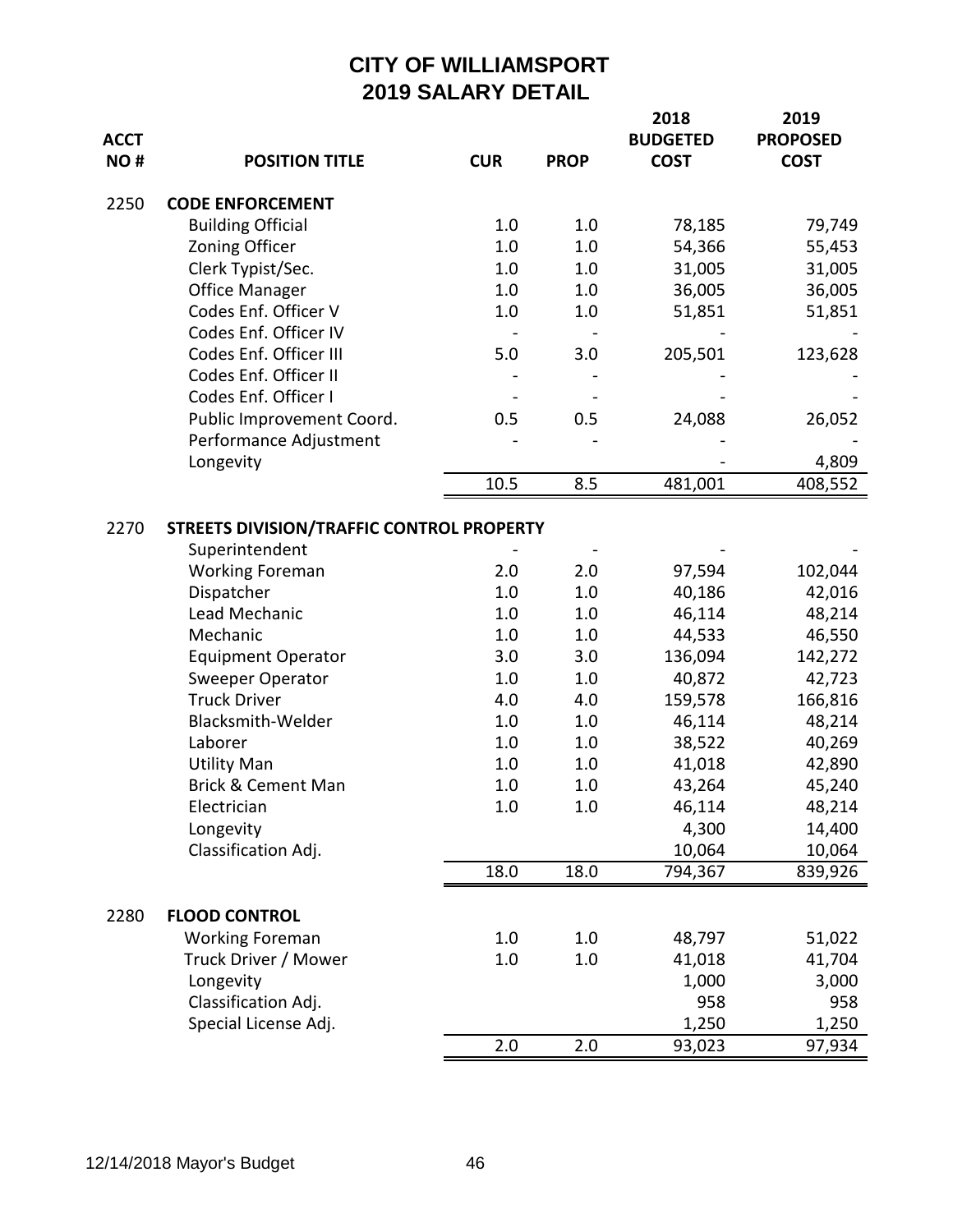| <b>ACCT</b><br>NO# | <b>POSITION TITLE</b>                                                     | <b>CUR</b>               | <b>PROP</b>              | 2018<br><b>BUDGETED</b><br><b>COST</b> | 2019<br><b>PROPOSED</b><br><b>COST</b> |
|--------------------|---------------------------------------------------------------------------|--------------------------|--------------------------|----------------------------------------|----------------------------------------|
| 2220               | <b>RECREATION ADMINISTRATION</b>                                          |                          |                          |                                        |                                        |
|                    | <b>Recreation Director</b>                                                | 1.0                      | 1.0                      | 46,125                                 | 47,048                                 |
|                    | Secretary                                                                 | 0.5                      | 0.5                      | 7,000                                  | 7,000                                  |
|                    |                                                                           | 1.5                      | 1.5                      | 53,125                                 | 54,048                                 |
| 2230               | <b>RECREATION PROGRAM (Seasonal)</b>                                      |                          |                          |                                        |                                        |
|                    | Summer Camp Counseler                                                     |                          |                          | 33,000                                 | 33,000                                 |
|                    |                                                                           | $\overline{a}$           |                          | 33,000                                 | 33,000                                 |
| 2291               | <b>SWIMMING PROGRAM - OTHER POOLS (Seasonal)</b>                          |                          |                          |                                        |                                        |
|                    | Pool Staff                                                                |                          |                          | 46,200                                 | 49,700                                 |
|                    |                                                                           | $\overline{\phantom{0}}$ | $\blacksquare$           | 46,200                                 | 49,700                                 |
| 2310               | OFFICE OF THE DIRECTOR OF FINANCE & BUDGET                                |                          |                          |                                        |                                        |
|                    | Director of Finance                                                       | 1.0                      | 1.0                      |                                        |                                        |
|                    | <b>Budget &amp; Fiscal Officer</b><br>Longevity                           | 1.0                      | 1.0                      | 61,792                                 | 63,028                                 |
|                    |                                                                           | 2.0                      | 2.0                      | 61,792                                 | 63,028                                 |
| 2320               | <b>ACCOUNTS AND FINANCE</b>                                               |                          |                          |                                        |                                        |
|                    | <b>Purchasing Coordinator</b><br><b>Accounting Assistant</b><br>Longevity | 1.0                      | 1.0                      | 36,201                                 | 36,925                                 |
|                    |                                                                           | 1.0                      | 1.0                      | 36,201                                 | 36,925                                 |
| 2340               | <b>HUMAN RESOURCES</b>                                                    |                          |                          |                                        |                                        |
|                    | Personnel Manager<br>Longevity                                            | 1.0                      | 1.0                      | 59,194                                 | 60,378                                 |
|                    |                                                                           | $1.0\,$                  | 1.0                      | 59,194                                 | 60,378                                 |
| 2350               | <b>INFORMATION TECHNOLOGY</b>                                             |                          |                          |                                        |                                        |
|                    | <b>IT Coordinator</b><br>Longevity                                        | 1.0                      | 1.0                      | 51,250                                 | 52,275                                 |
|                    |                                                                           | $1.0\,$                  | $1.0\,$                  | 51,250                                 | 52,275                                 |
| 2360               | <b>PLANNING DEPARTMENT</b>                                                |                          |                          |                                        |                                        |
|                    | Planner<br>Longevity                                                      | 1.0                      |                          | 43,050                                 |                                        |
|                    |                                                                           | $1.0\,$                  | $\overline{\phantom{0}}$ | 43,050                                 |                                        |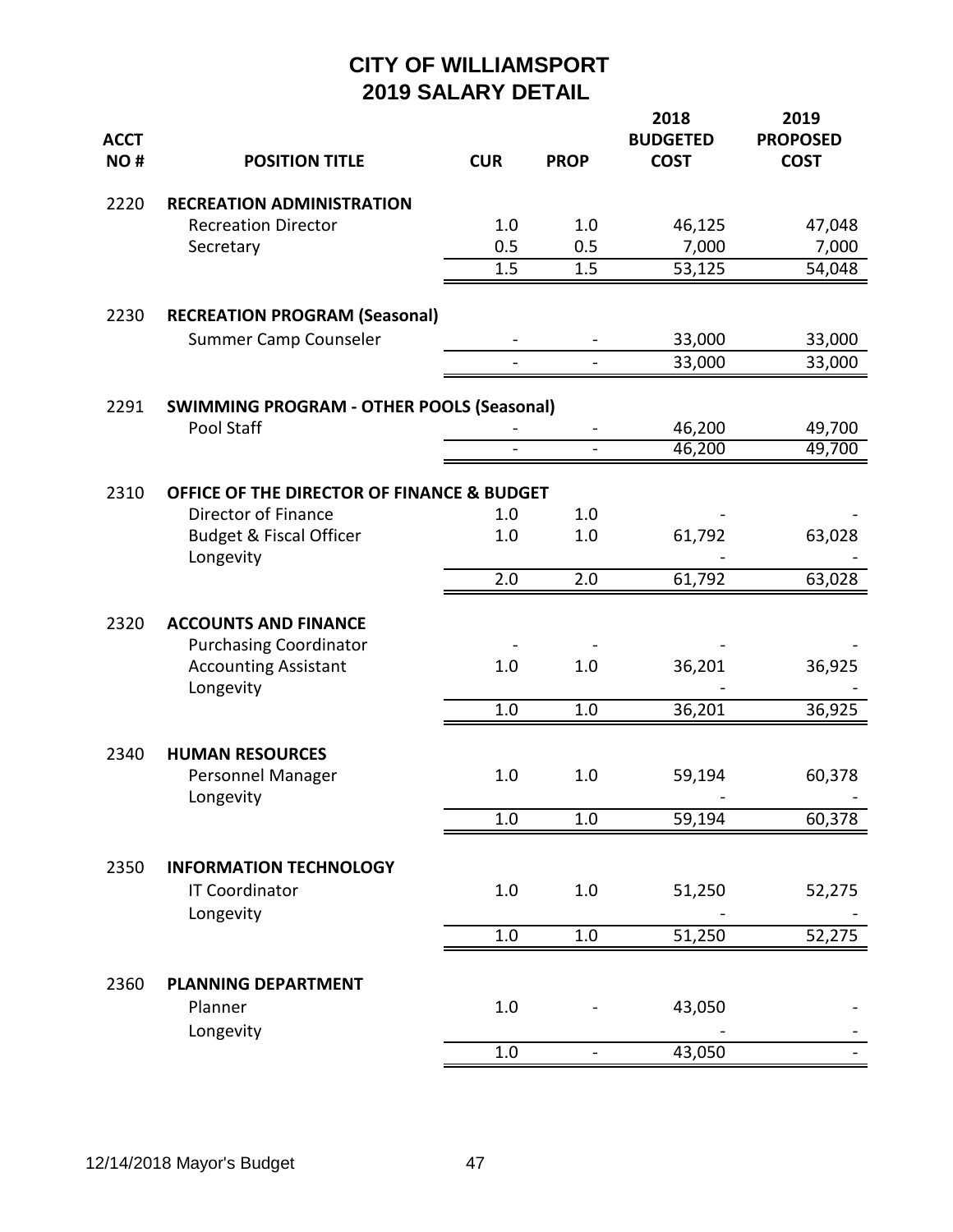| ACCT<br>NO# | <b>POSITION TITLE</b>                    | <b>CUR</b> | <b>PROP</b> | 2018<br><b>BUDGETED</b><br><b>COST</b> | 2019<br><b>PROPOSED</b><br><b>COST</b> |
|-------------|------------------------------------------|------------|-------------|----------------------------------------|----------------------------------------|
| 2420        | <b>BUREAU OF FIRE</b>                    |            |             |                                        |                                        |
|             | Chief                                    | 1.0        | 1.0         | 84,556                                 | 87,092                                 |
|             | Deputy Chief                             | 1.0        | 1.0         | 72,129                                 | 74,293                                 |
|             | <b>Assistant Chief</b>                   | 1.0        | 1.0         | 72,129                                 | 74,293                                 |
|             | Platoon Chief                            | 4.0        | 4.0         | 295,137                                | 303,840                                |
|             | Fire Prev. Insp.                         | 1.0        | 1.0         | 68,065                                 | 70,128                                 |
|             | Maint. Engineer                          | 2.0        | 1.0         | 136,132                                | 70,128                                 |
|             | Fire Engineer                            | 19.0       | 15.0        | 1,234,549                              | 1,003,770                              |
|             | Fire Fighter                             |            |             |                                        |                                        |
|             | Fire Fighter - 5yrs                      |            |             |                                        |                                        |
|             | Fire Fighter - 4yrs                      |            | 2.0         |                                        | 111,272                                |
|             | Fire Fighter - 3yrs                      | 2.0        | 2.0         | 101,688                                | 104,729                                |
|             | Fire Fighter - 2yrs                      | 2.0        |             | 95,332                                 |                                        |
|             | Fire Fighter - 1yrs                      |            | 2.0         |                                        | 91,636                                 |
|             | Fire Fighter - new hire                  |            | 3.0         |                                        | 127,635                                |
|             | Longevity                                |            |             | 84,635                                 | 75,796                                 |
|             | Adm. Secretary                           | 1.0        | 1.0         | 34,985                                 | 35,685                                 |
|             | Longevity                                |            |             |                                        |                                        |
|             |                                          | 34.0       | 34.0        | 2,279,337                              | 2,230,297                              |
| 2410        | OFFICE-DIRECTOR OF PUBLIC SAFETY         |            |             |                                        |                                        |
|             | <b>Public Safety Director</b>            | 1.0        | 1.0         |                                        |                                        |
|             | <b>Office Manager</b>                    | 1.0        | 1.0         | 39,836                                 | 39,836                                 |
|             | Longevity                                |            |             |                                        |                                        |
|             |                                          | 2.0        | 2.0         | 39,836                                 | 39,836                                 |
|             |                                          |            |             |                                        |                                        |
| 2440        | <b>BUREAU OF POLICE</b>                  |            |             |                                        |                                        |
|             | Chief                                    | 1.0        | 1.0         | 92,187                                 | 96,321                                 |
|             | Captain                                  | 2.0        | $1.0\,$     | 179,837                                | 92,616                                 |
|             | Lieutenant                               | 2.0        | 2.0         | 172,920                                | 178,108                                |
|             | Sergeant                                 | 2.0        | 2.0         | 166,269                                | 171,258                                |
|             | Police Agent                             | 6.0        | 7.0         | 498,808                                | 599,403                                |
|             | Corporal                                 | 6.0        | 5.0         | 479,623                                | 411,675                                |
|             | Police Officer C                         | 12.0       | 12.0        | 904,950                                | 932,100                                |
|             | Police Officer B - 5th year              | 1.0        | 7.0         | 67,871                                 | 489,349                                |
|             | Police Officer B - 4th year              | 7.0        | 7.0         | 448,704                                | 462,168                                |
|             | Police Officer A - 3rd year              | 7.0        | 3.0         | 422,310                                | 186,420                                |
|             | Police Officer A - 2nd year              | 5.0        |             | 282,797                                |                                        |
|             | Police Officer A - 1st year<br>Longevity |            |             | 88,932                                 | 91,696                                 |
|             |                                          | 51.0       | 47.0        | 3,805,208                              | 3,711,114                              |
|             |                                          |            |             |                                        |                                        |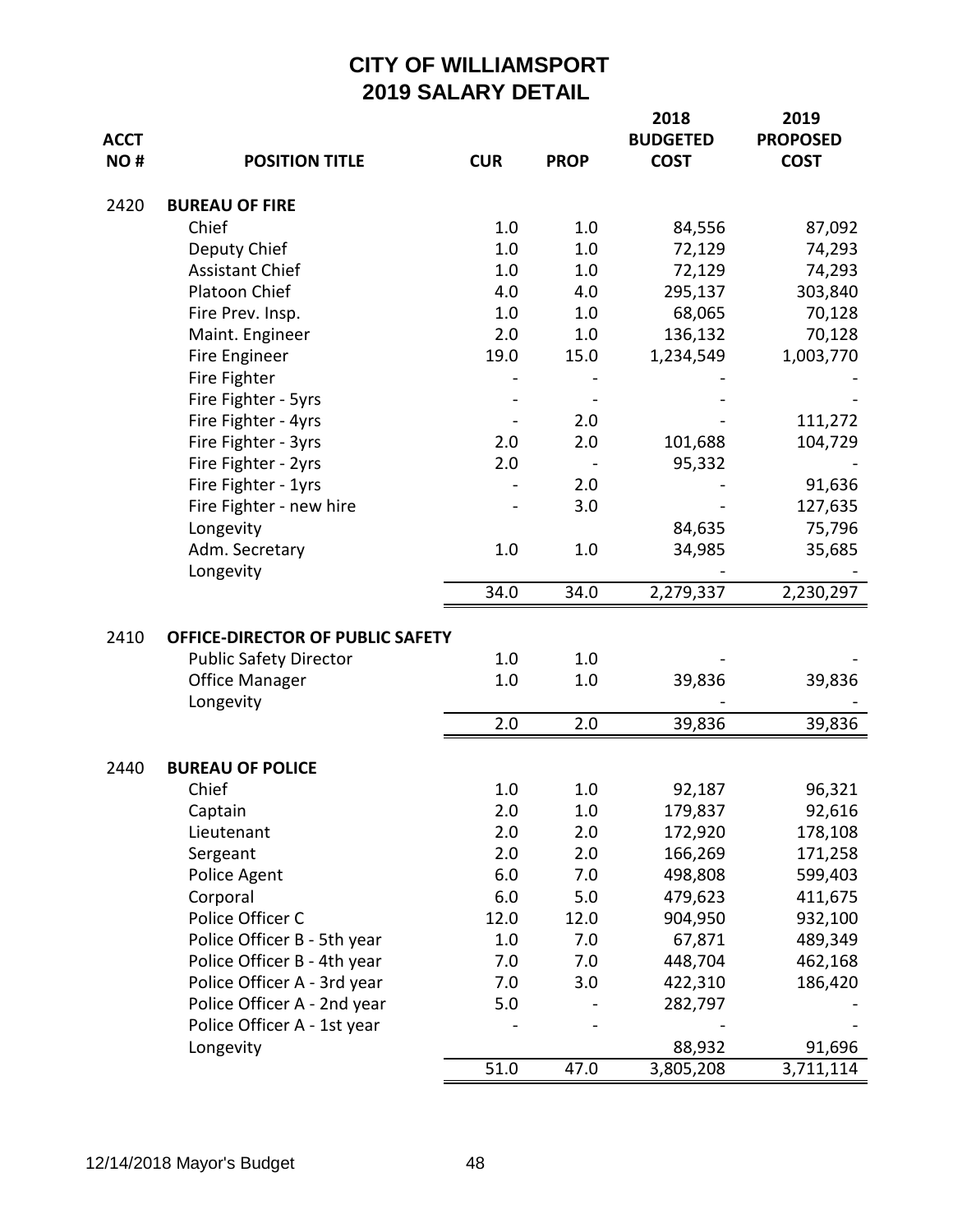|             |                                   |            |             | 2018            | 2019            |
|-------------|-----------------------------------|------------|-------------|-----------------|-----------------|
| <b>ACCT</b> |                                   |            |             | <b>BUDGETED</b> | <b>PROPOSED</b> |
| NO#         | <b>POSITION TITLE</b>             | <b>CUR</b> | <b>PROP</b> | <b>COST</b>     | <b>COST</b>     |
| 2440        | <b>NON-UNIFORM SERVICES</b>       |            |             |                 |                 |
|             | Clerk Typist                      | 1.0        |             | 31,015          |                 |
|             | <b>Records Supervisor</b>         | 1.0        | 1.0         | 48,462          | 48,449          |
|             | Data Systems Operator             | 1.0        | 1.0         | 38,006          | 38,002          |
|             | Longevity                         |            |             |                 | 3,459           |
|             | Classification Adj.               |            |             | 1,080           | 1,080           |
|             |                                   | 3.0        | 2.0         | 118,563         | 90,990          |
| 3010        | OFFICE OF THE CONTROLLER          |            |             |                 |                 |
|             | Controller                        | 1.0        | 1.0         | 41,294          | 41,914          |
|             | <b>Deputy Controller</b>          | 0.5        | 0.5         | 15,079          | 15,532          |
|             |                                   | 1.5        | 1.5         | 56,373          | 57,446          |
|             |                                   |            |             |                 |                 |
| 4010        | OFFICE OF THE TAX COLLECTOR       |            |             |                 |                 |
|             | <b>Tax Collector</b>              | 0.5        | 0.5         | 20,646          | 20,956          |
|             | Treasurer                         | 0.5        | 0.5         | 20,646          | 20,956          |
|             | <b>Deputy Tax Collector</b>       |            |             |                 |                 |
|             | <b>Office Manager</b>             | 1.0        | 1.0         | 35,306          | 36,677          |
|             | Teller                            |            |             |                 |                 |
|             | Longevity                         |            |             | 1,371           |                 |
|             |                                   | 2.0        | 2.0         | 77,969          | 78,589          |
| 5052        | <b>OFFICE OF PLANNING-WBT</b>     |            |             |                 |                 |
|             | <b>Planning Manager</b>           | 1.0        | 1.0         | 85,461          | 87,598          |
|             | <b>Customer Service/Sales Mgr</b> | 1.0        | 1.0         | 58,249          | 43,907          |
|             | Prgm & Proj. Coordin/Mkt Dir      | 1.5        | 1.5         | 48,071          | 93,554          |
|             | <b>Business/Compliance Mgr</b>    | 1.0        | 1.0         | 61,733          | 55,107          |
|             | <b>Procurement Manager</b>        | 1.0        | 1.0         | 49,500          | 49,144          |
|             | <b>Financial Coordinator</b>      | 1.0        | 1.0         | 65,111          | 66,739          |
|             | Planning & Compliance Officer     | 1.0        | $1.0\,$     | 39,874          | 40,871          |
|             | <b>Special Services Manager</b>   | 1.0        | 1.0         | 59,766          | 61,260          |
|             | Asst. Finance Officer             | 1.0        | 1.0         | 38,302          | 39,259          |
|             | <b>Contract Operating Officer</b> | 1.0        | 1.0         | 41,005          | 42,030          |
|             | <b>Systems Coordinator</b>        | 1.0        | 1.0         | 48,081          | 49,283          |
|             | <b>Project Grants Manager</b>     | 0.5        | 0.5         | 25,862          | 28,964          |
|             | Project Grants & Finance Clerk    | 1.0        | 1.0         | 25,596          | 26,236          |
|             |                                   | 13.0       | 13.0        | 646,611         | 683,952         |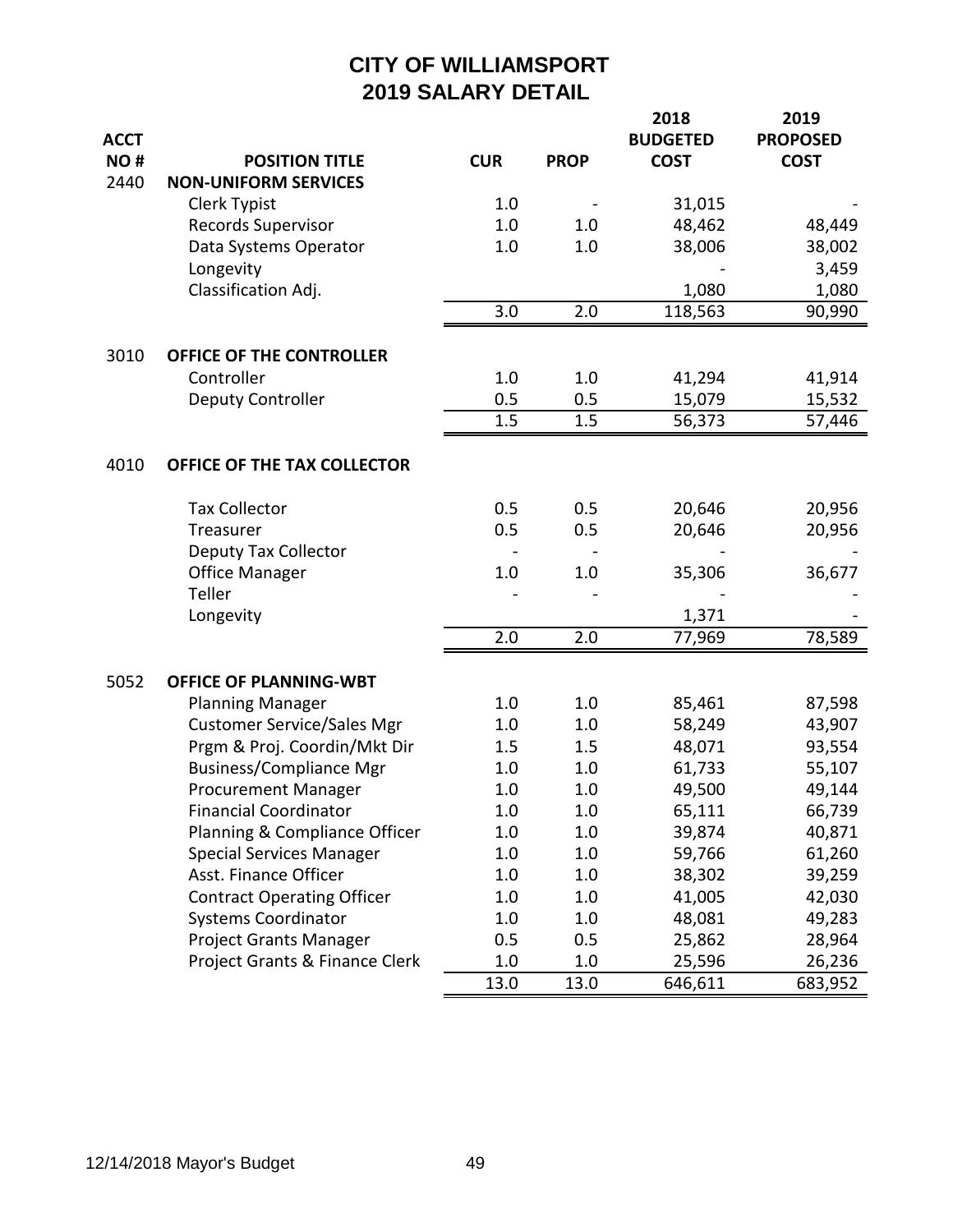|             |                                    |            |                          | 2018            | 2019            |
|-------------|------------------------------------|------------|--------------------------|-----------------|-----------------|
| <b>ACCT</b> |                                    |            |                          | <b>BUDGETED</b> | <b>PROPOSED</b> |
| NO#         | <b>POSITION TITLE</b>              | <b>CUR</b> | <b>PROP</b>              | <b>COST</b>     | <b>COST</b>     |
|             | <b>BUREAU OF TRANSPORTATION</b>    |            |                          |                 |                 |
| 5010        | General Manager/Director           | 1.0        | 1.0                      | 98,207          | 98,207          |
| 5020        | <b>Assistant General Manager</b>   | 1.0        | 0.5                      | 93,797          | 32,047          |
| 5030        | <b>Fleet Manager</b>               | 1.0        | 1.0                      | 58,715          | 60,475          |
| 5010        | <b>Office Manager</b>              | 1.0        | 1.0                      | 41,074          | 42,101          |
| 5020        | <b>Transportation Supervisors</b>  | 4.0        | 5.0                      | 227,413         | 281,786         |
| 5010        | <b>IT Manager</b>                  | 1.0        | 1.0                      | 61,613          | 63,153          |
| 5010        | <b>Assistant Office Manager</b>    | 2.0        | 2.0                      | 48,914          | 50,136          |
| 5020        | Drivers (34 F.T. & 2 P.T.)         | 35.0       | 35.0                     | 1,865,000       | 1,911,625       |
| 5030        | Mechanics (8 F.T. & 2 P.T.)        | 9.0        | 9.0                      | 482,000         | 494,050         |
|             | Increments/Reorg.                  |            |                          | 8,597           | 15,000          |
| 5054        | Trade & Transit Ctr/Museum         | 5.0        | 5.0                      | 225,000         | 236,928         |
|             | <b>RVT Shared Ride Call Center</b> | 2.0        | 2.0                      | 62,790          | 64,360          |
|             |                                    | 62.0       | 62.5                     | 3,273,120       | 3,349,868       |
|             |                                    |            |                          |                 |                 |
| 8002        | <b>CITY HALL OPERATING FUND</b>    |            |                          |                 |                 |
|             | Custodian                          | 1.0        |                          | 25,922          |                 |
|             | Longevity                          |            |                          |                 |                 |
|             |                                    | 1.0        | $\overline{\phantom{0}}$ | 25,922          |                 |
|             |                                    |            |                          |                 |                 |
|             | <b>COMMUNITY DEVELOPMENT</b>       |            |                          |                 |                 |
|             | Administrative                     |            |                          |                 |                 |
|             | <b>CD Director</b>                 | 1.0        | 1.0                      | 60,225          | 61,162          |
|             | Asst. Director                     | 1.0        | 1.0                      |                 |                 |
|             | Asst. Director                     | 1.0        | 1.0                      | 55,147          | 57,534          |
|             | <b>CD Specialist</b>               | 1.0        | 1.0                      | 40,121          | 40,923          |
|             | Secretary                          |            |                          |                 |                 |
|             |                                    | 4.0        | 4.0                      | 155,493         | 159,619         |
|             |                                    |            |                          |                 |                 |
|             | Rehabilitation                     |            |                          |                 |                 |
|             | <b>Acting Program Director</b>     | 1.0        | 1.0                      | 53,270          | 54,335          |
|             | Housing Rehab Spec.                |            |                          |                 |                 |
|             | Sen. Rehab Spec.                   |            |                          |                 |                 |
|             | Longevity                          |            |                          |                 |                 |
|             |                                    | 1.0        | 1.0                      | 53,270          | 54,335          |
|             |                                    |            |                          |                 |                 |
|             | <b>TOTAL SALARIES</b>              | 230.5      | 223.0                    | 12,826,960      | 12,759,242      |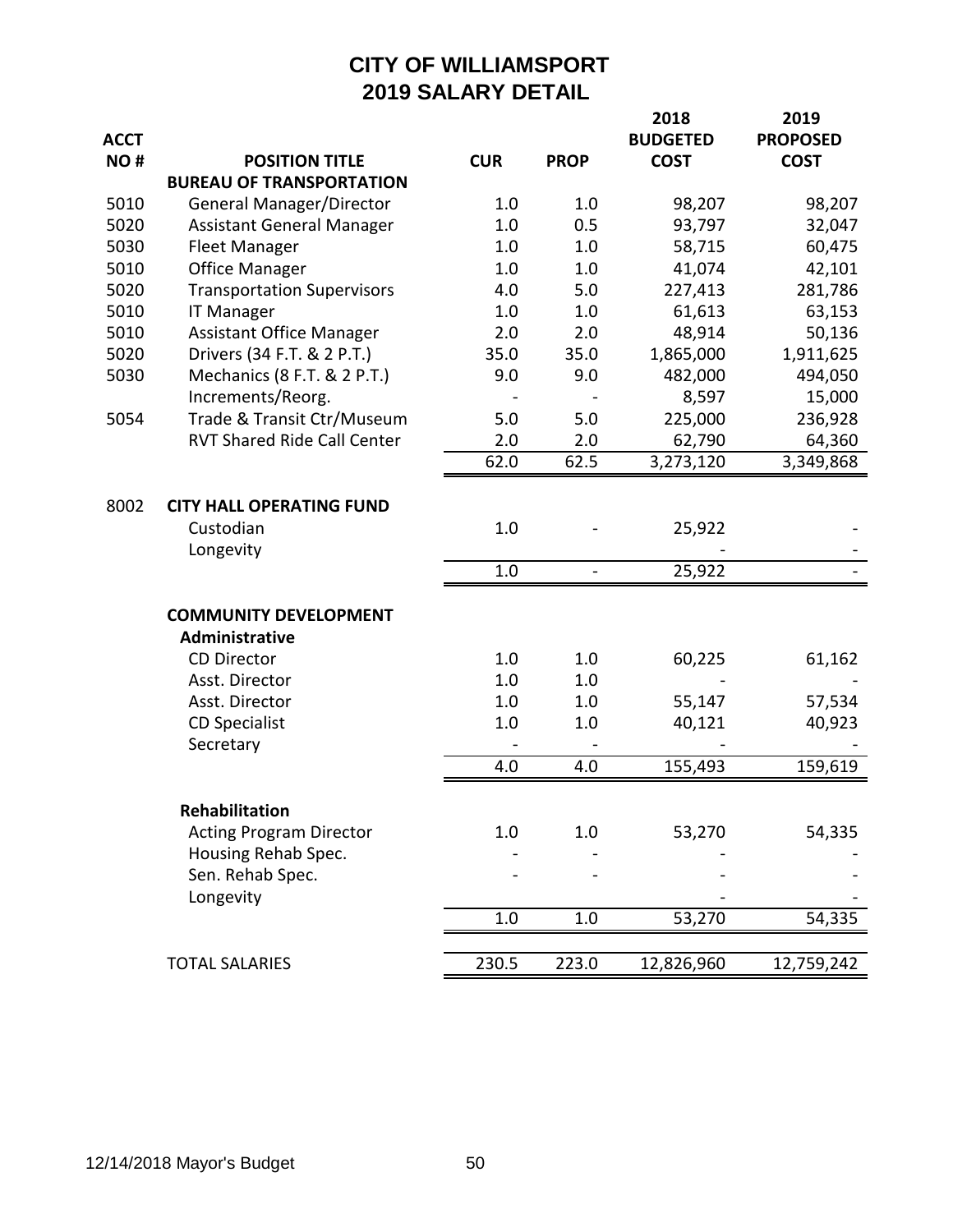

# **RIVER VALLEY TRANSPORTATION SERVICES**

# **UTILITY FUND**

**CALENDAR YEAR 2019**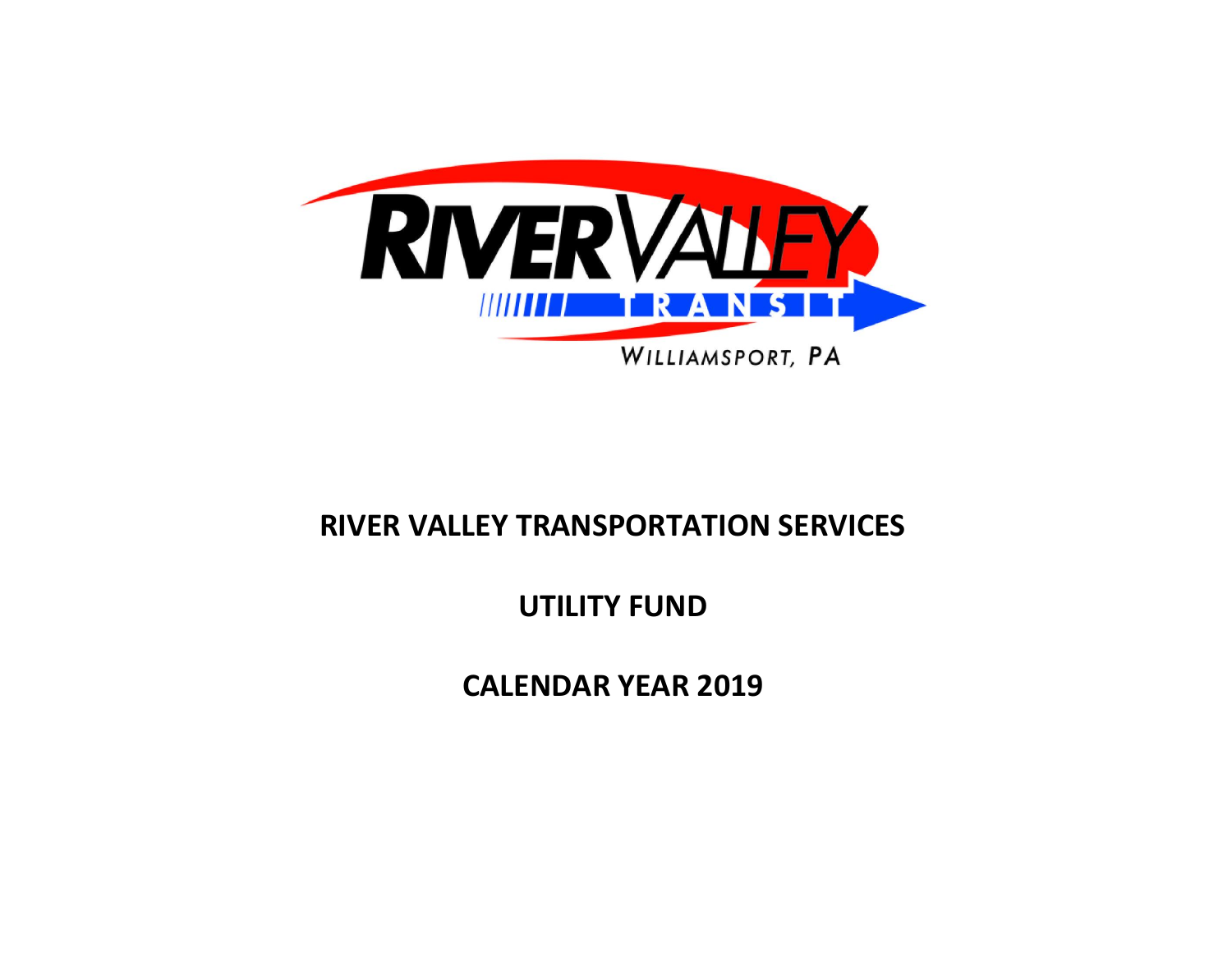| <b>ACCT</b><br>NO.   | <b>DESCRIPTION</b>               | 2018<br><b>BUDGET</b>    | 2018<br><b>ACT/EST</b>   | OVER/<br><b>UNDER</b>    | 2019<br><b>PROPOSED</b> | OVER/<br><b>UNDER</b> |
|----------------------|----------------------------------|--------------------------|--------------------------|--------------------------|-------------------------|-----------------------|
|                      | <b>PROJECTED REVENUES - 5060</b> |                          |                          |                          |                         |                       |
| 44310                | Fares                            | 820,000                  | 805,000                  | (15,000)                 | 820,000                 |                       |
| 44340                | Advertising                      | 25,000                   | 20,000                   | (5,000)                  | 25,000                  |                       |
| 43430                | Senior Citizen Fares             | $\overline{\phantom{0}}$ | $\overline{\phantom{m}}$ |                          |                         |                       |
| 44320                | Bus Charters                     | 10,000                   | 9,500                    | (500)                    | 10,000                  |                       |
| 44350                | Other Income                     | 17,391                   | 9,000                    | (8, 391)                 | 7,857                   | (9, 534)              |
| 43110                | Operating Subsidy - Federal      | 1,600,000                | 1,650,000                | 50,000                   | 1,900,000               | 300,000               |
| 43440                | Operating Subsidy - State        | 4, 192, 438              | 4, 192, 438              |                          | 4,348,063               | 155,625               |
| 43710                | Operating Subsidy - Municipal    | 368,171                  | 368,171                  |                          | 386,580                 | 18,409                |
| 43715                | Operating Subsidy - Other        | 50,000                   | 50,000                   | $\overline{\phantom{0}}$ | 50,000                  |                       |
| 46110                | Interest Income                  | 2,000                    | 1,500                    | (500)                    | 2,500                   | 500                   |
|                      | 44370 Program Income             | 350,000                  | 350,000                  |                          | 350,000                 | $-$                   |
|                      | Program Income Transfer          | (150, 000)               | (150, 000)               |                          | (225, 000)              | (75,000)              |
| <b>TOTAL REVENUE</b> |                                  | 7,285,000                | 7,305,609                | 20,609                   | 7,675,000               | 390,000               |
|                      | <b>PROJECTED EXPENDITURES</b>    |                          |                          |                          |                         |                       |
| 5010                 | Administration                   | 2,550,800                | 2,603,000                | 52,200                   | 2,825,450               | 274,650               |
| 5020                 | Vehicle Operations               | 3,768,200                | 3,720,700                | (47, 500)                | 3,843,025               | 74,825                |
| 5030                 | Maintenance                      | 966,000                  | 964,000                  | (2,000)                  | 1,006,525               | 40,525                |
|                      | <b>TOTAL EXPENDITURES</b>        | 7,285,000                | 7,287,700                | 2,700                    | 7,675,000               | 390,000               |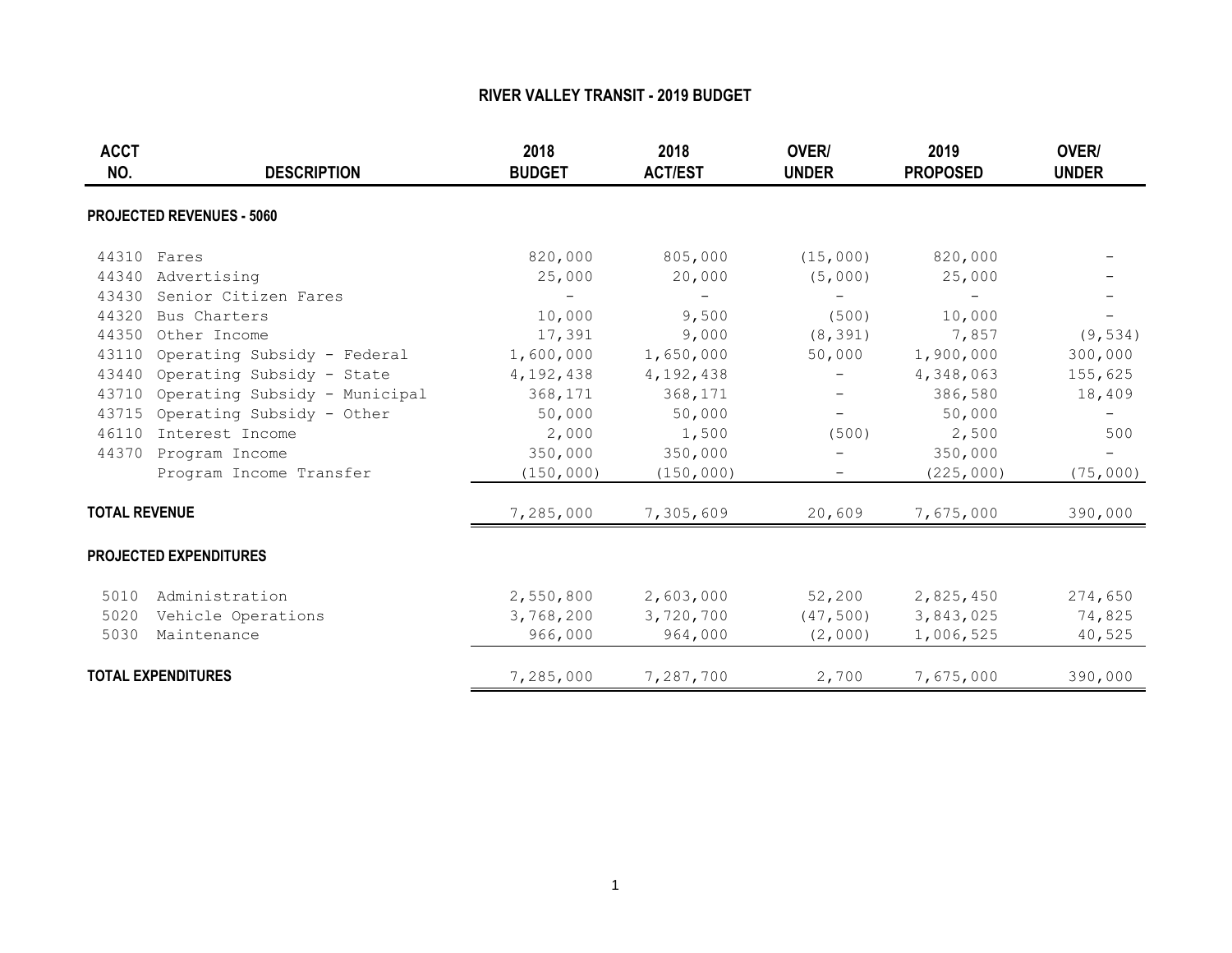| ORG# ACCT#                   |            | <b>DESCRIPTION</b>               | 2018<br><b>BUDGET</b> | <b>TRANSFERS</b>         | <b>BUDGET W/</b><br><b>TRANSFERS</b> | 2018<br><b>ACT/EST</b> | 2019<br><b>PROPOSED</b> |
|------------------------------|------------|----------------------------------|-----------------------|--------------------------|--------------------------------------|------------------------|-------------------------|
| <b>ADMINISTRATION - 5010</b> |            | <b>BUREAU OF TRANSPORTATION</b>  |                       |                          |                                      |                        |                         |
|                              |            | <b>PERSONNEL SERVICES</b>        |                       |                          |                                      |                        |                         |
| 5010                         | 51020      | Admin. Salaries                  | 302,000               | 10,000                   | 312,000                              | 312,000                | 319,800                 |
| 5010                         |            | 52020 Life Insurance             | 11,500                | $\overline{\phantom{0}}$ | 11,500                               | 11,500                 | 11,500                  |
| 5010                         | 52090      | Health Insurance                 | 860,000               | 115,000                  | 975,000                              | 975,000                | 1,043,250               |
| 5010                         | 52010 FICA |                                  | 225,000               | 15,000                   | 240,000                              | 240,000                | 246,000                 |
| 5010                         | 52050      | Pensions                         | 25,000                | $\overline{\phantom{0}}$ | 25,000                               | 25,000                 | 25,000                  |
| 5010                         | 52100      | Physical Exams                   | 2,500                 | $\overline{\phantom{m}}$ | 2,500                                | 2,500                  | 2,500                   |
| 5010                         |            | 52040 Unemployment Comp          | 5,000                 | $\overline{\phantom{m}}$ | 5,000                                | 5,000                  | 5,000                   |
|                              |            | <b>TOTAL PERSONNEL SERVICES</b>  | 1,431,000             | 140,000                  | 1,571,000                            | 1,571,000              | 1,653,050               |
|                              |            | <b>PURCHASE OF SERVICES</b>      |                       |                          |                                      |                        |                         |
| 5010                         | 71010      | Telephone                        | 28,000                | $\overline{\phantom{m}}$ | 28,000                               | 28,000                 | 28,000                  |
| 5010                         |            | 72010 Travel                     | 4,500                 | $\qquad \qquad -$        | 4,500                                | 3,500                  | 4,500                   |
| 5010                         |            | 75040 Light and Power - Building | 90,000                |                          | 90,000                               | 90,000                 | 90,000                  |
| 5010                         |            | 76060 Service Contracts          | 95,000                | $\overline{\phantom{m}}$ | 95,000                               | 85,000                 | 125,000                 |
| 5010                         | 79030      | Hearings and Litigation          | 3,000                 | $\overline{\phantom{m}}$ | 3,000                                |                        | 3,000                   |
| 5010                         |            | 79560 Planning                   | 450,000               | $\overline{\phantom{a}}$ | 450,000                              | 450,000                | 450,000                 |
| 5010                         |            | 79510 Subscriptions and Dues     | 3,500                 | $\overline{\phantom{m}}$ | 3,500                                | 3,000                  | 3,500                   |
| 5010                         |            | 79110 Admin. Services            | 75,000                | $\overline{\phantom{0}}$ | 75,000                               | 75,000                 | 75,000                  |
| 5010                         |            | 70110 Auditing Services          | 36,000                |                          | 36,000                               | 36,000                 | 37,000                  |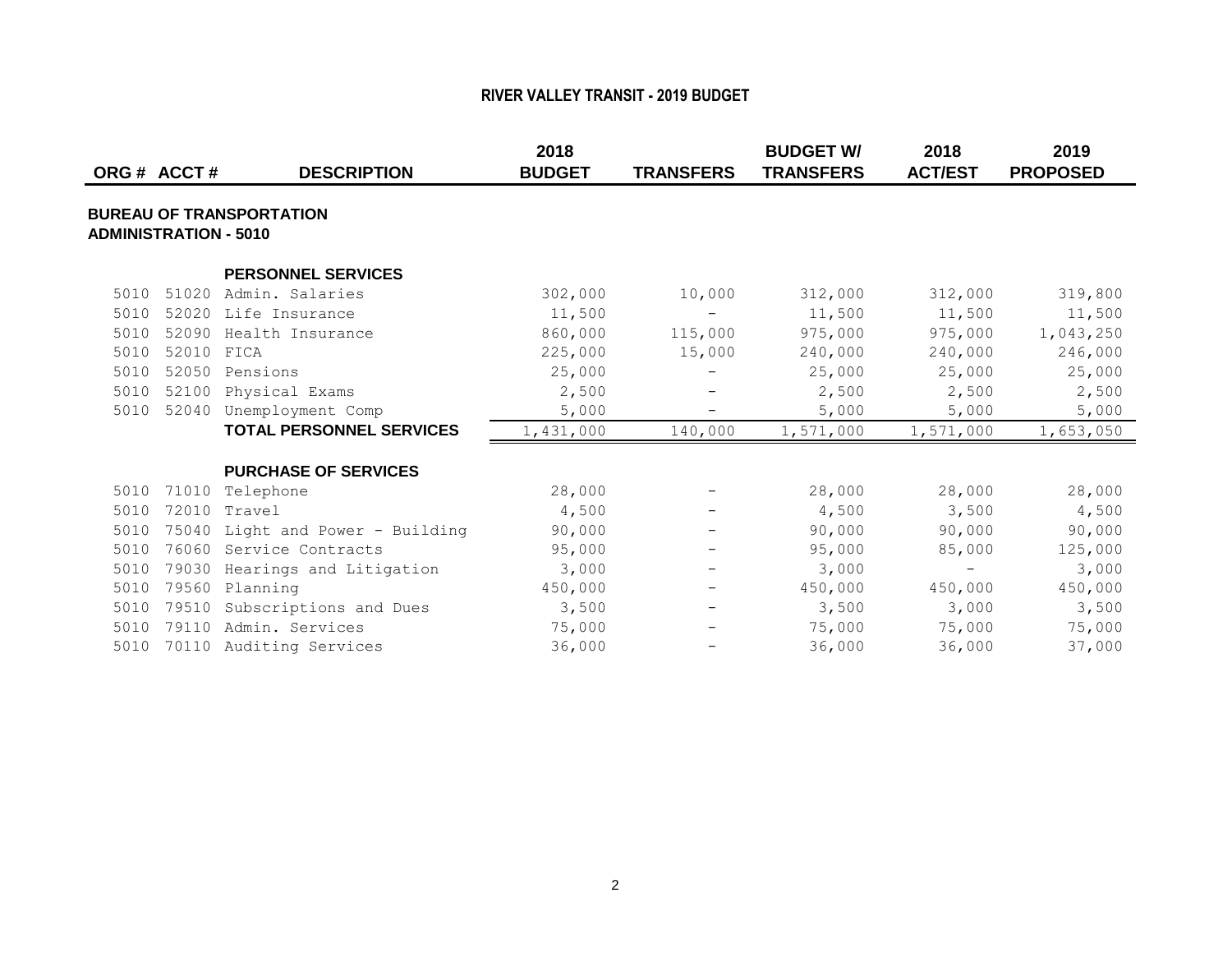|      | ORG # ACCT #                | <b>DESCRIPTION</b>              | 2018<br><b>BUDGET</b> | <b>TRANSFERS</b>         | <b>BUDGET W/</b><br><b>TRANSFERS</b> | 2018<br><b>ACT/EST</b> | 2019<br><b>PROPOSED</b> |
|------|-----------------------------|---------------------------------|-----------------------|--------------------------|--------------------------------------|------------------------|-------------------------|
|      | <b>ADMINISTRATION CONT.</b> |                                 |                       |                          |                                      |                        |                         |
|      |                             | <b>SUPPLIES &amp; MATERIALS</b> |                       |                          |                                      |                        |                         |
| 5010 |                             | 61010 General Office Supplies   | 35,000                | 5,000                    | 40,000                               | 40,000                 | 40,000                  |
| 5010 |                             | 74010 Insurance - Building      | 3,500                 | $\overline{\phantom{m}}$ | 3,500                                | 3,500                  | 3,500                   |
| 5010 | 75030 Heat                  |                                 | 10,000                | $\qquad \qquad -$        | 10,000                               | 10,000                 | 10,000                  |
| 5010 |                             | 76050 Facility Maintenance      | 65,000                | $\qquad \qquad -$        | 65,000                               | 62,000                 | 65,000                  |
| 5010 |                             | 79540 Contingency               | 221,300               | (145,000)                | 76,300                               | 146,000                | 237,900                 |
|      |                             | <b>TOTAL</b>                    | 2,550,800             | $\overline{\phantom{0}}$ | 2,550,800                            | 2,603,000              | 2,825,450               |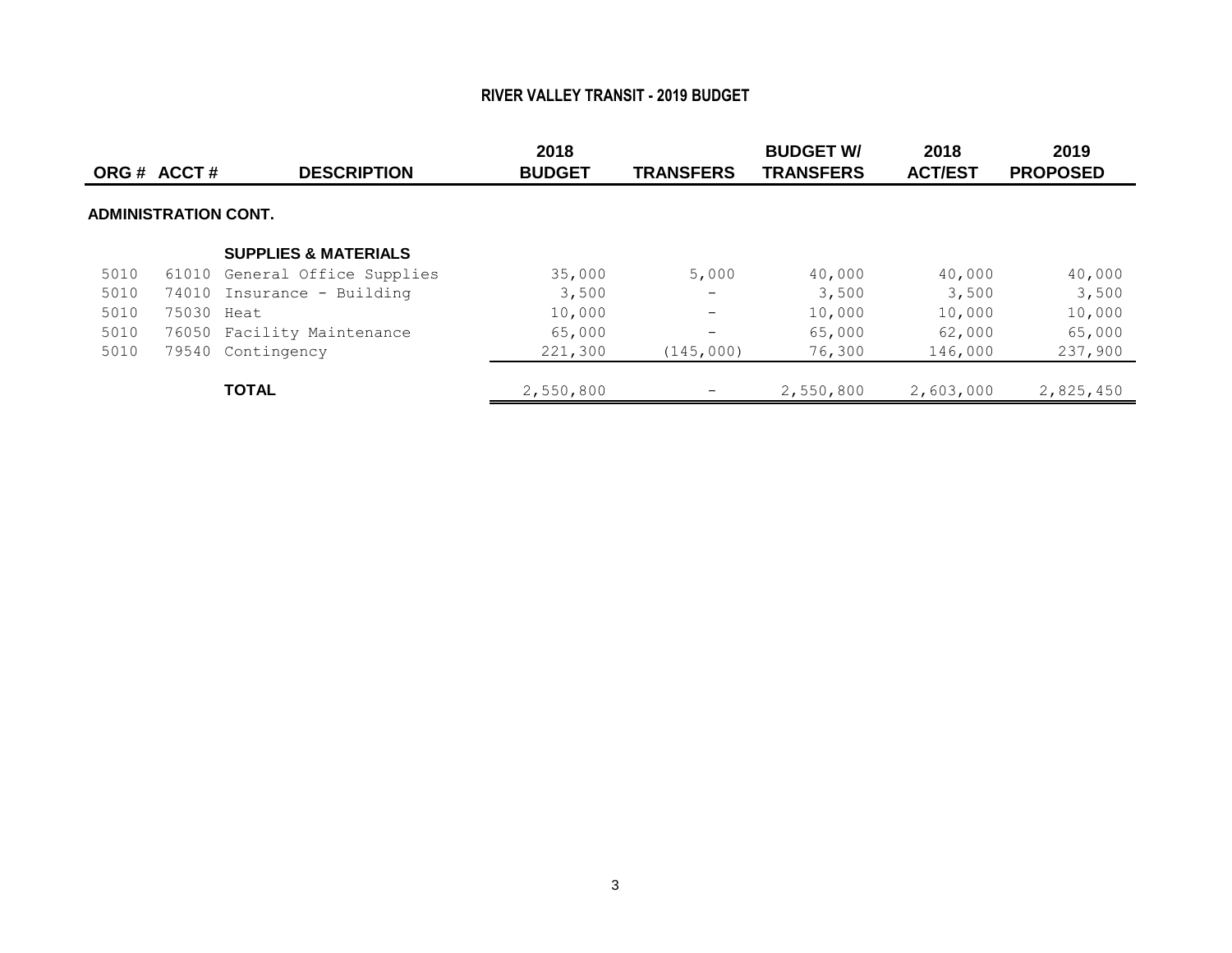|      |              |                                  | 2018          |                          | <b>BUDGET W/</b> | 2018           | 2019            |
|------|--------------|----------------------------------|---------------|--------------------------|------------------|----------------|-----------------|
|      | ORG # ACCT # | <b>DESCRIPTION</b>               | <b>BUDGET</b> | <b>TRANSFERS</b>         | <b>TRANSFERS</b> | <b>ACT/EST</b> | <b>PROPOSED</b> |
|      |              |                                  |               |                          |                  |                |                 |
|      |              | <b>BUREAU OF TRANSPORTATION</b>  |               |                          |                  |                |                 |
|      |              | <b>VEHICLE OPERATIONS - 5020</b> |               |                          |                  |                |                 |
|      |              | <b>PERSONNEL SERVICES</b>        |               |                          |                  |                |                 |
| 5020 | 51030        | Supervision                      | 328,000       |                          | 328,000          | 328,000        | 336,200         |
| 5020 | 51060        | Drivers' Wages                   | 1,865,000     |                          | 1,865,000        | 1,865,000      | 1,911,625       |
| 5020 | 52030        | Workers' Comp.                   | 145,000       | $\overline{\phantom{0}}$ | 145,000          | 130,000        | 145,000         |
|      |              | <b>TOTAL PERSONNEL SERVICES</b>  | 2,338,000     | $\qquad \qquad -$        | 2,338,000        | 2,323,000      | 2,392,825       |
|      |              | <b>PURCHASE OF SERVICES</b>      |               |                          |                  |                |                 |
| 5020 | 79530        | Training & Safety                | 55,000        |                          | 55,000           | 55,000         | 55,000          |
| 5020 | 81010        | Transfer to Trade & Transit (    | 600,000       | 50,000                   | 650,000          | 650,000        | 650,000         |
|      |              | <b>SUPPLIES &amp; MATERIALS</b>  |               |                          |                  |                |                 |
| 5020 | 62110        | Bus Fuel                         | 450,000       | (75,000)                 | 375,000          | 350,000        | 400,000         |
| 5020 | 62120        | Oil and Grease                   | 15,000        |                          | 15,000           | 7,500          | 10,000          |
| 5020 | 64010        | Shop Equipment                   | 5,000         |                          | 5,000            | 5,000          | 5,000           |
| 5020 | 62010        | Uniforms                         | 15,000        | $\overline{\phantom{0}}$ | 15,000           | 15,000         | 15,000          |
| 5020 | 79010        | Printing/Copies                  | 25,000        | $\overline{\phantom{0}}$ | 25,000           | 25,000         | 25,000          |
| 5020 | 73010        | Advertising                      | 135,000       | 15,000                   | 150,000          | 150,000        | 150,000         |
| 5020 | 74030        | Insurance - Fleet                | 155,000       | (15,000)                 | 140,000          | 140,000        | 140,000         |
| 5020 | 74050        | Insurance - Drivers              | 200           |                          | 200              | 200            | 200             |
|      |              | <b>TOTAL</b>                     | 3,793,200     | (25,000)                 | 3,768,200        | 3,720,700      | 3,843,025       |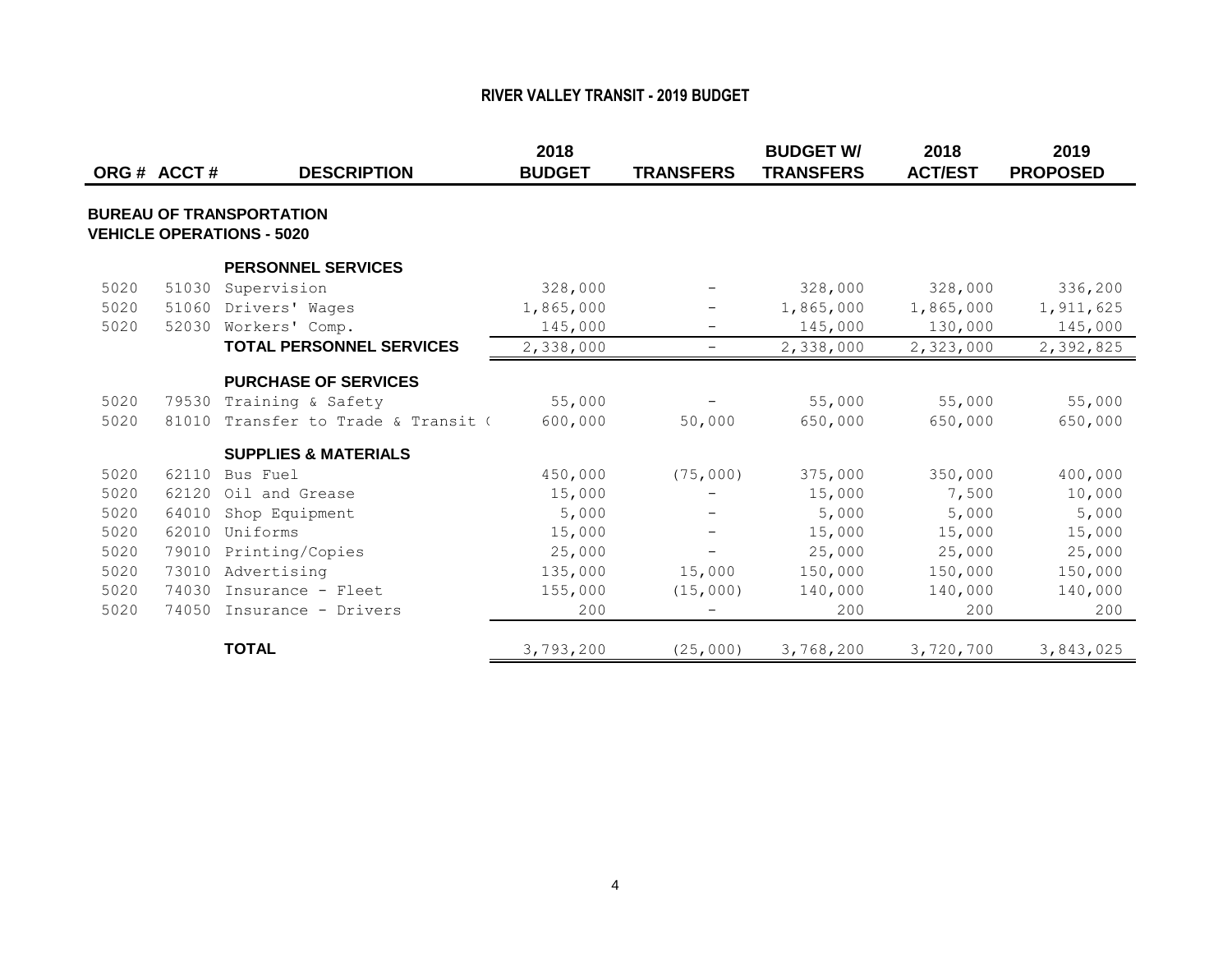|      | ORG # ACCT # | <b>DESCRIPTION</b>                                                        | 2018<br><b>BUDGET</b> | <b>TRANSFERS</b> | <b>BUDGET W/</b><br><b>TRANSFERS</b> | 2018<br><b>ACT/EST</b> | 2019<br><b>PROPOSED</b> |
|------|--------------|---------------------------------------------------------------------------|-----------------------|------------------|--------------------------------------|------------------------|-------------------------|
|      |              | <b>BUREAU OF TRANSPORTATION</b><br><b>VEHICLE MAINTENANCE - ORG. 5030</b> |                       |                  |                                      |                        |                         |
|      |              | <b>PERSONNEL SERVICES</b>                                                 |                       |                  |                                      |                        |                         |
| 5030 | 51030        | Supervision                                                               | 59,000                |                  | 59,000                               | 59,000                 | 60,475                  |
| 5030 | 51070        | Mechanics' Wages                                                          | 482,000               |                  | 482,000                              | 482,000                | 494,050                 |
|      |              | <b>TOTAL PERSONNEL SERVICES</b>                                           | 541,000               |                  | 541,000                              | 541,000                | 554,525                 |
|      |              | <b>SUPPLIES &amp; MATERIALS</b>                                           |                       |                  |                                      |                        |                         |
| 5030 | 63010        | Bus Repairs                                                               | 300,000               | 25,000           | 325,000                              | 325,000                | 350,000                 |
| 5030 | 62150        | Materials and Supplies                                                    | 25,000                |                  | 25,000                               | 25,000                 | 25,000                  |
| 5030 | 62011        | Uniforms                                                                  | 13,000                |                  | 13,000                               | 15,000                 | 15,000                  |
| 5030 | 63020        | Tires & Tubes                                                             | 62,000                | -                | 62,000                               | 58,000                 | 62,000                  |
|      |              | <b>TOTAL</b>                                                              | 941,000               | 25,000           | 966,000                              | 964,000                | 1,006,525               |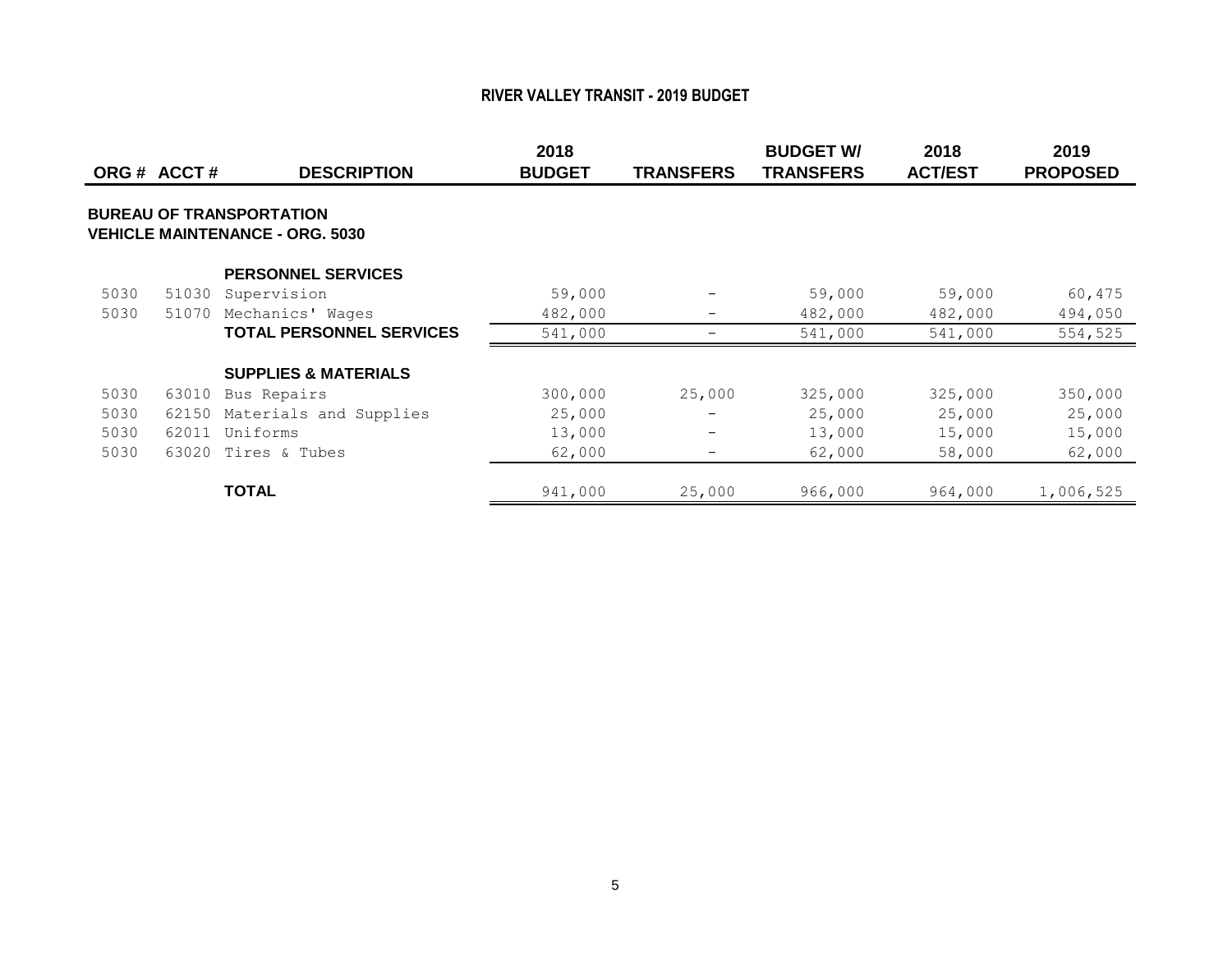#### **RIVER VALLEY TRANSIT - 2019 BUDGET WBT PLANNING BUDGET**

| ACCT#<br>NO. | <b>DESCRIPTION</b>                     | 2018<br><b>BUDGET</b> | 2018<br><b>ACT/EST</b> | OVER/<br><b>UNDER</b>    | 2019<br><b>PROPOSED</b> | OVER/<br><b>UNDER</b>    |
|--------------|----------------------------------------|-----------------------|------------------------|--------------------------|-------------------------|--------------------------|
|              | <b>PROJECTED REVENUES - 5051</b>       |                       |                        |                          |                         |                          |
|              | 43720 Section 8 Grant - County         | 56,250                | 56,250                 |                          | 56,250                  |                          |
|              | 43170 Section 9 Grant - FTA Allocation | 100,000               | 100,000                |                          | 100,000                 |                          |
|              | 43720 Planning Grant - Match           | 37,500                | 37,500                 |                          | 37,500                  |                          |
|              | Transfer from WBT                      | 450,000               | 450,000                | $\overline{\phantom{0}}$ | 450,000                 |                          |
|              | 49240 Transfer from Other Sources      | 178,000               | 278,000                | 100,000                  | 315,700                 | 137,700                  |
|              | 49241 Transfer from PennDOT            |                       | 250,000                | 250,000                  | 300,000                 | 300,000                  |
|              | <b>TOTAL PROJECTED REVENUE</b>         | 821,750               | 1, 171, 750            | 350,000                  | 1,259,450               | 437,700                  |
|              | <b>PROJECTED EXPENDITURES - 5052</b>   |                       |                        |                          |                         |                          |
|              | 51010 Salaries                         | 604,175               | 646,611                | 42,436                   | 683,950                 | 79,775                   |
| 52010        | FICA                                   | 45,000                | 49,500                 | 4,500                    | 52,500                  | 7,500                    |
|              | 52020 Life Insurance                   | 500                   | 500                    |                          | 500                     | $\overline{\phantom{m}}$ |
| 52090        | Health Insurance                       | 49,000                | 49,000                 | $\overline{\phantom{m}}$ | 52,500                  | 3,500                    |
| 79170        | Fees/Surveys                           | 13,575                | 13,575                 |                          | 15,000                  | 1,425                    |
| 79560        | Planning Expenses                      | 74,500                | 80,000                 | 5,500                    | 80,000                  | 5,500                    |
| 79600        | Special Study                          | 25,000                | 25,000                 |                          | 25,000                  | $\overline{\phantom{0}}$ |
| 79650        | Demonstration Grants                   | 10,000                | 250,000                | 240,000                  | 350,000                 | 340,000                  |
|              | <b>TOTAL PROJECT EXPENDITURES</b>      | 821,750               | 1, 114, 186            | 292,436                  | 1,259,450               | 437,700                  |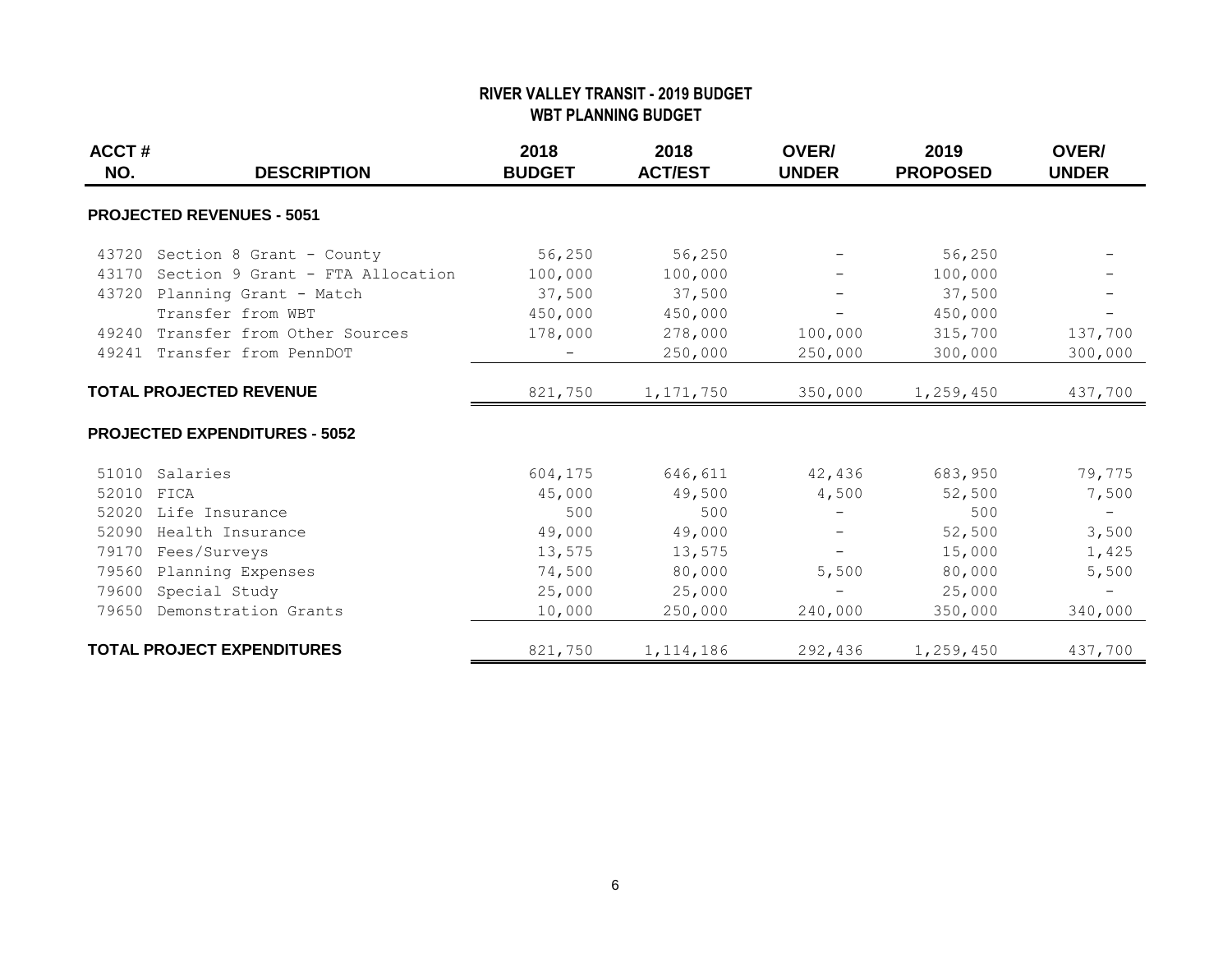#### **RIVER VALLEY TRANSIT - 2019 BUDGET WBT T.T.C/PETER HERDIC MUSEUM BUDGET**

| <b>ACCT</b><br>NO. | <b>DESCRIPTION</b>                   | 2018<br><b>BUDGET</b> | 2018<br><b>ACT/EST</b> | OVER/<br><b>UNDER</b> | 2019<br><b>PROPOSED</b> | OVER/<br><b>UNDER</b> |
|--------------------|--------------------------------------|-----------------------|------------------------|-----------------------|-------------------------|-----------------------|
|                    | <b>PROJECTED REVENUES - 5053</b>     |                       |                        |                       |                         |                       |
| 43410              | T&TC Lease Rental Income             | 210,000               | 205,000                | (5,000)               | 210,000                 |                       |
|                    | PHTM Revenue/Fees                    | 10,000                | 15,000                 | 5,000                 | 15,000                  | 5,000                 |
|                    | PHTM Donations/Grants                | 10,000                | $\qquad \qquad -$      | (10, 000)             | 10,000                  |                       |
| 46110              | Interest Income                      | 1,000                 | 1,000                  |                       | 1,000                   |                       |
| 43440              | Transfer from WBT                    | 600,000               | 600,000                |                       | 650,000                 | 50,000                |
|                    | Program Income                       | 450,000               | 375,000                | (75,000)              | 450,000                 |                       |
|                    | <b>TOTAL PROJECTED REVENUE</b>       | 1,281,000             | 1,196,000              | (85,000)              | 1,336,000               | 55,000                |
|                    | <b>PROJECTED EXPENDITURES - 5054</b> |                       |                        |                       |                         |                       |
| 51010              | Salaries                             | 225,000               | 225,000                |                       | 325,000                 | 100,000               |
| 52010              | FICA                                 | 24,000                | 24,000                 |                       | 28,000                  | 4,000                 |
| 52020              | Life Insurance                       | 500                   | 500                    |                       | 500                     |                       |
| 52090              | Health Insurance                     | 30,000                | 30,000                 |                       | 30,000                  |                       |
| 79170              | Purchase of Services                 | 250,000               | 250,000                |                       | 172,500                 | (77, 500)             |
| 62150              | Supplies & Materials                 | 50,000                | 47,000                 | (3,000)               | 50,000                  |                       |
| 79540              | Contingency                          | 2,500                 |                        | (2, 500)              | 2,500                   |                       |
| 79560              | Debt Service                         | 650,000               | 575,000                | (75,000)              | 677,500                 | 27,500                |
| 79580              | PHTM Exhibits/Expenses/Development   | 49,000                | 44,500                 | (4, 500)              | 50,000                  | 1,000                 |
|                    | <b>TOTAL PROJECTED EXPENDITURES</b>  | 1,281,000             | 1,196,000              | (85,000)              | 1,336,000               | 55,000                |